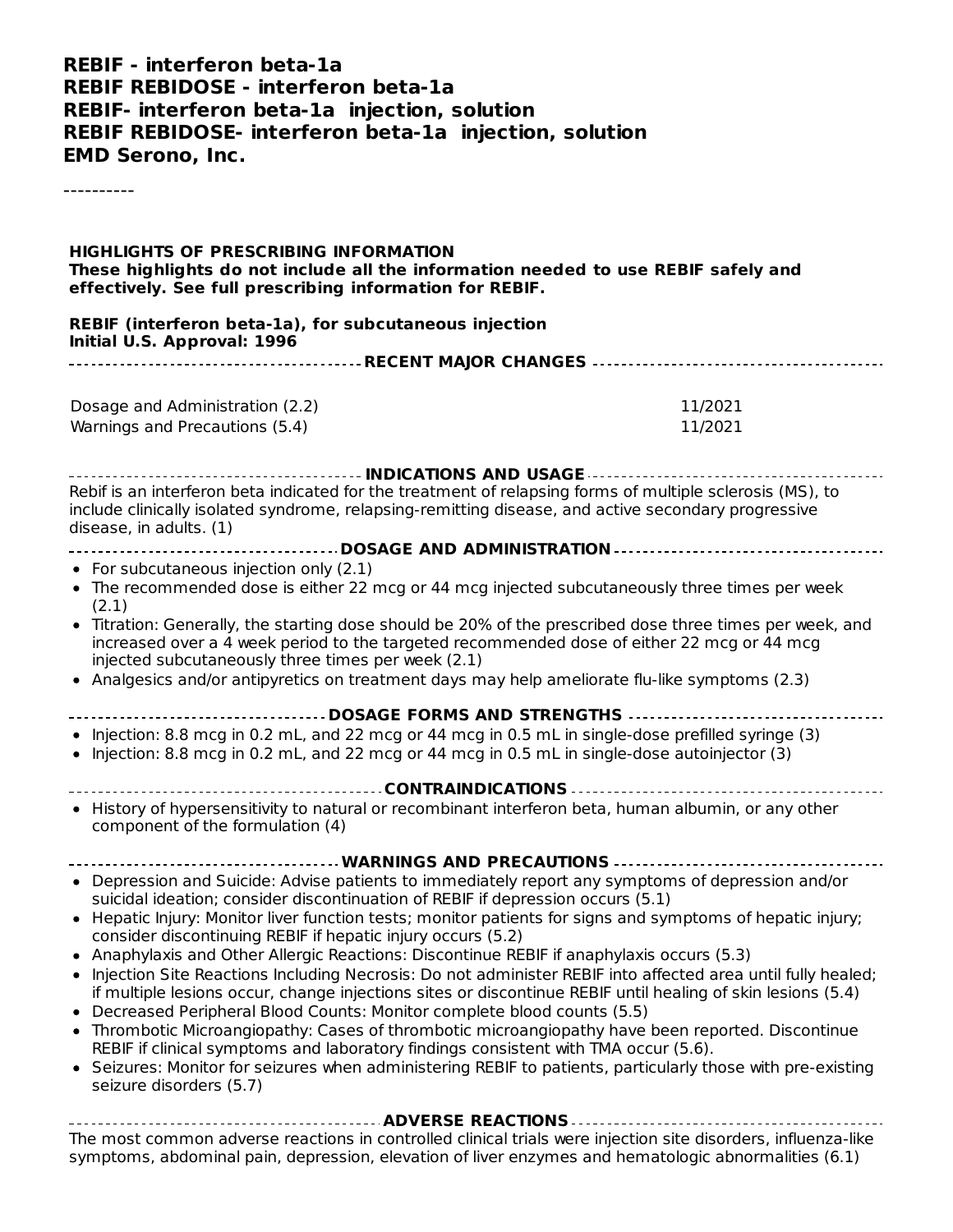#### **To report SUSPECTED ADVERSE REACTIONS, contact EMD Serono at 1-800-283-8088 ext. 5563 or FDA at 1-800-FDA-1088 or www.fda.gov/medwatch**

**USE IN SPECIFIC POPULATIONS**

• Pregnancy: Epidemiological data do not suggest a clear relationship between interferon beta use and major congenital malformations, but interferon beta may cause fetal harm based on animal data (8.1).

#### **See 17 for PATIENT COUNSELING INFORMATION and Medication Guide.**

**Revised: 11/2021**

### **FULL PRESCRIBING INFORMATION: CONTENTS\***

#### **1 INDICATIONS AND USAGE**

### **2 DOSAGE AND ADMINISTRATION**

- 2.1 Dosing Information
- 2.2 Important Administration Instructions
- 2.3 Premedication for Flu-like Symptoms

## **3 DOSAGE FORMS AND STRENGTHS**

## **4 CONTRAINDICATIONS**

## **5 WARNINGS AND PRECAUTIONS**

- 5.1 Depression and Suicide
- 5.2 Hepatic Injury
- 5.3 Anaphylaxis and Other Allergic Reactions
- 5.4 Injection Site Reactions Including Necrosis
- 5.5 Decreased Peripheral Blood Counts
- 5.6 Thrombotic Microangiopathy
- 5.7 Seizures
- 5.8 Laboratory Tests

## **6 ADVERSE REACTIONS**

- 6.1 Clinical Trial Experience
- 6.2 Immunogenicity
- 6.3 Postmarketing Experience

## **8 USE IN SPECIFIC POPULATIONS**

- 8.1 Pregnancy
- 8.2 Lactation
- 8.4 Pediatric Use
- 8.5 Geriatric Use

## **11 DESCRIPTION**

## **12 CLINICAL PHARMACOLOGY**

- 12.1 Mechanism of Action
- 12.2 Pharmacodynamics
- 12.3 Pharmacokinetics

## **13 NONCLINICAL TOXICOLOGY**

13.1 Carcinogenesis, Mutagenesis, Impairment of Fertility

#### **14 CLINICAL STUDIES**

## **16 HOW SUPPLIED/STORAGE AND HANDLING**

## **17 PATIENT COUNSELING INFORMATION**

\* Sections or subsections omitted from the full prescribing information are not listed.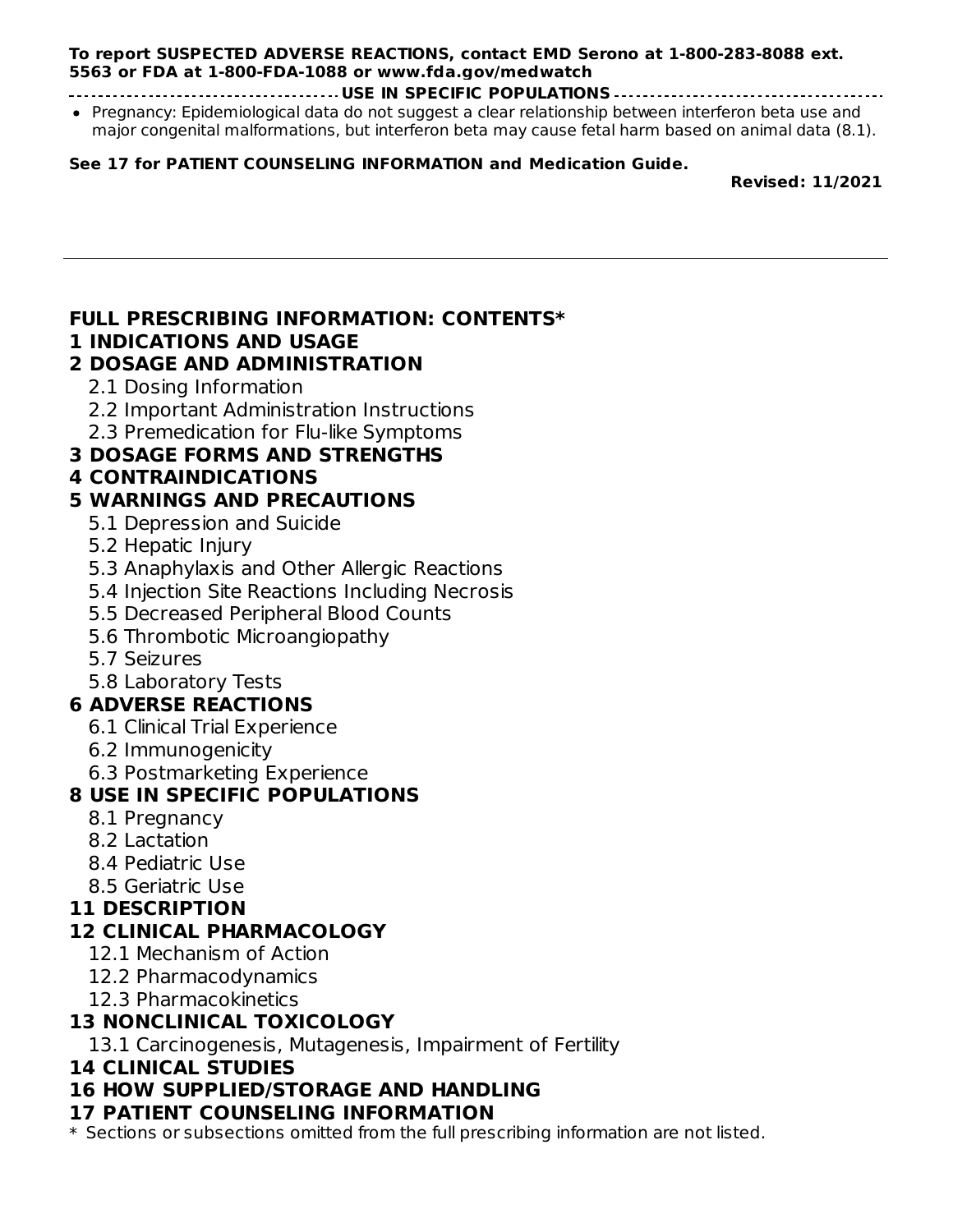### **FULL PRESCRIBING INFORMATION**

### **1 INDICATIONS AND USAGE**

REBIF is indicated for the treatment of relapsing forms of multiple sclerosis (MS), to include clinically isolated syndrome, relapsing-remitting disease, and active secondary progressive disease, in adults.

## **2 DOSAGE AND ADMINISTRATION**

#### **2.1 Dosing Information**

The recommended dose of REBIF is either 22 mcg or 44 mcg injected subcutaneously three times per week. REBIF should be administered, if possible, at the same time (preferably in the late afternoon or evening) on the same three days (e.g., Monday, Wednesday, and Friday) at least 48 hours apart each week.

Generally, patients should be started at 20% of the prescribed dose three times per week and increased over a 4-week period to the targeted dose, either 22 mcg three times per week (see Table 1) or 44 mcg three times per week (see Table 2). Patients prescribed a targeted dose of 22 mcg three times per week should use the prefilled syringes for titration.

A Titration Pack containing 6 doses of 8.8 mcg (0.2 mL) and 6 doses of 22 mcg (0.5 mL) is available for use during the titration period in both REBIF prefilled syringes and REBIF Rebidose autoinjectors.

| <b>Week of Use</b>                | <b>Dose</b>       | <b>Syringe to Use</b>             | <b>Amount of</b><br>syringe         |
|-----------------------------------|-------------------|-----------------------------------|-------------------------------------|
| Week 1 Titration                  | $4.4 \text{ mcq}$ | 8.8 mcg syringe                   | Use half of syringe                 |
| Week 2 Titration                  | $4.4 \text{ mca}$ | 8.8 mcg syringe                   | Use half of syringe                 |
| Week 3 Titration                  | 11 mcg            | 22 mcg syringe                    | Use half of syringe                 |
| Week 4 Titration                  | 11 mcg            | 22 mcg syringe                    | Use half of syringe                 |
| Week 5 and after $22 \text{ mcg}$ |                   | 22 mcg syringe or<br>autoinjector | Use full syringe or<br>autoinjector |

|  |  |  | Table 1: Titration Schedule for a 22 mcg Prescribed Dose $^{\ast}$ |  |
|--|--|--|--------------------------------------------------------------------|--|
|  |  |  |                                                                    |  |

\* Use only prefilled syringes, not autoinjectors, to titrate to the 22 mcg Prescribed Dose

#### **Table 2: Titration Schedule for a 44 mcg Prescribed Dose \***

| <b>Week of Use</b>         | <b>Dose</b> | <b>Syringe or</b><br><b>Autoinjector to</b><br>Use | <b>Amount of</b><br>syringe or<br>autoinjector |
|----------------------------|-------------|----------------------------------------------------|------------------------------------------------|
| Week 1 Titration   8.8 mcg |             | 8.8 mcg syringe or<br>autoinjector                 | Use full syringe or<br>autoinjector            |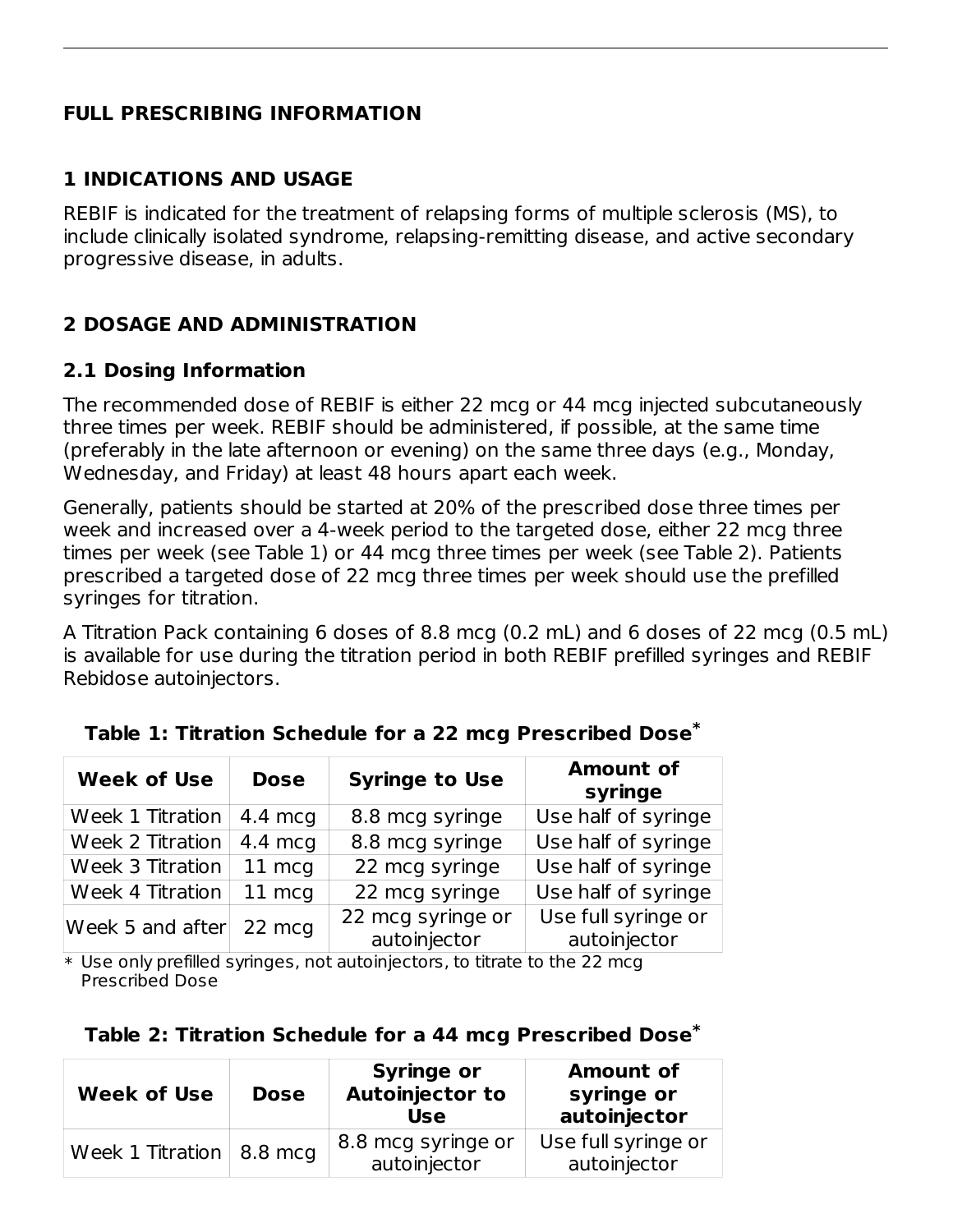| Week 2 Titration $  8.8$ mcg |        | 8.8 mcg syringe or<br>autoinjector | Use full syringe or<br>autoinjector |
|------------------------------|--------|------------------------------------|-------------------------------------|
| Week $3$ Titration $ $       | 22 mcg | 22 mcg syringe or<br>autoinjector  | Use full syringe or<br>autoinjector |
| Week 4 Titration             | 22 mcg | 22 mcg syringe or<br>autoinjector  | Use full syringe or<br>autoinjector |
| Week 5 and after             | 44 mcg | 44 mcg syringe or<br>autoinjector  | Use full syringe or<br>autoinjector |

\* Prefilled syringes or autoinjectors can be used to titrate to the 44 mcg Prescribed Dose

Decreased peripheral blood counts or elevated liver function tests may necessitate dose reduction or discontinuation of REBIF administration until toxicity is resolved [see Warnings and Precautions (5.2, 5.5) and Adverse Reactions (6)].

## **2.2 Important Administration Instructions**

REBIF is intended for use under the guidance and supervision of a physician. It is recommended that physicians or qualified medical personnel train patients in the proper technique for self-administering subcutaneous injections using the prefilled syringe or injection device approved for use with REBIF. Injection depth of the REBIF Rebidose autoinjector is fixed at 8 mm; the healthcare provider should determine the injection technique.

The initial injection should be performed under the supervision of an appropriately qualified healthcare provider.

Appropriate instruction for self-injection or injection by another person should be provided to the patient or their caregiver, including careful review of the REBIF Medication Guide and the REBIF Rebidose autoinjector Instructions for Use that accompanies the product. Users should demonstrate competency in all aspects of the injection prior to independent use. If a patient is to self-administer REBIF, the physical and cognitive ability of that patient to self-administer and properly dispose of prefilled syringes or the REBIF Rebidose autoinjectors should be assessed. Patients with severe neurological deficits should not self-administer injections without assistance from a trained caregiver.

Advise patients and caregivers to:

- visually inspect REBIF for particulate matter and discoloration prior to administration
- use aseptic technique when administering REBIF
- $\bullet$   $\,$  rotate site of injection with each dose to minimize the likelihood of severe injection site reactions, including necrosis or localized infection [see Warnings and Precautions  $(5.4)$ ]
- use a puncture-resistant container for safe disposal of used needles, prefilled syringes and REBIF Rebidose autoinjectors
- do not re-use needles, syringes or REBIF Rebidose autoinjectors

## **2.3 Premedication for Flu-like Symptoms**

Concurrent use of analgesics and/or antipyretics may help ameliorate flu-like symptoms associated with REBIF use on treatment days.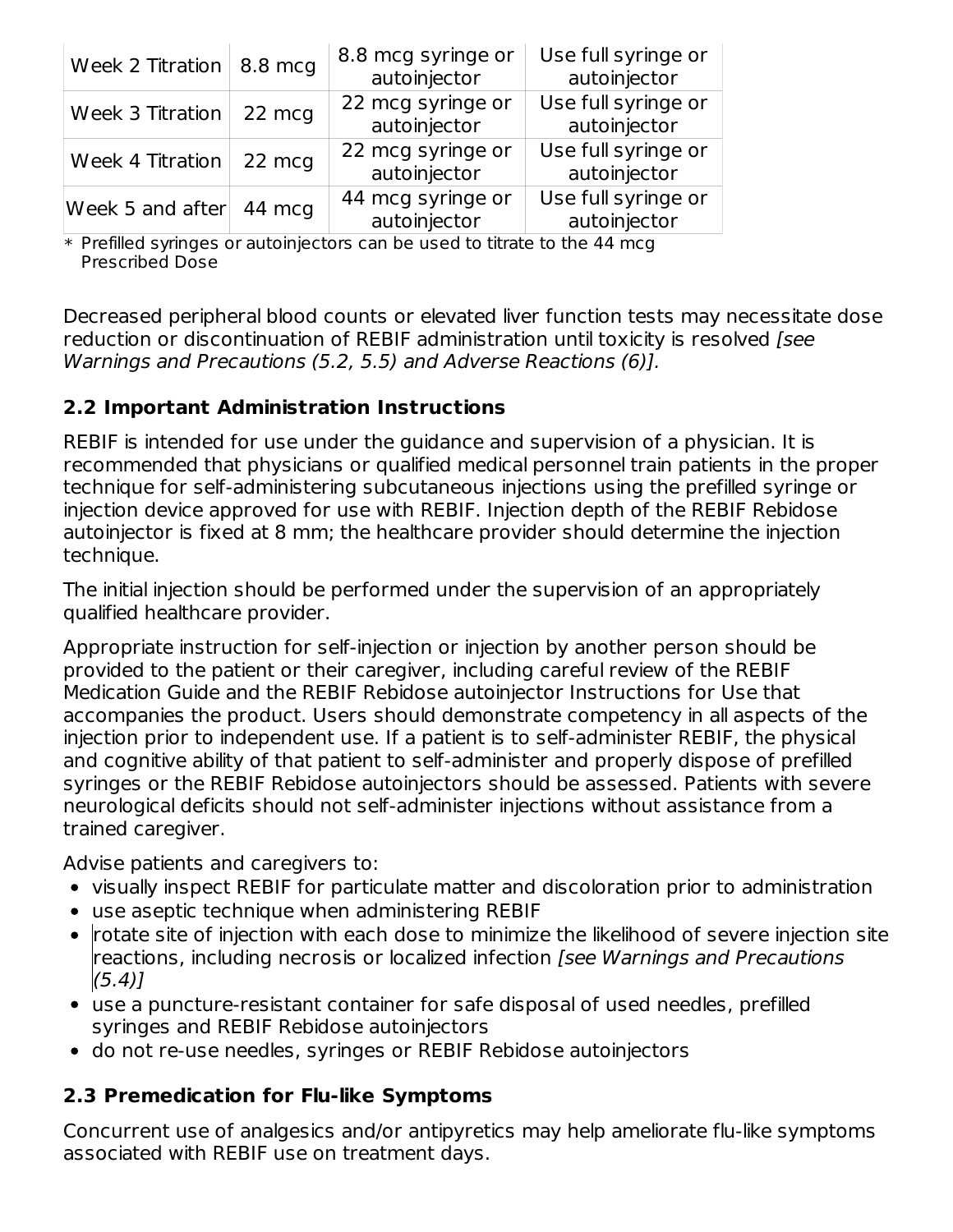## **3 DOSAGE FORMS AND STRENGTHS**

- Injection: 8.8 mcg per 0.2 mL in a graduated, single-dose REBIF prefilled syringe
- Injection: 22 mcg per 0.5 mL in a graduated, single-dose REBIF prefilled syringe
- Injection: 44 mcg per 0.5 mL in a graduated, single-dose REBIF prefilled syringe
- Injection: 8.8 mcg per 0.2 mL in a single-dose prefilled REBIF Rebidose autoinjector
- Injection: 22 mcg per 0.5 mL in a single-dose prefilled REBIF Rebidose autoinjector
- Injection: 44 mcg per 0.5 mL in a single-dose prefilled REBIF Rebidose autoinjector

## **4 CONTRAINDICATIONS**

REBIF is contraindicated in patients with a history of hypersensitivity to natural or recombinant interferon beta, human albumin, or any other component of the formulation.

# **5 WARNINGS AND PRECAUTIONS**

## **5.1 Depression and Suicide**

REBIF (interferon beta-1a) should be used with caution in patients with depression, a condition that is common in people with multiple sclerosis. Depression, suicidal ideation, and suicide attempts have been reported to occur with increased frequency in patients receiving interferon compounds, including REBIF. In addition, there have been postmarketing reports of suicide in patients treated with REBIF. Patients should be advised to report immediately any symptoms of depression and/or suicidal ideation to the prescribing physician. If a patient develops depression, cessation of treatment with REBIF should be considered.

## **5.2 Hepatic Injury**

Severe liver injury, including some cases of hepatic failure requiring liver transplantation, has been reported rarely in patients taking REBIF. Symptoms of liver dysfunction began from one to six months following the initiation of REBIF. If jaundice or other symptoms of liver dysfunction appear, treatment with REBIF should be discontinued immediately due to the potential for rapid progression to liver failure.

Asymptomatic elevation of hepatic transaminases (particularly SGPT) is common with interferon therapy [see Adverse Reactions (6.1)]. REBIF should be initiated with caution in patients with active liver disease, alcohol abuse, increased serum SGPT (> 2.5 times ULN), or a history of significant liver disease. Also, the potential risk of REBIF used in combination with known hepatotoxic products should be considered prior to REBIF administration, or when adding new agents to the regimen of patients already on REBIF. Reduction of REBIF dose should be considered if SGPT rises above 5 times the upper limit of normal. The dose may be gradually re-escalated when enzyme levels have normalized [see Warnings and Precautions (5.8); and Dosage and Administration (2.1)].

## **5.3 Anaphylaxis and Other Allergic Reactions**

Anaphylaxis has been reported as a rare complication of REBIF use. Other allergic reactions have included skin rash and urticaria, and have ranged from mild to severe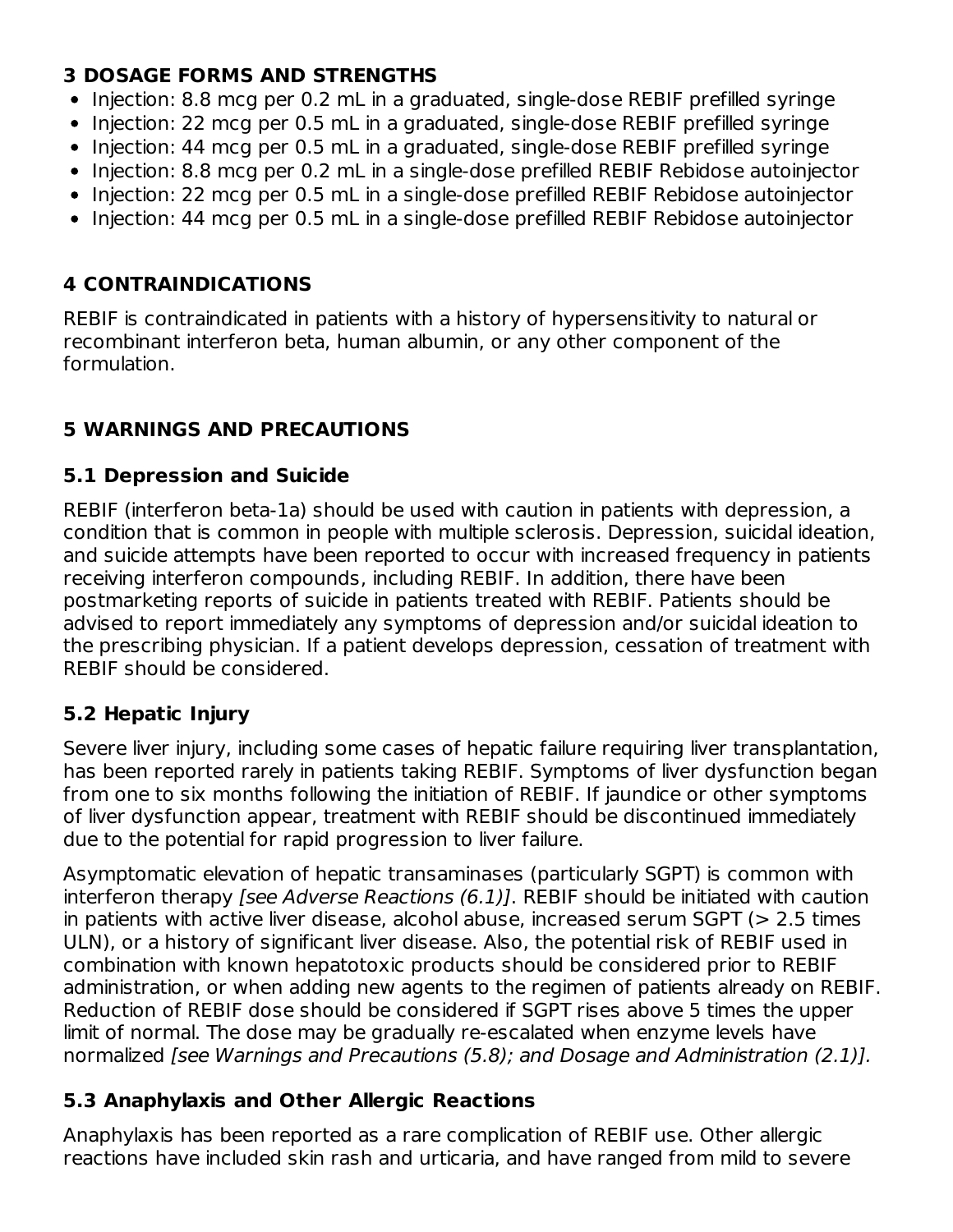without a clear relationship to dose or duration of exposure. Several allergic reactions, some severe, have occurred after prolonged use. Discontinue REBIF if anaphylaxis occurs.

## **5.4 Injection Site Reactions Including Necrosis**

Injection site reactions, including injection site necrosis, can occur with the use of interferon beta products, including REBIF. In controlled clinical trials, injection site reactions occurred more frequently in REBIF-treated patients (92% in the 44 mcg group and 89% in the 22 mcg group) than in placebo-treated patients (39%) and at a higher frequency in REBIF treated patients (83%) than in AVONEX-treated patients (28%). Injection site necrosis also occurred more frequently in REBIF-treated patients (3% in the 44 mcg group and 1% in the 22 mcg group) than in placebo-treated patients (0) during the two years of therapy.

Injection site reactions including injection site pain, erythema, edema, cellulitis, abscess, and necrosis have been reported in the postmarketing setting. Some occurred more than 2 years after initiation of REBIF. Necrosis occurred at single and at multiple injection sites. Some cases of injection site necrosis required treatment with intravenous antibiotics and surgical intervention (debridement and skin grafting). Some cases of injection site abscesses and cellulitis required treatment with hospitalization for surgical drainage and intravenous antibiotics.

Patient understanding and use of aseptic self-injection techniques and procedures should be periodically evaluated, particularly if injection site necrosis has occurred. Patients should be advised of the importance of rotating sites of injection with each dose and not reusing syringes. Patients should be advised against injecting an area which is inflamed, edematous, erythematous, ecchymotic, or has any other signs of infection. These signs should be reported to a healthcare professional immediately. If multiple lesions occur, change injection site or discontinue therapy until healing occurs.

# **5.5 Decreased Peripheral Blood Counts**

Decreased peripheral blood counts in all cell lines, including pancytopenia, have been reported in REBIF-treated patients. In controlled clinical trials, leukopenia occurred at a higher frequency in REBIF-treated patients (36% in 44 mcg group and 28% in 22 mcg group) than in placebo-treated patients (14%) and at a higher frequency in REBIFtreated patients (6%) compared to the AVONEX-treated patients (<1%). Thrombocytopenia and anemia occurred more frequently in 44 mcg REBIF-treated patients (8% and 5%, respectively) than in placebo-treated patients (2% and 3%, respectively). In a pooled analysis of 7 placebo controlled trials with REBIF doses of 22 mcg or 44 mcg, the rate of pancytopenia (in subjects with normal baseline values who developed laboratory values less than the lower limit of normal for all 3 hematology parameters simultaneously) was higher in the total REBIF group (5.5 per 1000 subjectyear) than in the placebo group (1.2 per 1000 subject-year). Patients should be monitored for symptoms or signs of decreased blood counts. Monitoring of complete blood and differential white blood cell counts is also recommended [see Dosage and Administration (2.1) and Warnings and Precautions (5.8)].

# **5.6 Thrombotic Microangiopathy**

Cases of thrombotic microangiopathy (TMA), including thrombotic thrombocytopenic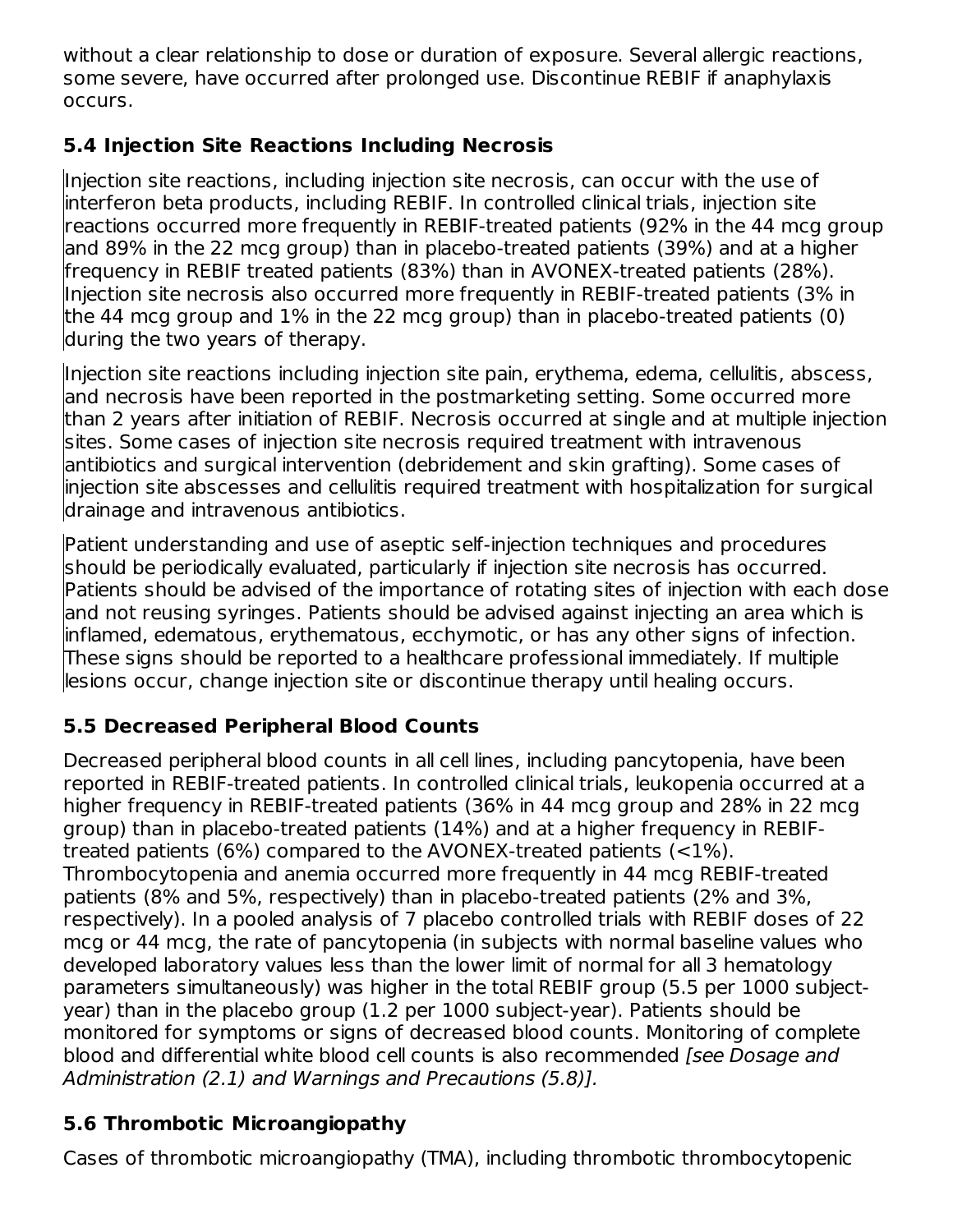purpura and hemolytic uremic syndrome, some fatal, have been reported with interferon beta products, including REBIF. Cases have been reported several weeks to years after starting interferon beta products. Discontinue REBIF if clinical symptoms and laboratory findings consistent with TMA occur, and manage as clinically indicated.

## **5.7 Seizures**

Caution should be exercised when administering REBIF to patients with pre-existing seizure disorders. Seizures have been temporally associated with the use of beta interferons, including REBIF, in clinical trials and in postmarketing reports.

## **5.8 Laboratory Tests**

In addition to those laboratory tests normally required for monitoring patients with multiple sclerosis, blood cell counts and liver function tests are recommended at regular intervals (1, 3, and 6 months) following introduction of REBIF therapy and then periodically thereafter in the absence of clinical symptoms. Patients with myelosuppression may require more intensive monitoring of complete blood cell counts, with differential and platelet counts [see Dosage and Administration (2.1) and Warnings and Precautions (5.5)]. New or worsening thyroid abnormalities have developed in some patients treated with REBIF. Thyroid function tests are recommended every 6 months in patients with a history of thyroid dysfunction or as clinically indicated.

# **6 ADVERSE REACTIONS**

The following adverse reactions are discussed in more detail in the Warnings and Precautions section of the label:

- Depression and Suicide [see Warnings and Precautions (5.1)]
- Hepatic Injury [see Warnings and Precautions (5.2)]
- Anaphylaxis and Other Allergic Reactions [see Warnings and Precautions (5.3)]
- Injection Site Reactions including Necrosis [see Warnings and Precautions  $(5.4)$ ]
- Decreased Peripheral Blood Counts [see Warnings and Precautions (5.5)]
- Thrombotic Microangiopathy [see Warnings and Precautions (5.6)]
- Seizures [see Warnings and Precautions (5.7)]
- Laboratory Tests [see Warnings and Precautions (5.8)]

## **6.1 Clinical Trial Experience**

Because clinical trials are conducted under widely varying conditions, adverse reaction rates observed in the clinical trials of REBIF cannot be directly compared to rates in the clinical trials of other drugs and may not reflect the rates observed in practice.

A total of 712 patients with relapsing-remitting multiple sclerosis (RRMS) in two controlled clinical trials took REBIF (22 mcg or 44 mcg given three times per week) [see Clinical Studies (14)]. Ages ranged from 18 to 55 years. Nearly three-fourths of the patients were female, and more than 90% were Caucasian, largely reflecting the general demographics of the population of patients with multiple sclerosis.

The most commonly reported adverse reactions were injection site disorders, influenzalike symptoms (headache, fatigue, fever, rigors, chest pain, back pain, myalgia), abdominal pain, depression, elevation of liver enzymes and hematologic abnormalities. The most frequently reported adverse reactions resulting in clinical intervention (e.g.,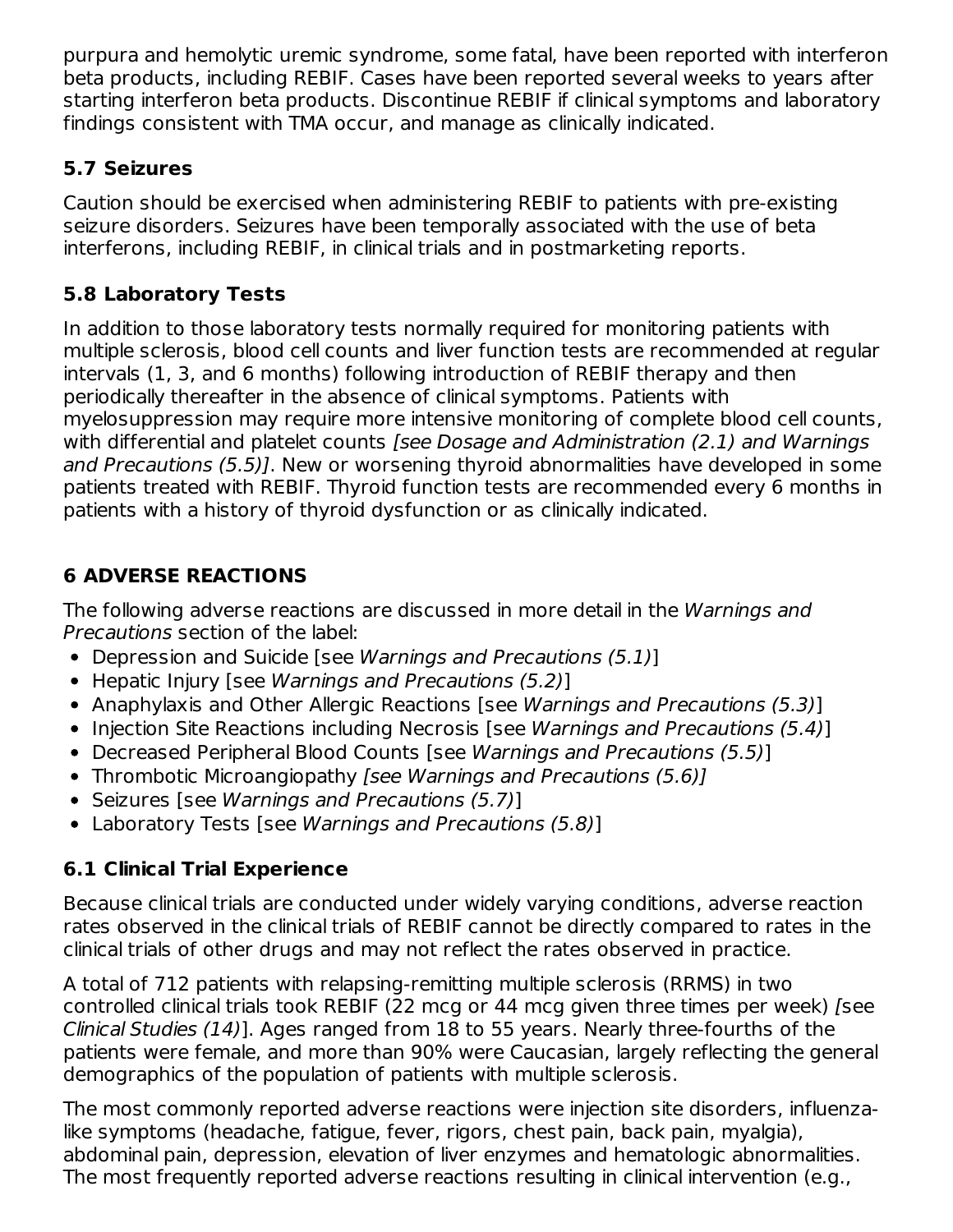discontinuation of REBIF, adjustment in dosage, or the need for concomitant medication to treat an adverse reaction were injection site disorders, influenza-like symptoms, depression, and elevation of liver enzymes [see Warnings and Precautions (5)].

Study 1 was a 2-year placebo-controlled study in RRMS patients treated with REBIF 22 mcg (n=189), 44 mcg (n=184), or placebo (n=187). Table 3 enumerates adverse reactions and laboratory abnormalities that occurred at an incidence that was at least 2% more in either REBIF-treated group than was observed in the placebo group.

| <b>Body System</b>                       | <b>Placebo tiw</b><br>$(n=187)$ | <b>REBIF 22</b><br>mcg tiw<br>$(n=189)$ | <b>REBIF 44</b><br>mcg tiw<br>$(n=184)$ |
|------------------------------------------|---------------------------------|-----------------------------------------|-----------------------------------------|
| <b>Preferred Term</b>                    | %                               | %                                       | ℅                                       |
| <b>BODY AS A WHOLE</b>                   |                                 |                                         |                                         |
| Influenza-like symptoms                  | 51                              | 56                                      | 59                                      |
| Headache                                 | 63                              | 65                                      | 70                                      |
| Fatigue                                  | 36                              | 33                                      | 41                                      |
| Fever                                    | 16                              | 25                                      | 28                                      |
| <b>Rigors</b>                            | 5                               | 6                                       | 13                                      |
| Chest pain                               | 5                               | 6                                       | 8                                       |
| Malaise                                  | $\mathbf{1}$                    | 4                                       | 5                                       |
| INJECTION SITE DISORDERS                 |                                 |                                         |                                         |
| <b>Injection Site Reaction</b>           | 39                              | 89                                      | 92                                      |
| <b>Injection Site Necrosis</b>           | 0                               | $\mathbf{1}$                            | 3                                       |
| <b>NERVOUS SYSTEM DISORDERS</b>          |                                 |                                         |                                         |
| Hypertonia                               | 5                               | 7                                       | 6                                       |
| <b>Coordination Abnormal</b>             | $\overline{2}$                  | 5                                       | 4                                       |
| Convulsions                              | 2                               | 5                                       | 4                                       |
| Somnolence                               | $\mathbf{1}$                    | 4                                       | 5                                       |
| <b>ENDOCRINE DISORDERS</b>               |                                 |                                         |                                         |
| <b>Thyroid Disorder</b>                  | 3                               | 4                                       | 6                                       |
| <b>GASTROINTESTINAL SYSTEM DISORDERS</b> |                                 |                                         |                                         |
| <b>Abdominal Pain</b>                    | 17                              | 22                                      | 20                                      |
| Dry Mouth                                | $\mathbf 1$                     | $\mathbf{1}$                            | 5                                       |
| LIVER AND BILIARY SYSTEM DISORDERS       |                                 |                                         |                                         |
| <b>SGPT Increased</b>                    | 4                               | 20                                      | 27                                      |
| <b>SGOT Increased</b>                    | 4                               | 10                                      | 17                                      |
| <b>Bilirubinemia</b>                     | 1                               | 3                                       | 2                                       |
| MUSCULO-SKELETAL SYSTEM DISORDERS        |                                 |                                         |                                         |
| Myalgia                                  | 20                              | 25                                      | 25                                      |
| <b>Back Pain</b>                         | 20                              | 23                                      | 25                                      |
| <b>Skeletal Pain</b>                     | 10                              | 15                                      | 10                                      |
| <b>HEMATOLOGIC DISORDERS</b>             |                                 |                                         |                                         |
| Leukopenia                               | 14                              | 28                                      | 36                                      |

| Table 3. Adverse Reactions and Laboratory Abnormalities in |         |  |  |
|------------------------------------------------------------|---------|--|--|
|                                                            | Study 1 |  |  |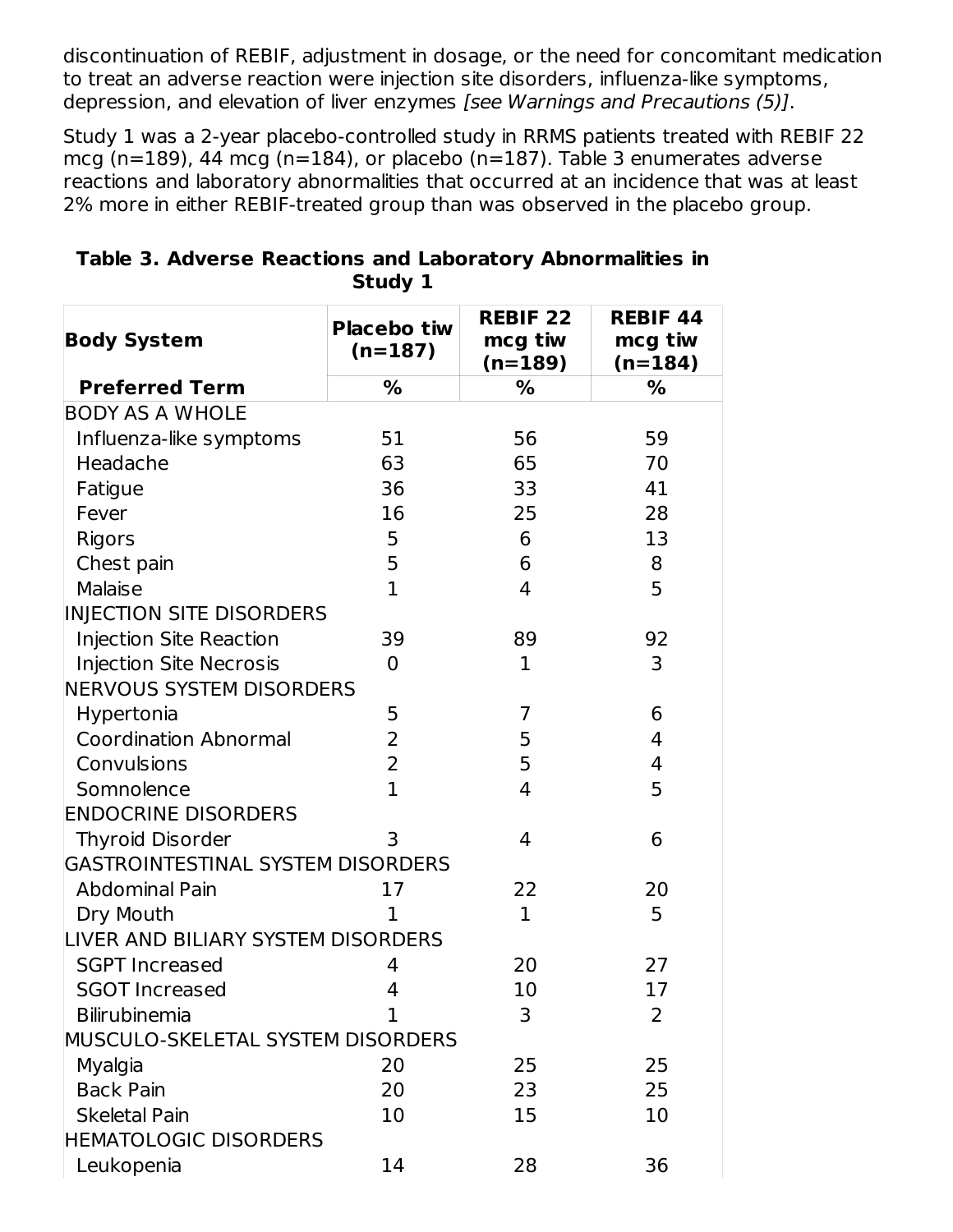| Lymphadenopathy              | 8 | 11 | 12 |
|------------------------------|---|----|----|
| Thrombocytopenia             |   | フ  | 8  |
| Anemia                       |   | ξ  | 5  |
| <b>SKIN DISORDERS</b>        |   |    |    |
| Rash Erythematous            |   |    | 5  |
| Rash Maculo-Papular          |   | 5  |    |
| <b>Hyperhidrosis</b>         |   |    |    |
| URINARY SYSTEM DISORDERS     |   |    |    |
| <b>Micturition Frequency</b> |   |    |    |
| Urinary Incontinence         |   |    |    |
| <b>VISION DISORDERS</b>      |   |    |    |
| <b>Vision Abnormal</b>       |   |    | 13 |
| Xerophthalmia                |   |    |    |

Adverse reactions in Study 2, a 1-year active-controlled (vs. interferon beta-1a, 30 mcg once weekly intramuscular injection, n=338) study including 339 patients with MS treated with REBIF were generally similar to those in Study 1, taking into account the disparity in study durations.

## **6.2 Immunogenicity**

Anaphylaxis and other allergic reactions have been observed with the use of REBIF [see Warnings and Precautions (5.3)]. As with all therapeutic proteins, there is a potential for immunogenicity. In Study 1, the presence of neutralizing antibodies (NAb) to REBIF was determined by collecting and analyzing serum pre-study and at 6 month time intervals during the 2 years of the clinical trial. Serum NAb were detected in 59/189 (31%) and 45/184 (24%) of REBIF-treated patients at the 22 mcg and 44 mcg three times per week doses, respectively, at one or more times during the study. The data reflect the percentage of patients whose test results were considered positive for antibodies to REBIF using an antiviral cytopathic effect assay, and are highly dependent on the sensitivity and specificity of the assay. Additionally, the observed incidence of NAb positivity in an assay may be influenced by several factors including sample handling, timing of sample collection, concomitant medications and underlying disease. For these reasons, comparison of the incidence of antibodies to REBIF with the incidence of antibodies to other products may be misleading.

## **6.3 Postmarketing Experience**

The following adverse reactions have been identified during post-approval use of REBIF. Because these reactions are reported voluntarily from a population of uncertain size, it is not always possible to reliably estimate their frequency or establish a causal relationship to drug exposure.

**Autoimmune Disorders:** Drug-induced lupus erythematosus**,** autoimmune hepatitis

**Eye Disorders:** Retinal vascular disorders (i.e. retinopathy, cotton wool spots or obstruction of retinal artery or vein)

**Skin and Subcutaneous Tissue Disorders:** Erythema multiforme, Stevens-Johnson syndrome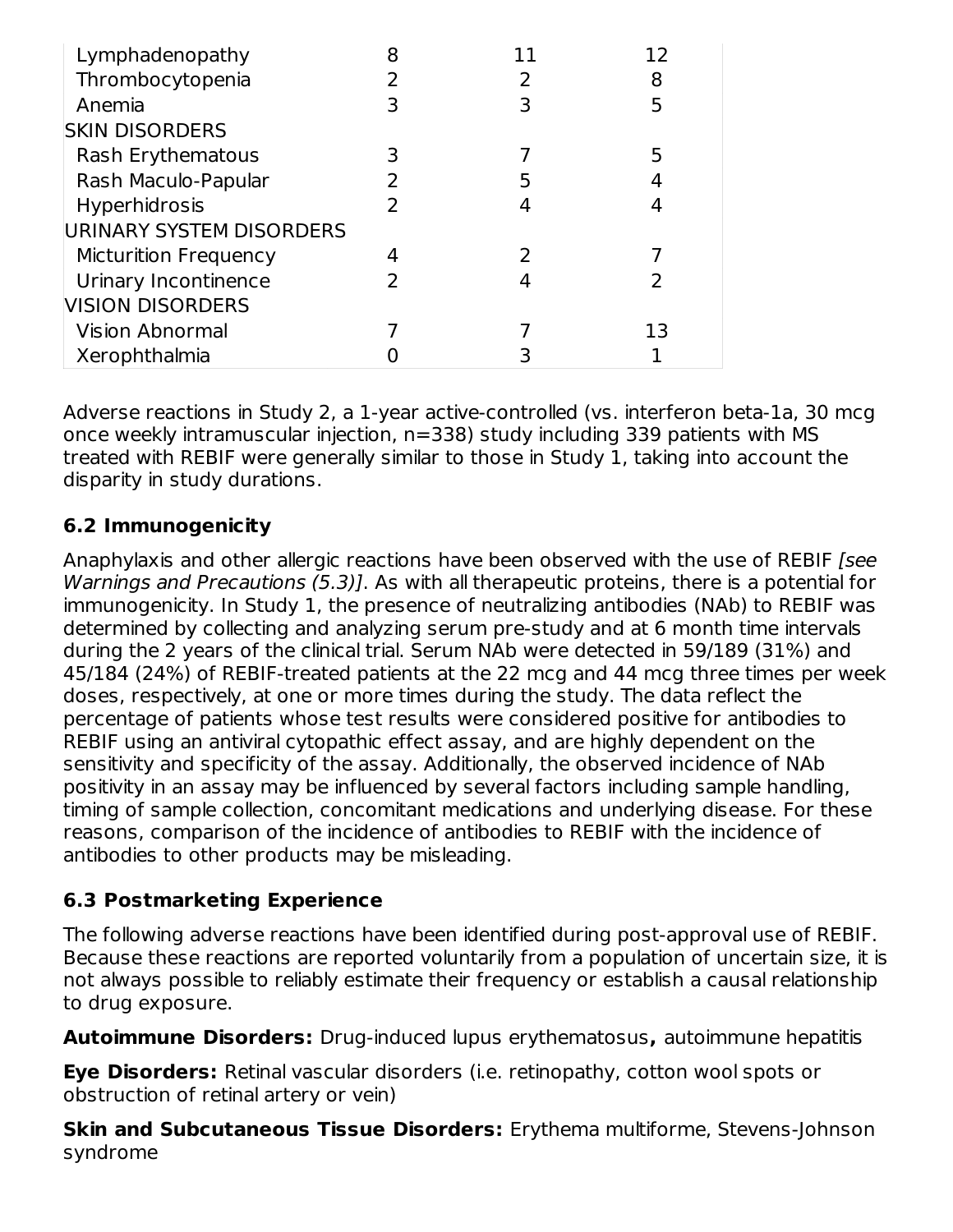## **8 USE IN SPECIFIC POPULATIONS**

## **8.1 Pregnancy**

### Risk Summary

Data from a large population-based cohort study, as well as other published studies over several decades, have not identified a drug-associated risk of major birth defects with the use of interferon beta during early pregnancy. Findings regarding a potential risk for low birth weight or miscarriage with the use of interferon beta in pregnancy have been inconsistent (see Data). It is unclear whether, as a class of products, administration of interferon beta therapies to pregnant animals at doses greater than those used clinically results in an increased rate of abortion. The potential for REBIF to have adverse effects on embryofetal development has not been fully assessed in animals [see Data].

In the U.S. general population, the estimated background risk of major birth defects and miscarriage in clinically recognized pregnancies is 2% to 4% and 15% to 20%, respectively. The background risk of major birth defects and miscarriage for the indicated population is unknown.

## Data

### Human data

The majority of observational studies reporting on pregnancies exposed to interferon beta products did not identify an association between the use of interferon beta products during early pregnancy and an increased risk of major birth defects.

In a population-based cohort study conducted in Finland and Sweden, data were collected from 1996—2014 in Finland and from 2005—2014 in Sweden on 2,831 pregnancy outcomes from women with MS. 797 pregnancies were in women exposed to interferon beta only. No evidence was found of an increased risk of major birth defects among women with MS exposed to interferon beta products compared to women with MS that were unexposed to any non-steroid therapy for MS ( $n=1,647$ ) within the study. No increased risks were observed for miscarriages and ectopic pregnancies, though there were limitations in obtaining complete data capture for these outcomes, making the interpretation of the findings more difficult.

Two small cohort studies that examined pregnancies exposed to interferon beta products (without differentiating between subtypes of interferon beta products) suggested that a decrease in mean birth weight may be associated with interferon beta exposure during pregnancy, but this finding was not confirmed in larger observational studies. Two small studies observed an increased prevalence of miscarriage, although the finding was only statistically significant in one study. Most studies enrolled patients later in pregnancy, which made it difficult to ascertain the true percentage of miscarriages. In one small cohort study, a significantly increased risk of preterm birth following interferon beta exposure during pregnancy was observed.

#### Animal data

In a study in pregnant cynomolgus monkeys, interferon beta was administered daily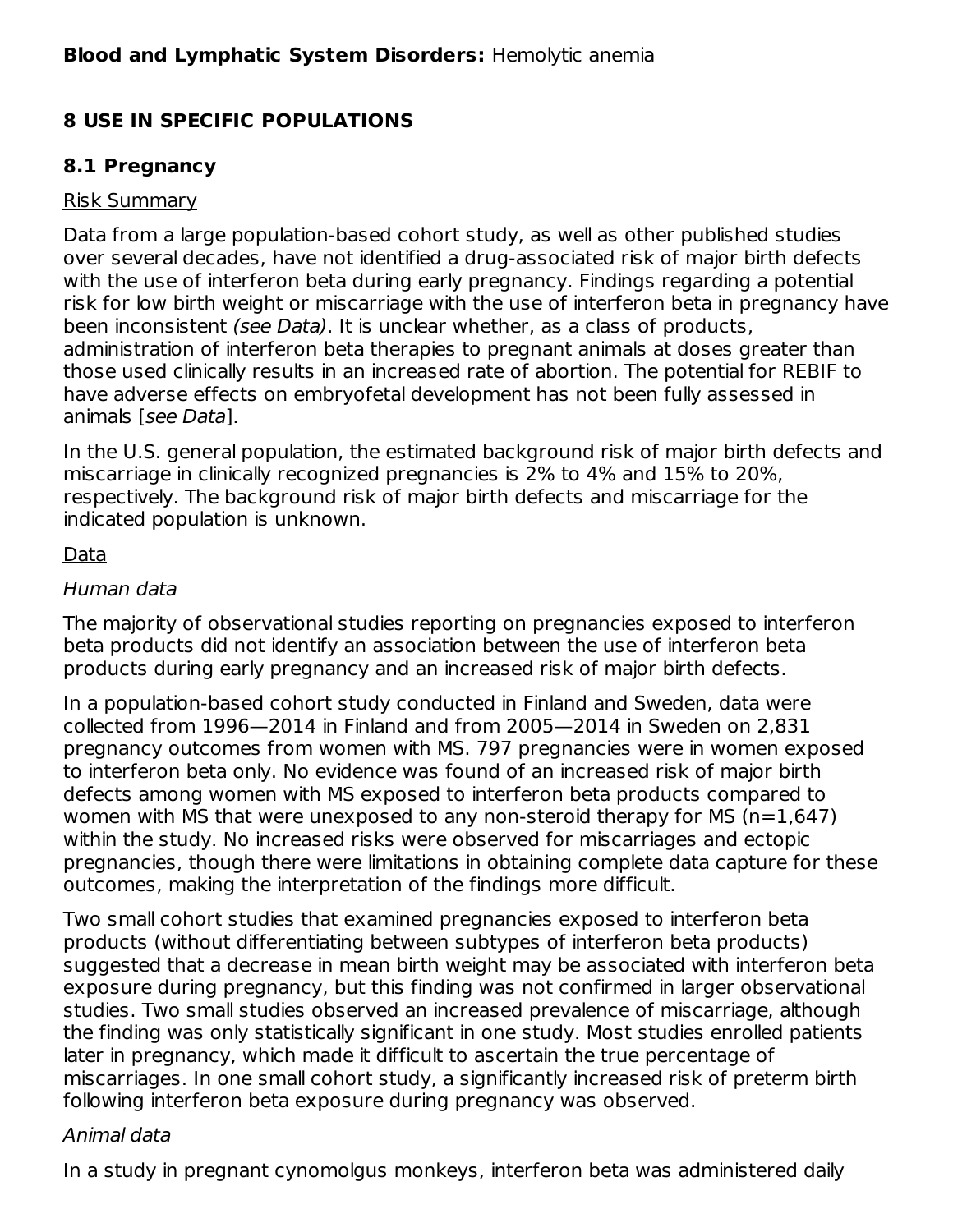(intramuscular doses approximately 1, 2, and 7 times the maximum recommended cumulative weekly human dose, based on body surface area) either throughout the period of organogenesis or later in pregnancy (gestation day 90 to term). No adverse effects on embryofetal development were observed; however, the possibility of adverse effects cannot be ruled out because of the small number of animals tested (six per dose group at each developmental period).

## **8.2 Lactation**

## Risk Summary

Limited published literature has described the presence of interferon beta-1a products in human milk at low levels. There are no data on the effects of interferon beta-1a on milk production. Therefore, the developmental and health benefits of breastfeeding should be considered along with the mother's clinical need for REBIF and any potential adverse effects on the breastfed child from REBIF or from the underlying maternal condition.

## **8.4 Pediatric Use**

Safety and effectiveness in pediatric patients have not been established.

## **8.5 Geriatric Use**

Clinical studies of REBIF did not include sufficient numbers of subjects aged 65 and over to determine whether they respond differently than younger subjects. In general, dose selection for an elderly patient should be cautious, usually starting at the low end of the dosing range, reflecting the greater frequency of decreased hepatic, renal or cardiac function, and of concomitant disease or other drug therapy.

# **11 DESCRIPTION**

REBIF (interferon beta-1a) is a purified 166 amino acid glycoprotein with a molecular weight of approximately 22,500 daltons. It is produced by recombinant DNA technology using genetically engineered Chinese Hamster Ovary cells into which the human interferon beta gene has been introduced. The amino acid sequence of REBIF is identical to that of natural fibroblast derived human interferon beta. Natural interferon beta and interferon beta-1a (REBIF) are glycosylated with each containing a single N-linked complex carbohydrate moiety.

Using a reference standard calibrated against the World Health Organization natural interferon beta standard (Second International Standard for Interferon, Human Fibroblast GB 23 902 531), REBIF has a specific activity of approximately 270 million international units (MIU) of antiviral activity per mg of interferon beta-1a determined specifically by an *in vitro* cytopathic effect bioassay using WISH cells and Vesicular Stomatitis virus. REBIF 8.8 mcg, 22 mcg and 44 mcg contains approximately 2.4 million international units, 6 million international units or 12 million international units, respectively, of antiviral activity using this method.

REBIF (interferon beta-1a) is formulated as a sterile solution in a prefilled syringe or REBIF Rebidose autoinjector intended for subcutaneous (sc) injection. Each 0.5 mL (0.5 cc) of REBIF contains either 22 mcg or 44 mcg of interferon beta-1a, 2 mg or 4 mg albumin (human), 27.3 mg mannitol, 0.4 mg sodium acetate, and water for injection.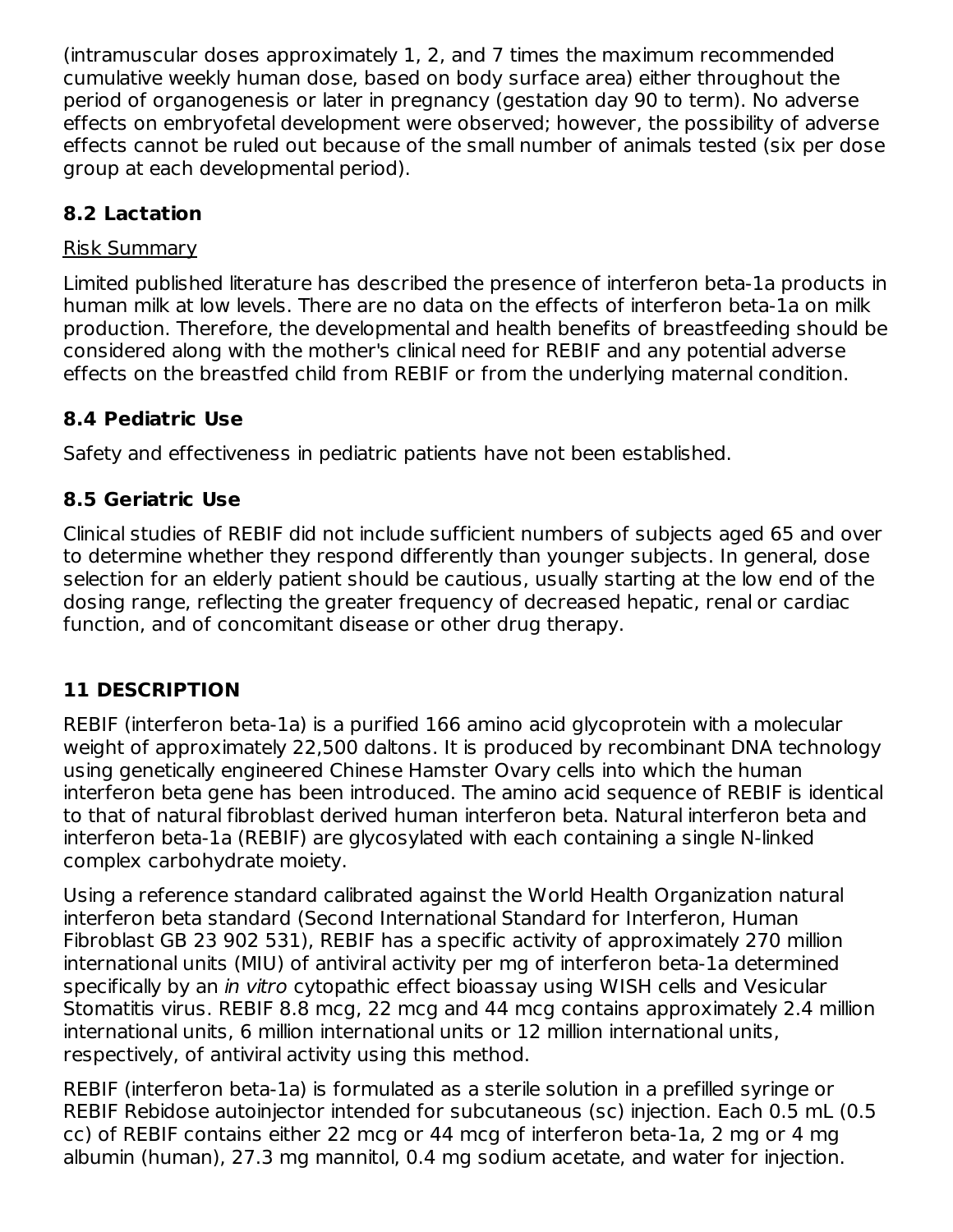Each 0.2 mL (0.2 cc) of REBIF contains 8.8 mcg of interferon beta-1a, 0.8 mg albumin (human), 10.9 mg mannitol, 0.16 mg sodium acetate, and water for injection.

# **12 CLINICAL PHARMACOLOGY**

## **12.1 Mechanism of Action**

The mechanism(s) by which REBIF (interferon beta-1a) exerts its therapeutic effects in patients with multiple sclerosis is unknown.

## **12.2 Pharmacodynamics**

The relationships between serum interferon beta-1a levels and measurable pharmacodynamic activities to the mechanism(s) by which REBIF exerts its effects in multiple sclerosis are unknown. No gender-related effects on pharmacodynamic parameters have been observed.

## **12.3 Pharmacokinetics**

The pharmacokinetics of REBIF (interferon beta-1a) in people with multiple sclerosis have not been evaluated. In healthy subjects, a single subcutaneous (sc) injection of 60 mcg of REBIF (liquid formulation) resulted in a peak serum concentration (C $_{\sf max}$ ) of 5.1  $\pm$  1.7 IU/mL (mean  $\pm$  SD), with a median time of peak serum concentration (T $_{\sf max}$ ) of 16 hours. The serum elimination half-life (t $_{\rm 1/2})$  was 69  $\pm$  37 hours, and the area under the serum concentration versus time curve (AUC) from zero to 96 hours was 294  $\pm$  81 IU h/mL. Following every other day sc injections in healthy subjects, an increase in AUC of approximately 240% was observed, suggesting that accumulation of interferon beta-1a occurs after repeat administration. Total clearance is approximately 33-55 L/hour. There have been no observed gender-related effects on pharmacokinetic parameters. Pharmacokinetics of REBIF in pediatric and geriatric patients or patients with renal or hepatic insufficiency have not been established.

# **13 NONCLINICAL TOXICOLOGY**

## **13.1 Carcinogenesis, Mutagenesis, Impairment of Fertility**

Carcinogenesis: REBIF has not been tested for carcinogenic potential in animals.

Mutagenesis: Interferon beta was negative in an in vitro bacterial reverse mutation (Ames) assay and an in vitro cytogenetic assay in human lymphocytes in the presence and absence of metabolic activation.

Impairment of Fertility: In studies in normally cycling female cynomolgus monkeys given daily subcutaneous injections of interferon beta for six months at doses of up to 9 times the recommended weekly human dose (based on body surface area), no effects were observed on either menstrual cycling or serum estradiol levels. In male monkeys, the same doses of interferon beta had no demonstrable adverse effects on sperm count, motility, morphology, or function.

## **14 CLINICAL STUDIES**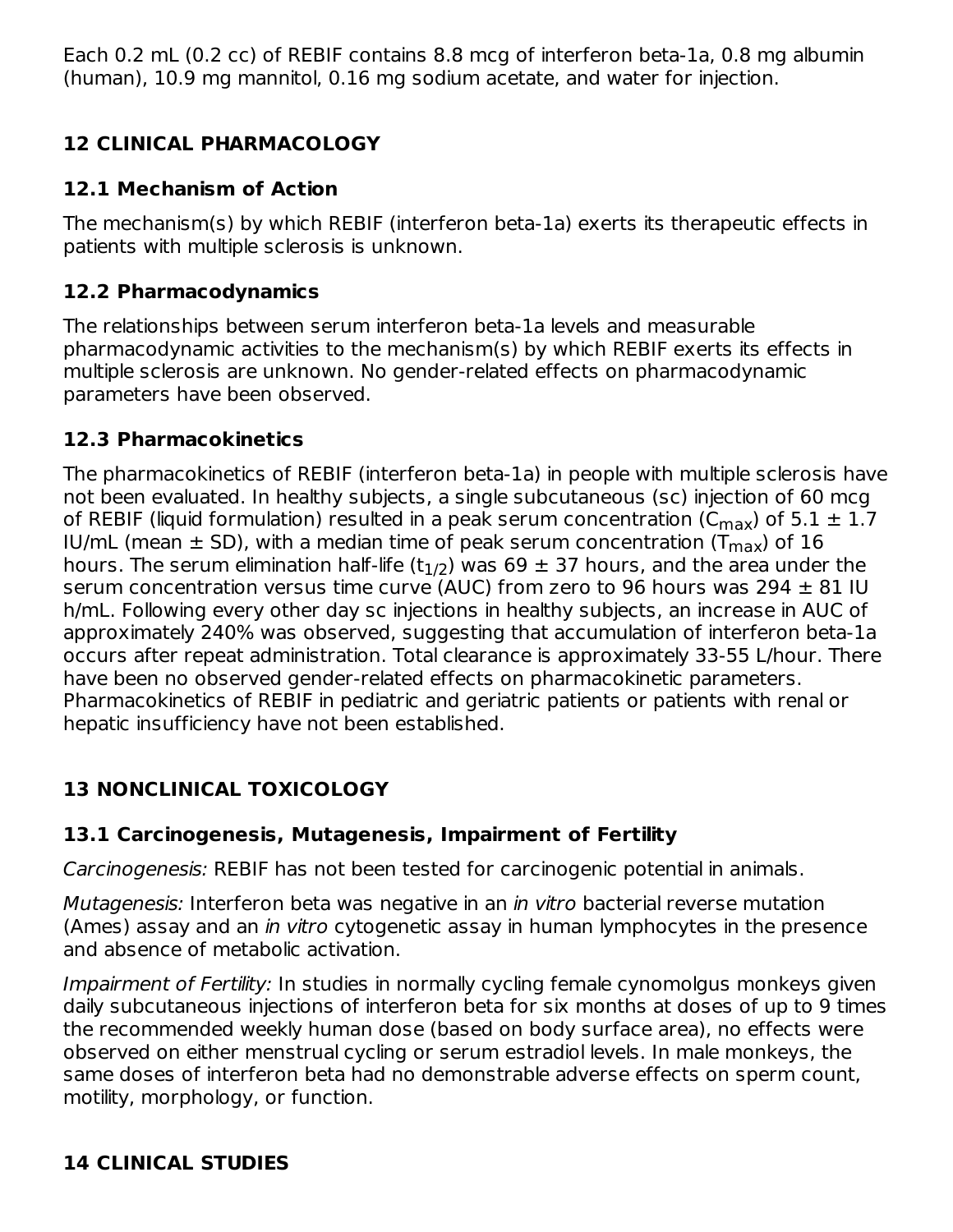Two multicenter studies evaluated the safety and efficacy of REBIF in patients with relapsing-remitting multiple sclerosis.

Study 1 was a randomized, double-blind, placebo controlled study in patients with multiple sclerosis for at least one year, Kurtzke Expanded Disability Status Scale (EDSS) scores ranging from 0 to 5, and at least 2 acute exacerbations in the previous 2 years. Patients with chronic progressive forms of multiple sclerosis were excluded from the study. Patients received subcutaneous injections of either placebo ( $n = 187$ ), REBIF 22 mcg (n = 189), or REBIF 44 mcg (n = 184) administered three times per week for two years. Doses of study agents were progressively increased to their target doses during the first 4 to 8 weeks for each patient in the study [see Dosage and Administration  $(2.1)$ ].

The primary efficacy endpoint was the number of clinical exacerbations. Numerous secondary efficacy endpoints were also evaluated and included exacerbation-related parameters, effects of treatment on progression of disability and magnetic resonance imaging (MRI)-related parameters. Progression of disability was defined as an increase in the EDSS score of at least one point sustained for at least 3 months. Neurological examinations were completed every 3 months, during suspected exacerbations, and coincident with MRI scans. All patients underwent proton density T2-weighted (PD/T2) MRI scans at baseline and every 6 months. A subset of 198 patients underwent PD/T2 and T1-weighted gadolinium-enhanced (Gd)-MRI scans monthly for the first 9 months. Of the 560 patients enrolled, 533 (95%) provided 2 years of data and 502 (90%) received 2 years of study agent.

Study results are shown in Table 4 and Figure 1. REBIF at doses of 22 mcg and 44 mcg administered three times per week significantly reduced the number of exacerbations per patient as compared to placebo. Differences between the 22 mcg and 44 mcg groups were not significant ( $p > 0.05$ ).

|                                                  | <b>Placebo</b> | <b>REBIF</b>          | <b>REBIF</b>          |
|--------------------------------------------------|----------------|-----------------------|-----------------------|
|                                                  |                | 22 mcg                | 44 mcg                |
|                                                  | $n = 187$      | $n = 189$             | $n = 184$             |
| <b>Exacerbation-related</b>                      |                |                       |                       |
| Mean number of                                   |                |                       |                       |
| exacerbations per patient                        | 2.56           | $1.82^{+}$            | 1.73 <sup>§</sup>     |
| over 2 years <sup>*,†</sup>                      |                |                       |                       |
| (Percent reduction)                              |                | (29%)                 | (32%)                 |
| Percent (%) of patients                          | 15%            | $25%$ #               | $32\%$ <sup>§</sup>   |
| exacerbation-free at 2 years <sup>¶</sup>        |                |                       |                       |
| Median time to first                             |                | $7.6^{\ddagger}$      | 9.6 <sup>§</sup>      |
| exacerbation (months) <sup>*, b</sup>            | 4.5            |                       |                       |
| <b>MRI</b>                                       | $n = 172$      | $n = 171$             | $n = 171$             |
| Median percent (%) change                        |                |                       |                       |
| of MRI PD-T2 lesion area at 2                    | 11.0%          | $-1.2\%$ <sup>§</sup> | $-3.8\%$ <sup>§</sup> |
| years <sup>ß</sup>                               |                |                       |                       |
| Median number of active                          |                |                       |                       |
| lesions per patient per scan                     | 2.25           | 0.75 <sup>5</sup>     | 0.5 <sup>5</sup>      |
| (PD/T2; 6 monthly) <sup><math>\beta</math></sup> |                |                       |                       |

**Table 4: Clinical and MRI Endpoints from Study 1**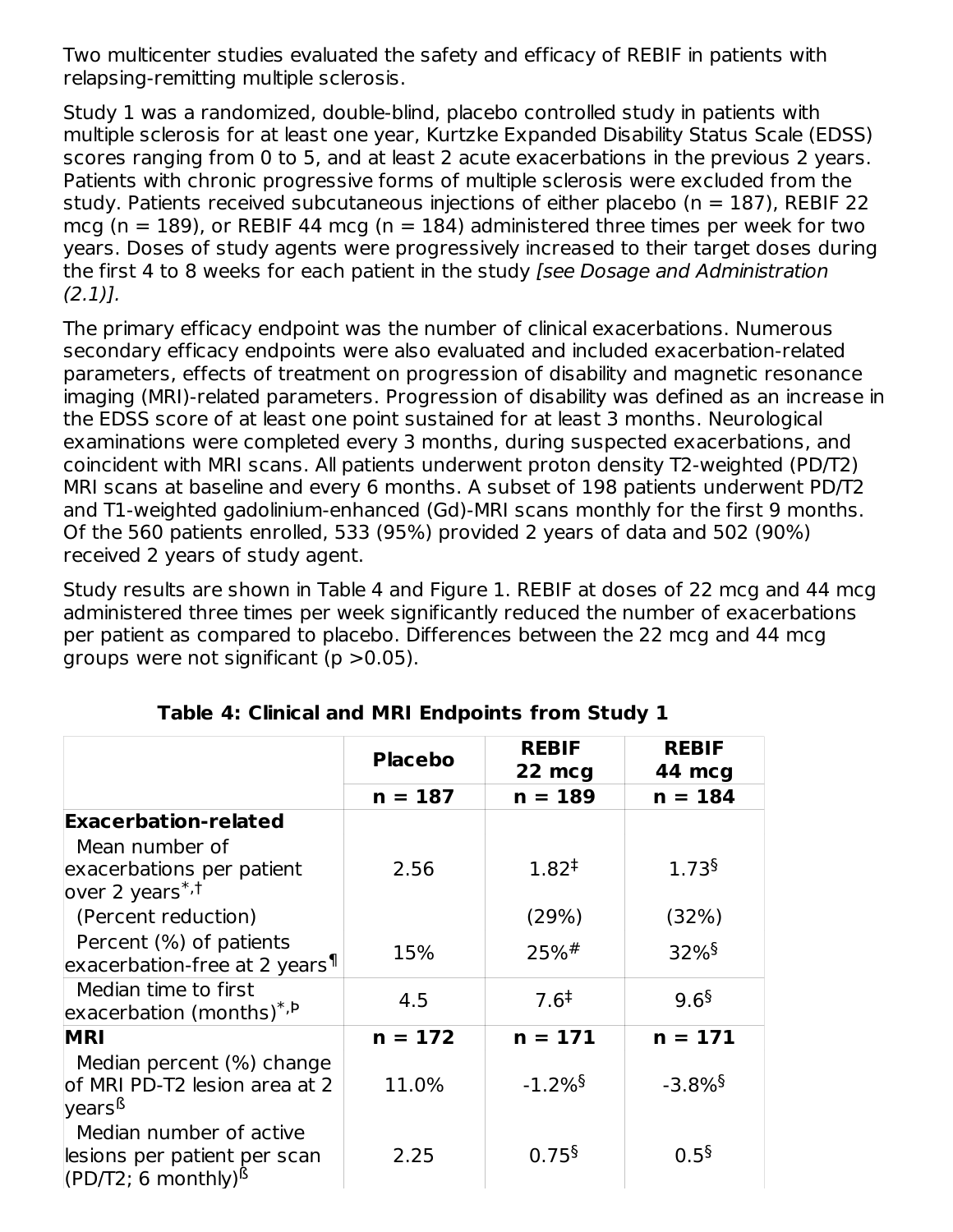\* Intent-to-treat analysis

(PD/T2; 6 monthly)

- † Poisson regression model adjusted for center and time on study
- ‡ p<0.001 compared to placebo
- § p<0.0001 compared to placebo
- ¶ Logistic regression adjusted for center. Patients lost to follow-up prior to an exacerbation were excluded from this analysis. (Analysis included 185, 183, and 184 patients for three times per week placebo, 22 mcg REBIF, and 44 mcg REBIF, respectively).
- # p<0.05 compared to placebo
- Þ Cox proportional hazard model adjusted for center
- ß ANOVA on ranks adjusted for center. Patients with missing scans were excluded from this analysis.

The time to onset of progression in disability sustained for three months was significantly longer in patients treated with REBIF than in placebo-treated patients. The Kaplan-Meier estimates of the proportions of patients with sustained disability are depicted in Figure 1.





Study 2 was a randomized, open-label, evaluator-blinded, active comparator study. Patients with relapsing-remitting multiple sclerosis with EDSS scores ranging from 0 to 5.5, and at least 2 exacerbations in the previous 2 years were eligible for inclusion. Patients with chronic progressive forms of multiple sclerosis were excluded from the study. Patients were randomized to treatment with three times per week subcutaneous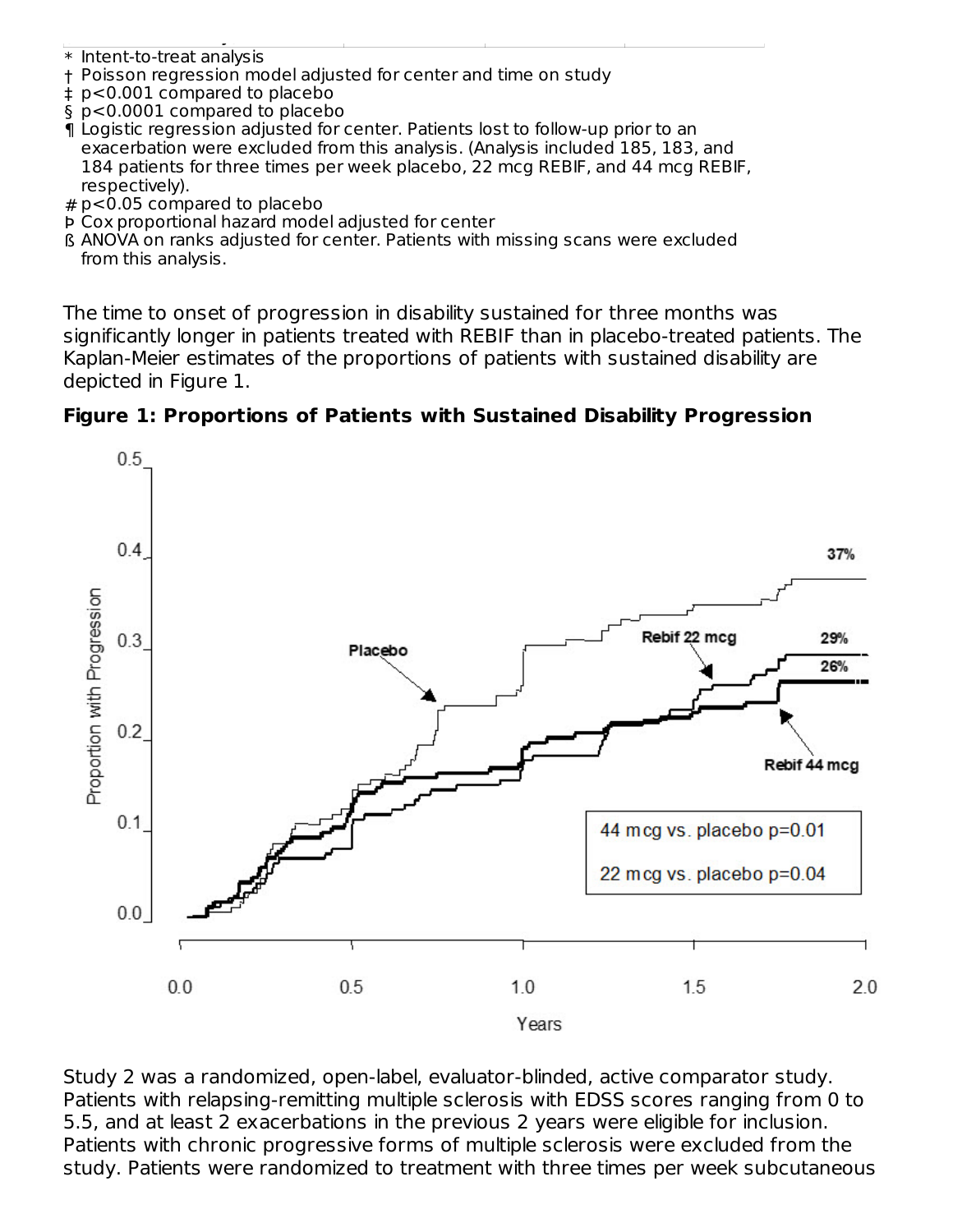injections of REBIF 44 mcg (n=339) or once weekly intramuscular injections of 30 mcg AVONEX (n=338). Study duration was 48 weeks.

The primary efficacy endpoint was the proportion of patients who remained exacerbation-free at 24 weeks. The principal secondary endpoint was the mean number per patient per scan of combined unique active MRI lesions through 24 weeks, defined as any lesion that was T1 active or T2 active. Neurological examinations were performed every three months by a neurologist blinded to treatment assignment. Patient visits were conducted monthly, and mid-month telephone contacts were made to inquire about potential exacerbations. If an exacerbation was suspected, the patient was evaluated with a neurological examination. MRI scans were performed monthly and analyzed in a treatment-blinded manner.

Patients treated with REBIF 44 mcg three times per week were more likely to remain relapse-free at 24 and 48 weeks than were patients treated with AVONEX 30 mcg once per week (Table 5). This study does not support any conclusion regarding effects on the accumulation of physical disability.

|                                                                                                                                                         | <b>REBIF</b><br>44 mcg            | <b>AVONEX</b><br><b>30 mcg</b>                                           | <b>Absolute</b><br><b>Difference</b> | <b>Risk of</b><br>relapse on<br><b>REBIF</b><br>relative to<br><b>AVONEX</b> |
|---------------------------------------------------------------------------------------------------------------------------------------------------------|-----------------------------------|--------------------------------------------------------------------------|--------------------------------------|------------------------------------------------------------------------------|
| <b>Relapses</b>                                                                                                                                         | $N = 339$                         | $N = 338$                                                                |                                      |                                                                              |
| Proportion<br>of patients<br>relapse-free<br>at 24 weeks <sup>*</sup>                                                                                   | 75% <sup>†</sup>                  | 63%                                                                      | 12%<br>(95% CI:<br>5%, 19%)          | 0.68<br>(95% CI:<br>0.54, 0.86                                               |
| Proportion<br>of patients<br>relapse-free<br>at 48 weeks                                                                                                | $62\%$ <sup>‡</sup>               | 52%                                                                      | 10%<br>(95% CI:<br>2%, 17%)          | 0.81<br>(95% CI:<br>0.68, 0.96                                               |
| <b>MRI</b><br>(through<br>24 weeks)                                                                                                                     | $N = 325$                         | $N = 325$                                                                |                                      |                                                                              |
| Median of<br>the mean<br>number of<br>combined<br>unique MRI<br>lesions per<br>patient per<br>scan <sup>§</sup> (25 <sup>th</sup> ,<br>75 <sup>th</sup> | 0.17 <sup>†</sup><br>(0.00, 0.67) | 0.33<br>(0.00, 1.25)                                                     |                                      |                                                                              |
| percentiles)                                                                                                                                            |                                   | $*$ Logistic regression model adjusted fertreatment and senter intent to |                                      |                                                                              |

**Table 5: Clinical and MRI Results from Study 2**

 $\ast$  Logistic regression model adjusted for treatment and center, intent to treat analysis

† p <0.001 (REBIF compared to AVONEX)

‡ p = 0.009 (REBIF compared to AVONEX)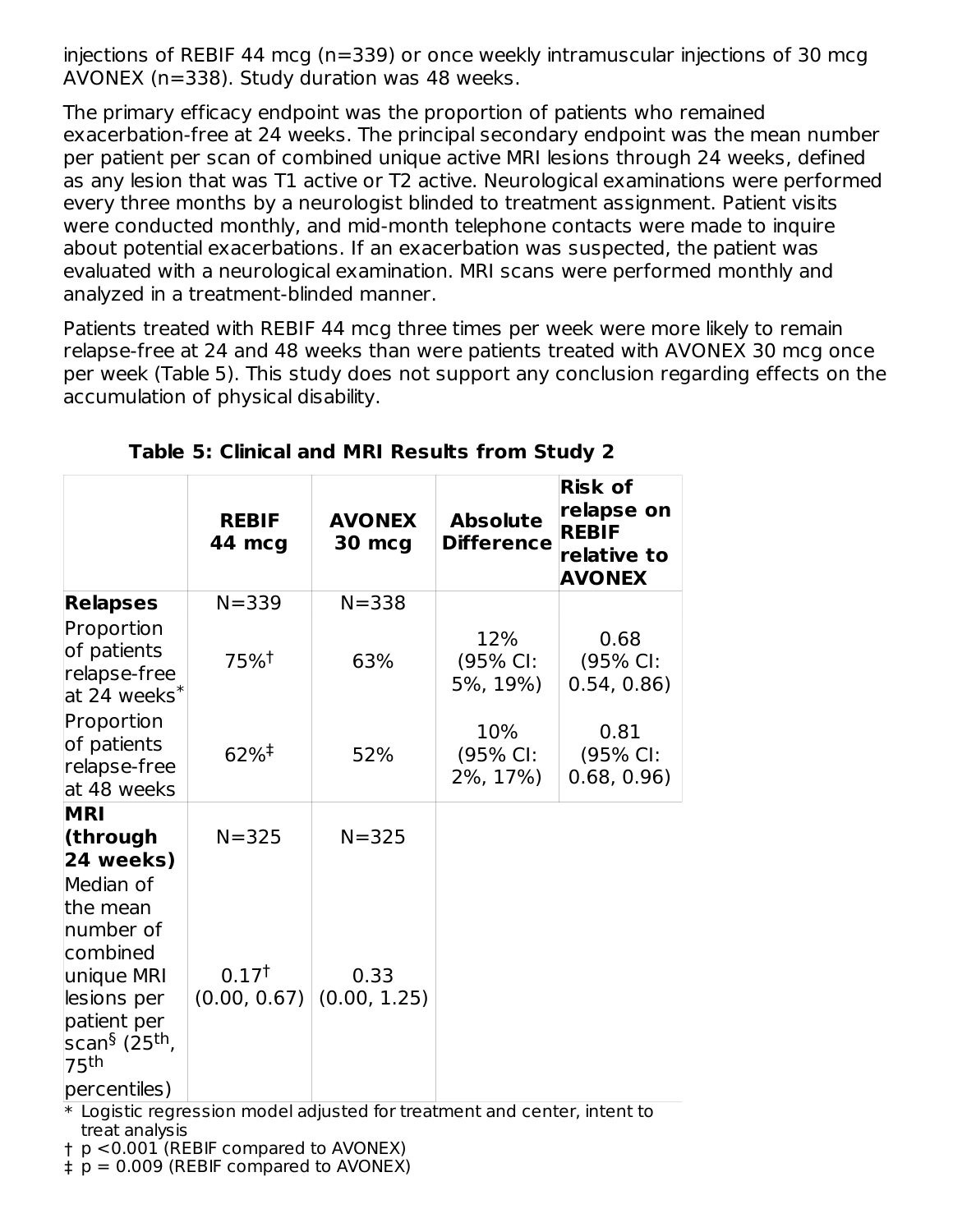‡ § Nonparametric ANCOVA model adjusted for treatment and center, with baseline combined unique lesions as the single covariate

## **16 HOW SUPPLIED/STORAGE AND HANDLING**

REBIF is supplied as a sterile solution containing no preservative available in the following package presentations:

#### **Prefilled Syringes:**

#### **REBIF (interferon beta -1a) Titration Pack, NDC 44087-8822-1**

- Six REBIF 8.8 mcg prefilled syringes and Six REBIF 22 mcg prefilled syringes **REBIF (interferon beta -1a) 22 mcg Prefilled syringe** - Twelve REBIF 22 mcg prefilled syringes, NDC 44087-0022**-**3

#### **REBIF (interferon beta -1a) 44 mcg Prefilled syringe**

- Twelve REBIF 44 mcg prefilled syringes, NDC 44087-0044-3

#### **REBIF Rebidose Autoinjectors:**

#### **REBIF Rebidose (interferon beta-1a) Titration Pack, NDC 44087-0188-1**

- Six REBIF Rebidose 8.8 mcg autoinjectors with lime-green injector buttons and Six REBIF Rebidose 22 mcg with yellow injector buttons.

#### **REBIF Rebidose (interferon beta-1a) 22 mcg Autoinjector**

- Twelve REBIF Rebidose 22 mcg autoinjectors with yellow injector buttons, NDC 44087-3322-1

#### **REBIF Rebidose (interferon beta-1a) 44 mcg Autoinjector**

Twelve REBIF Rebidose 44 mcg autoinjectors with teal-green injector buttons, NDC 44087-3344-1

REBIF should be stored refrigerated between 36°F to 46°F (2°C to 8°C). DO NOT FREEZE. If needed, REBIF may be stored between 36°F to 77°F (2°C to 25°C) for up to 30 days and away from heat and light, but refrigeration is preferred.

Do not use beyond the expiration date printed on packages. REBIF contains no preservatives. Each prefilled syringe and REBIF Rebidose autoinjector is intended for a single dose. Unused portions should be discarded.

#### **17 PATIENT COUNSELING INFORMATION**

See FDA-approved patient labeling (Medication Guide).

Inform patients of the availability of a Medication Guide, and instruct them to read the Medication Guide prior to taking REBIF. Instruct patients to take REBIF only as prescribed.

#### Depression and Suicide

Advise patients that depression, suicidal ideation, and suicide have been reported during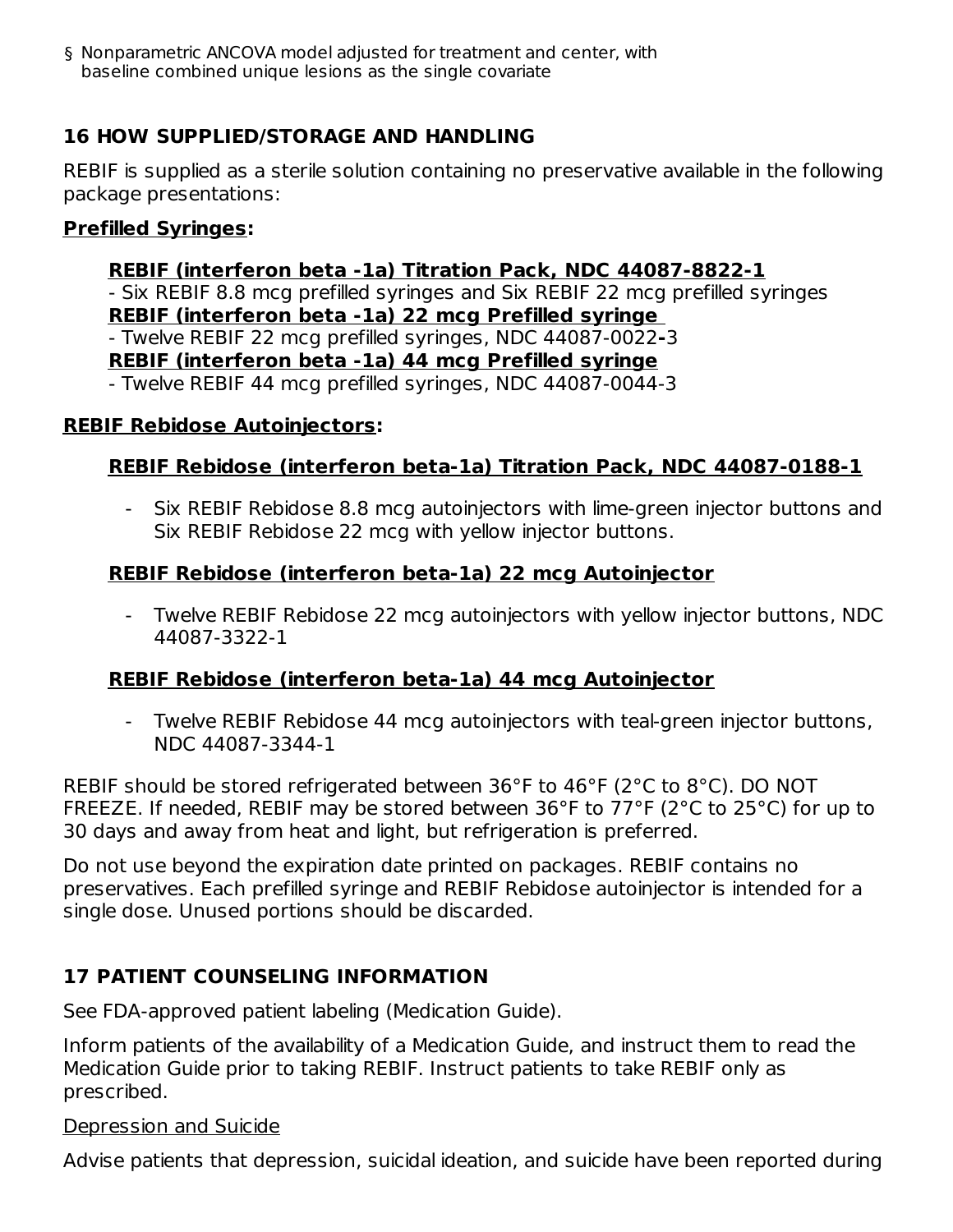the use of REBIF. Inform patients of the symptoms of depression and suicidal ideation and instruct patients to immediately report any of these symptoms to their healthcare provider [see Warnings and Precautions (5.1)].

#### Hepatic Injury

Advise patients that severe liver injury, including hepatic failure, has been reported with the use of REBIF. Educate patients about the symptoms of hepatic injury and instruct patients to report them immediately to their healthcare provider [see Warnings and Precautions (5.2)].

#### Anaphylaxis and Other Allergic Reactions

Advise patients of the symptoms of allergic reactions and anaphylaxis, and instruct patients to seek immediate medical attention if these symptoms occur [see Warnings] and Precautions (5.3)].

### Injection Site Reactions Including Necrosis

Advise patients that injection site reactions occur in most patients treated with REBIF and that injection site necrosis may occur [see Warnings and Precautions (5.4)]. Instruct patients to promptly report any break in the skin, which may be associated with blueblack discoloration, swelling, or drainage of fluid from the injection site, prior to continuing their REBIF therapy.

To minimize the likelihood of injection site reactions, inform patients of the importance of rotating injection sites with each dose and the use of aseptic injection technique [see Dosage and Administration (2.2)]. Advise patients not to re-use needles or syringes and instruct patients on safe disposal procedures. Provide appropriate instruction for selfinjection of REBIF and REBIF Rebidose, including careful review of the REBIF Medication Guide.

#### Decreased Peripheral Blood Counts

Advise patients that they may develop a lowering of their peripheral blood counts, including their white blood counts, red blood counts, and platelets, and that their blood counts will be checked during therapy with REBIF. Inform patients that they may be more likely to get infections, anemia, or be at risk for bleeding, and that they should contact their healthcare provider if they develop symptoms of these adverse reactions [see Warnings and Precautions (5.5)]**.**

#### Seizures

Instruct patients to report seizures immediately to their healthcare provider [see Warnings and Precautions (5.7)].

#### Flu-like Symptoms

Inform patients that flu-like symptoms are common following initiation of therapy with REBIF. Advise patients that concurrent use of analgesics and/or antipyretics may help reduce flu-like symptoms on treatment days [see Dosage and Administration (2.3)].

#### **Pregnancy**

Advise patients to notify their healthcare provider if they become pregnant during treatment or plan to become pregnant [see Use in Specific Populations (8.1)].

Manufactured by EMD Serono, Inc. Rockland, MA 02370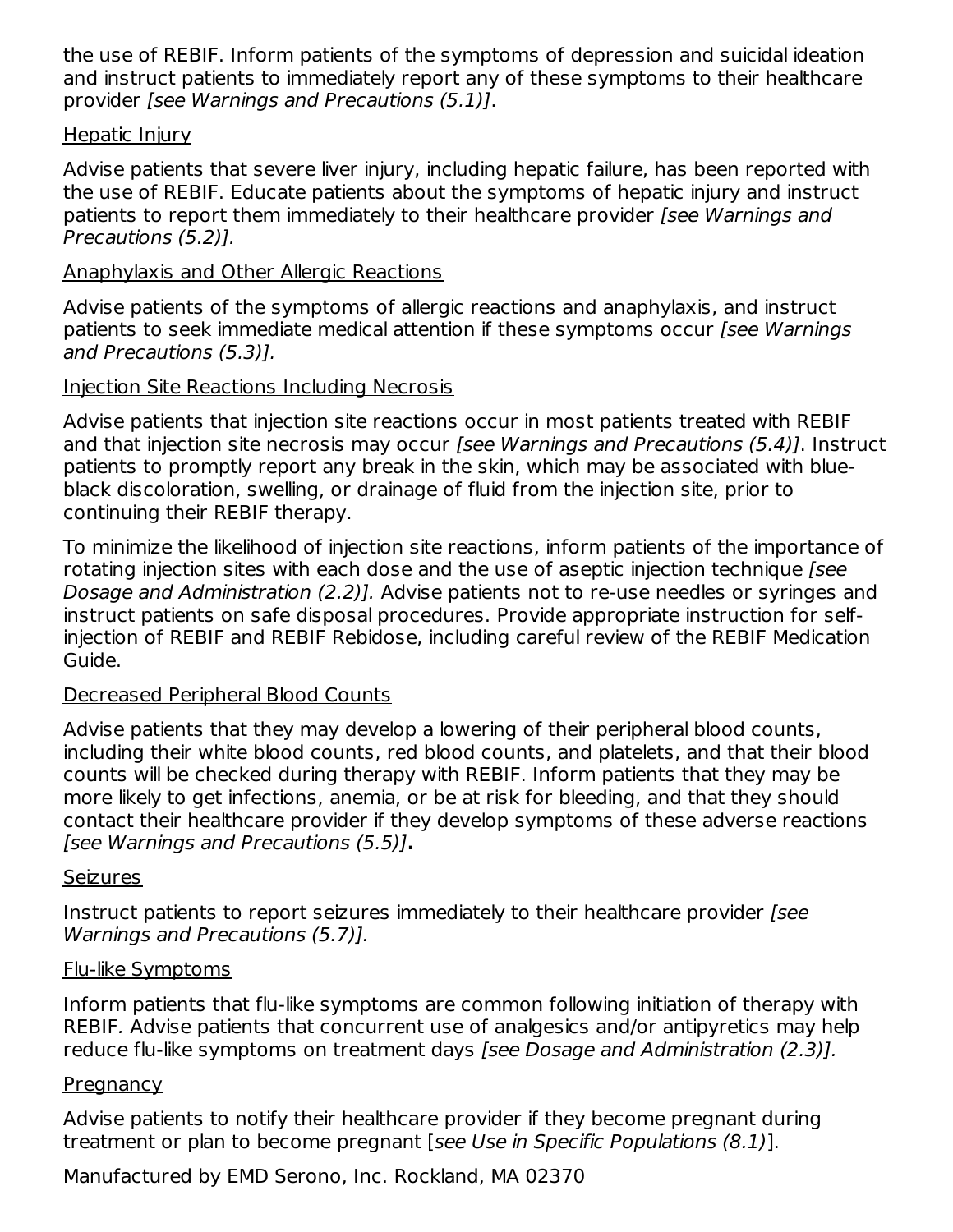U.S. License # 1773

Marketed by: EMD Serono, Inc. Rockland, MA 02370

\*AVONEX is a registered trademark of Biogen

## **MEDICATION GUIDE**

#### **REBIF (interferon beta-1a) Injection for subcutaneous use**

Read this Medication Guide before you start using REBIF and each time you get a refill. There may be new information. The information does not take the place of talking with your healthcare provider about your medical condition or your treatment.

## **What is the most important information I should know about REBIF?**

**REBIF can cause serious side effects**. Tell your healthcare provider right away if you have any of the symptoms listed below while taking REBIF.

#### **1. Behavioral health problems including depression andsuicidal thoughts**. You may have mood problems including:

- depression (feeling hopeless or feeling bad about yourself)
- thoughts of hurting yourself or suicide

#### **2. Liver problems or worsening of liver problems including liver failure**. **Symptoms may include:**

- nausea
- loss of appetite
- yellowing of your skin or the white part of your eye
- bleeding more easily than normal
- tiredness
- confusion
- dark colored urine and pale stools • sleepiness

During your treatment with REBIF you will need to see your healthcare provider regularly and have regular blood tests to check for side effects.

#### **3. Serious allergic and skin reactions**. **Symptoms may include:**

- $\bullet$  itching
- swelling of your face, eyes, lips, tongue or throat
- trouble breathing
- anxiousness
- feeling faint
- skin rash, hives, sores in your mouth, or skin blisters and peels
- **4. Injection site problems.** REBIF may cause redness, pain, itching or swelling at the place where your injection was given. Call your healthcare provider right away if an injection site becomes swollen and painful or the area looks infected. You may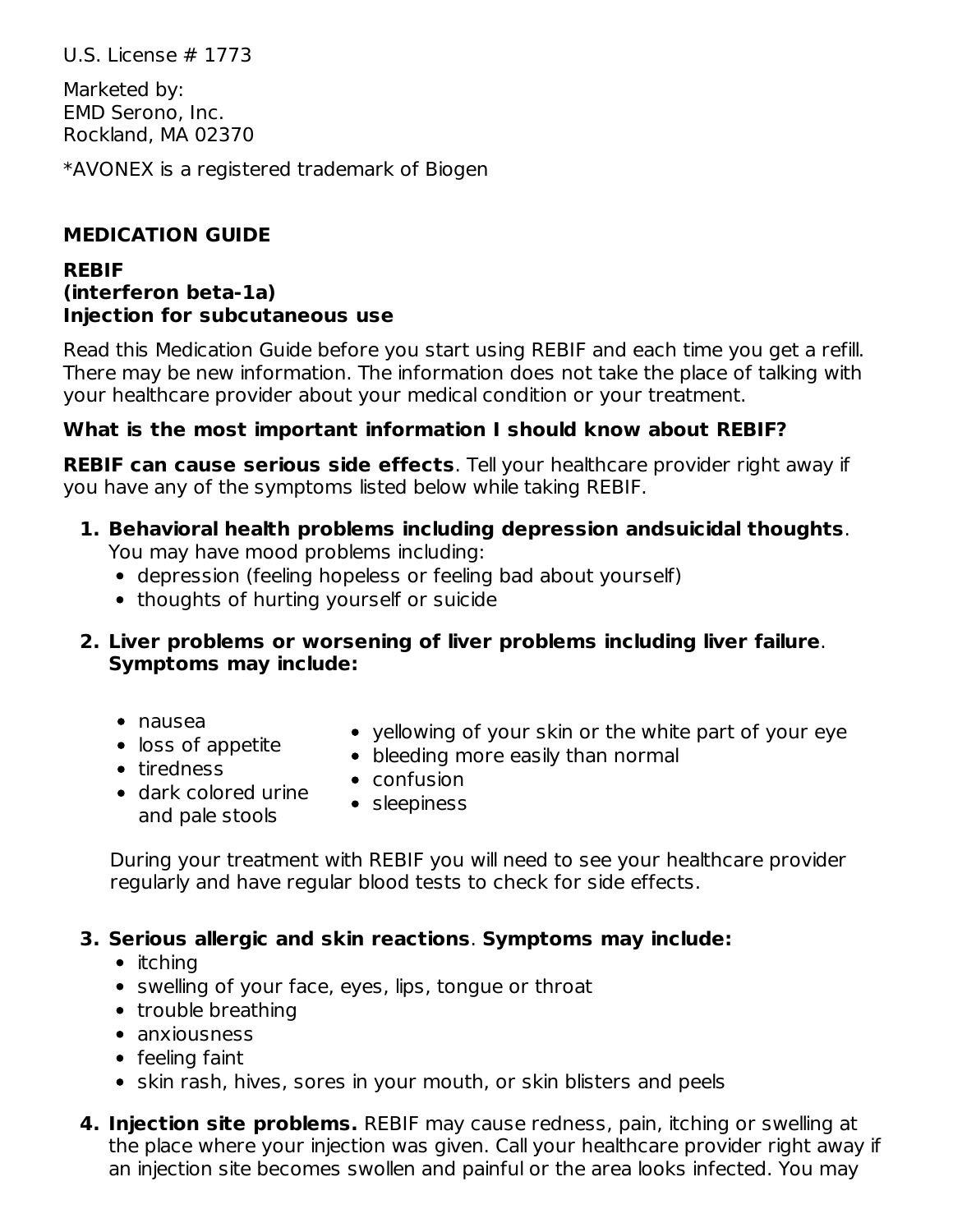have a skin infection or an area of severe skin damage (necrosis) requiring treatment by a healthcare provider.

## **What is REBIF?**

REBIF is a prescription medicine used to treat relapsing forms of multiple sclerosis, to include clinically isolated syndrome, relapsing-remitting disease, and active secondary progressive disease, in adults. It is a form of protein called beta interferon that is produced in the body.

It is not known if REBIF is safe and effective in children.

## **Who should not take REBIF?**

### **Do not take REBIF if you:**

are allergic to interferon beta, human albumin, or any of the ingredients in REBIF. See the end of this Medication Guide for a complete list of ingredients in REBIF.

## **What should I tell my healthcare provider before taking REBIF?**

#### **Before you take REBIF, tell your healthcare provider if you have or have had any of the following conditions:**

- mental illness, including depression and suicidal behavior
- liver problems
- bleeding problems or blood clots
- low blood cell counts
- seizures (epilepsy)
- thyroid problems
- drink alcohol
- you are pregnant or plan to become pregnant. It is not known if REBIF can harm your unborn baby.
- you are breastfeeding or plan to breastfeed. REBIF may pass into your breastmilk. Talk with your healthcare provider about the best way to feed your baby if you take REBIF.

**Tell your healthcare provider about all medicines you take**, including prescription and over-the-counter medicines, vitamins and herbal supplements.

REBIF and other medicines may affect each other causing side effects.

Ask your healthcare provider or pharmacist for a list of these medicines, if you are not sure.

Know the medicines you take. Keep a list of them to show your healthcare provider and pharmacist when you get a new medicine.

## **How should I use REBIF?**

- **See the Instructions for Use at the end of this Medication Guide on how to prepare and give an injection of REBIF using a prefilled syringe. For the REBIF Rebidose autoinjector, read the Instructions for Use that comes with the REBIF Rebidose autoinjector.**
- Your healthcare provider should show you how to prepare and measure your dose of REBIF and how to inject your REBIF before you use it for the first time.
- REBIF is given by injection under the skin (subcutaneous injection) on the same 3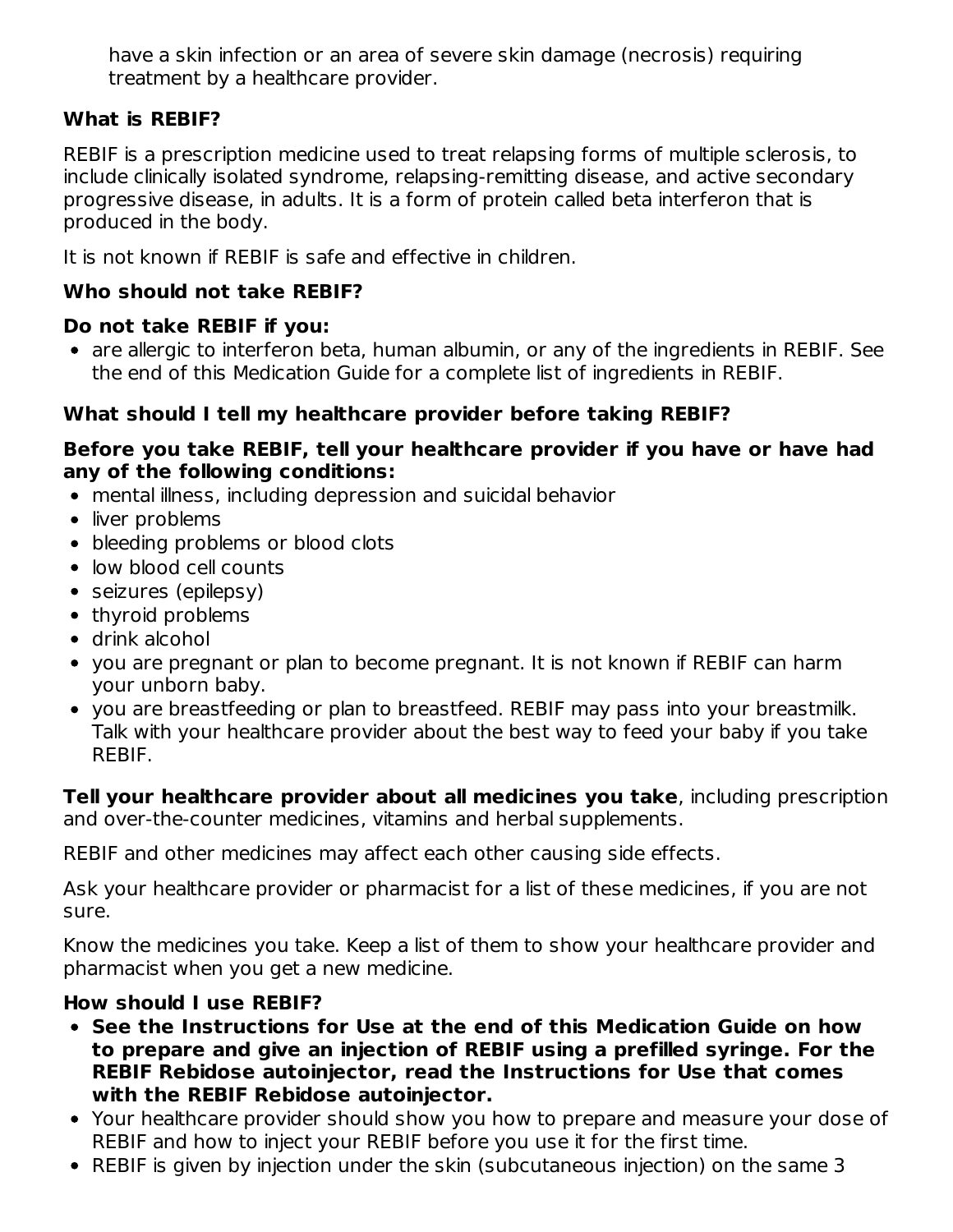days a week, for example, Monday, Wednesday and Friday.

- Your injections should be at least 48 hours apart. Take them the same time each day.
- Inject REBIF exactly as your healthcare provider tells you.
- Your healthcare provider will tell you how much REBIF to inject, and may change the dose based on how your body responds. Do not inject more than your healthcare provider tells you to.
- Do not change your dose unless your healthcare provider tells you to.
- Change (rotate) your injection site you choose with each injection. This will help decrease the chance that you will have an injection site reaction.
- **Do not** inject REBIF into an area of the body where the skin is irritated, reddened, bruised, infected or scarred in any way.
- REBIF comes as a:
	- $\circ$  prefilled syringe (REBIF)

single-use prefilled autoinjector (REBIF Rebidose autoinjector) Your healthcare provider will decide which is best for you. Always use a new, unopened, prefilled syringe of REBIF or REBIF Rebidose autoinjector for each injection. **Do not** reuse prefilled syringes or REBIF Rebidose autoinjectors.

# **What are the possible side effects of REBIF?**

## **REBIF may cause serious side effects, including:**

- **See "What is the most important information I should know about REBIF?"**
- **Blood problems.** REBIF can affect your bone marrow and cause low red and white blood cell, and platelet counts. In some people, these blood cell counts may fall to dangerously low levels. If your blood cell counts become very low, you can get infections and problems with bleeding and bruising. Your healthcare provider may ask you to have regular blood tests to check for blood problems.
- **Seizures.** Some people have had seizures while taking REBIF.

The most common side effects of REBIF include:

- flu-like symptoms. You may have flu-like symptoms when you first start taking REBIF. You may be able to manage these flu-like symptoms by taking over-the-counter pain and fever reducers. For many people, these symptoms lessen or go away over time. Symptoms may include:
	- muscle aches
	- o fever
	- tiredness
	- chills
- stomach pain
- change in liver blood tests

Tell your healthcare provider if you have any side effect that bothers you or that does not go away.

These are not all the possible side effects of REBIF. For more information, ask your healthcare provider or pharmacist.

Call your doctor for medical advice about side effects. You may report side effects to the FDA at 1-800-FDA-1088.

## **How should I store REBIF?**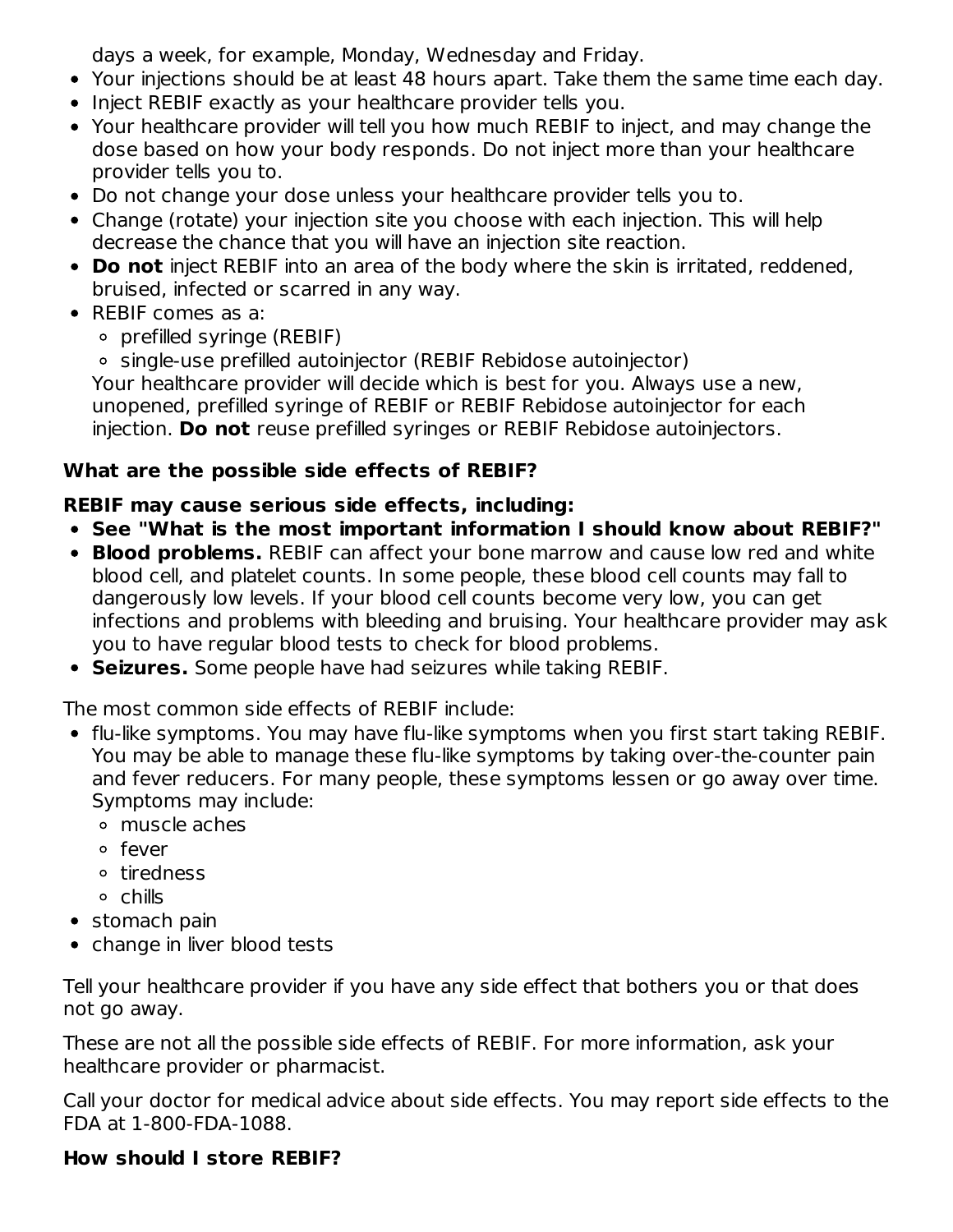- Store REBIF in the refrigerator between 36°F to 46°F (2°C to 8°C).
- **Do not** freeze REBIF.
- If you cannot refrigerate your REBIF, you can store your REBIF at temperatures above 36°F and below 77°F (2°C to 25°C) for up to 30 days.
- Keep REBIF away from heat and light.

### **Keep REBIF and all medicines out of the reach of children.**

### **General information about the safe and effective use of REBIF**

Medicines are sometimes prescribed for purposes other than those listed in a Medication Guide. Do not use REBIF for a condition for which it was not prescribed. Do not give REBIF to other people, even if they have the same symptoms that you have. It may harm them.

This Medication Guide summarizes the most important information about REBIF. If you would like more information, talk with your healthcare provider. You may ask your healthcare provider or pharmacist for information about REBIF that is written for healthcare professionals.

For more information, go to www.REBIF.com or call toll-free 1-877-447- 3243.

### **What are the ingredients in REBIF?**

**Active ingredient:** interferon beta-1a

**Inactive ingredients:** albumin (human), mannitol, sodium acetate, water for injection

### **This Medication Guide has been approved by the U.S. Food and Drug Administration.**

Revised 11/2021

**Instructions for Use REBIF (Re-bif) (interferon beta-1a) (in-ter-feer-on beta-one-â) Injection for subcutaneous use Prefilled Syringe**

Read and follow the Instructions for Use that come with your REBIF prefilled syringe before you start using it and each time you get a refill. Before you use a REBIF prefilled syringe for the first time, make sure your healthcare provider shows you the right way to use it.

**Important:** For the REBIF Rebidose autoinjector, read the Instructions for Use that come with the REBIF Rebidose autoinjector.

Parts of your REBIF Prefilled Syringe **(See Figure A).**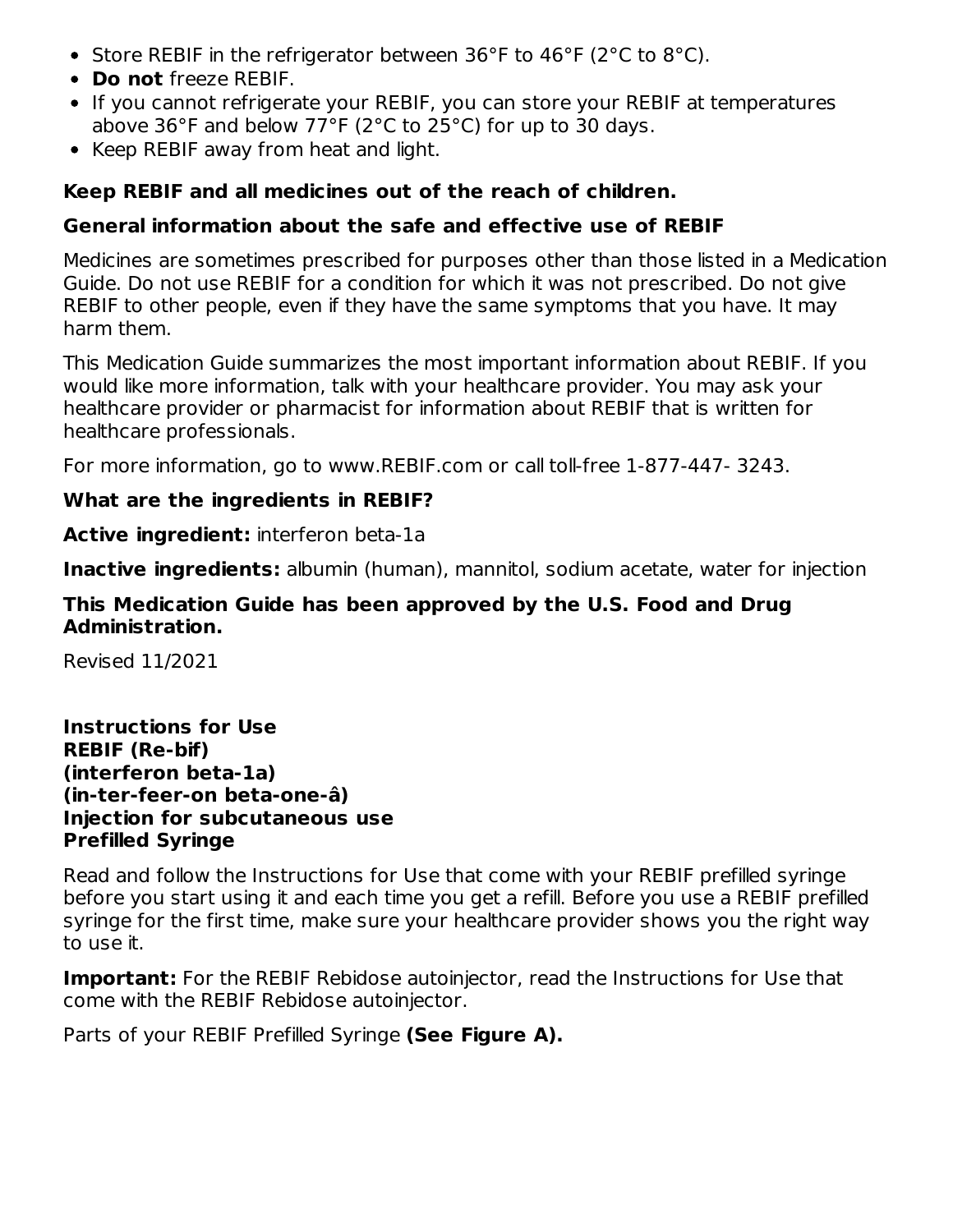

**Figure A**

## **Supplies needed for a REBIF Injection (See Figure B):**

- REBIF prefilled syringe
- alcohol pad or cotton balls and rubbing alcohol
- small adhesive bandage strip if desired
- puncture resistant safety container for disposal of used syringes. See "Disposing of your Needles and Syringes Section" in Step 4 of the IFU.
- antibacterial soap
- an over-the-counter pain or fever reducing medicine, if your healthcare provider has recommended that you take this before, at the same time, or after you give yourself REBIF to help decrease the fever, chills, sweating and muscle aches (flu-like symptoms) that may happen.





Antibacterial soap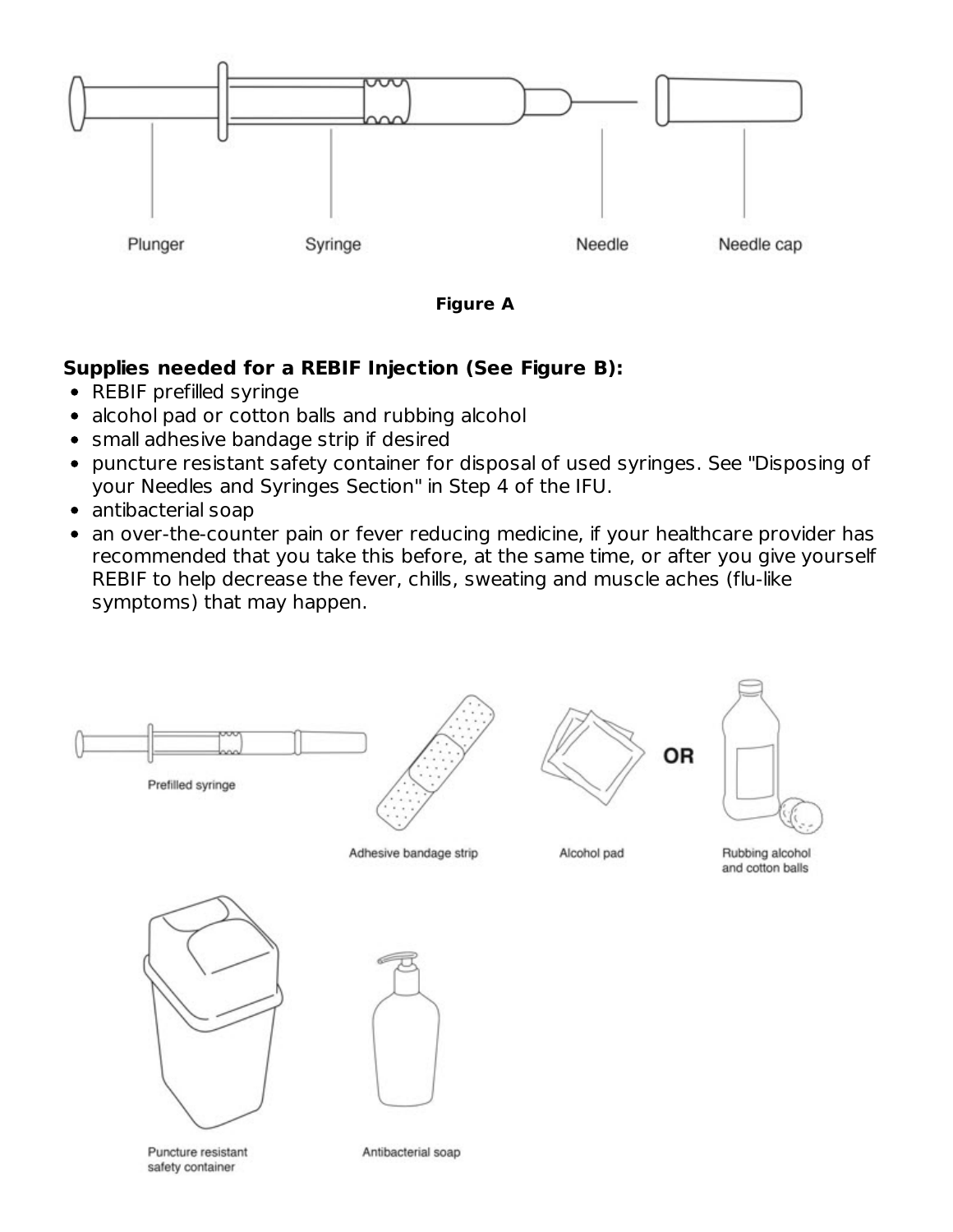## **Titration (Dosing) Schedule**

When first starting treatment with REBIF, your healthcare provider may prescribe either the 22 mcg or 44 mcg dose of REBIF. You should gradually increase the dose over 4 weeks, starting at 20% of the prescribed dose for the first 2 weeks, half-dose for the second 2 weeks (weeks 3 and 4), and then the full dose prescribed by your healthcare provider.

If your prescribed dose is 22 mcg of REBIF, a REBIF Titration Pack containing 6 prefilled syringes with 8.8 mcg and 6 prefilled syringes with 22 mcg should be prescribed to you for use during the 4-week starting period. Table 1 explains the amount to inject using the REBIF Titration Pack syringes to gradually increase to 22 mcg.

|  | Table 1: Titration Schedule for a 22 mcg |                                    |  |  |
|--|------------------------------------------|------------------------------------|--|--|
|  |                                          | <b>Prescribed Dose<sup>*</sup></b> |  |  |

| <b>Week of Use</b>      | <b>Syringe to Use</b>                                 | <b>Amount of</b><br>syringe |
|-------------------------|-------------------------------------------------------|-----------------------------|
| <b>Week 1 Titration</b> | 8.8 mcg syringe                                       | Use half of syringe         |
| <b>Week 2 Titration</b> | 8.8 mcg syringe                                       | Use half of syringe         |
| <b>Week 3 Titration</b> | 22 mcg syringe                                        | Use half of syringe         |
| <b>Week 4 Titration</b> | 22 mcg syringe                                        | Use half of syringe         |
| Week 5 and on           | 22 mcg syringe or Use full syringe or<br>autoinjector | autoinjector                |

\* Only prefilled syringes can be used to titrate to the 22 mcg Prescribed Dose

If your prescribed dose is 44 mcg, you may be prescribed either a REBIF Titration Pack (described above) or REBIF Rebidose Titration Pack containing 6 autoinjectors with 8.8 mcg and 6 autoinjectors with 22 mcg for use during the 4 week titration period. Table 2 explains the amount to inject using the REBIF Titration Pack or REBIF Rebidose Titration Pack to gradually increase to 44 mcg.

**Table 2: Titration Schedule for a 44 mcg Prescribed Dose \***

| <b>Week of Use</b>      | <b>Syringe or</b><br><b>Autoinjector to</b><br><b>Use</b> | <b>Amount of</b><br>syringe or<br>autoinjector |
|-------------------------|-----------------------------------------------------------|------------------------------------------------|
| <b>Week 1 Titration</b> | 8.8 mcg syringe<br>or autoinjector                        | Use full syringe or<br>autoinjector            |
| <b>Week 2 Titration</b> | 8.8 mcg syringe<br>or autoinjector                        | Use full syringe or<br>autoinjector            |
| <b>Week 3 Titration</b> | 22 mcg syringe or Use full syringe or<br>autoinjector     | autoinjector                                   |
| <b>Week 4 Titration</b> | 22 mcg syringe or Use full syringe or<br>autoinjector     | autoinjector                                   |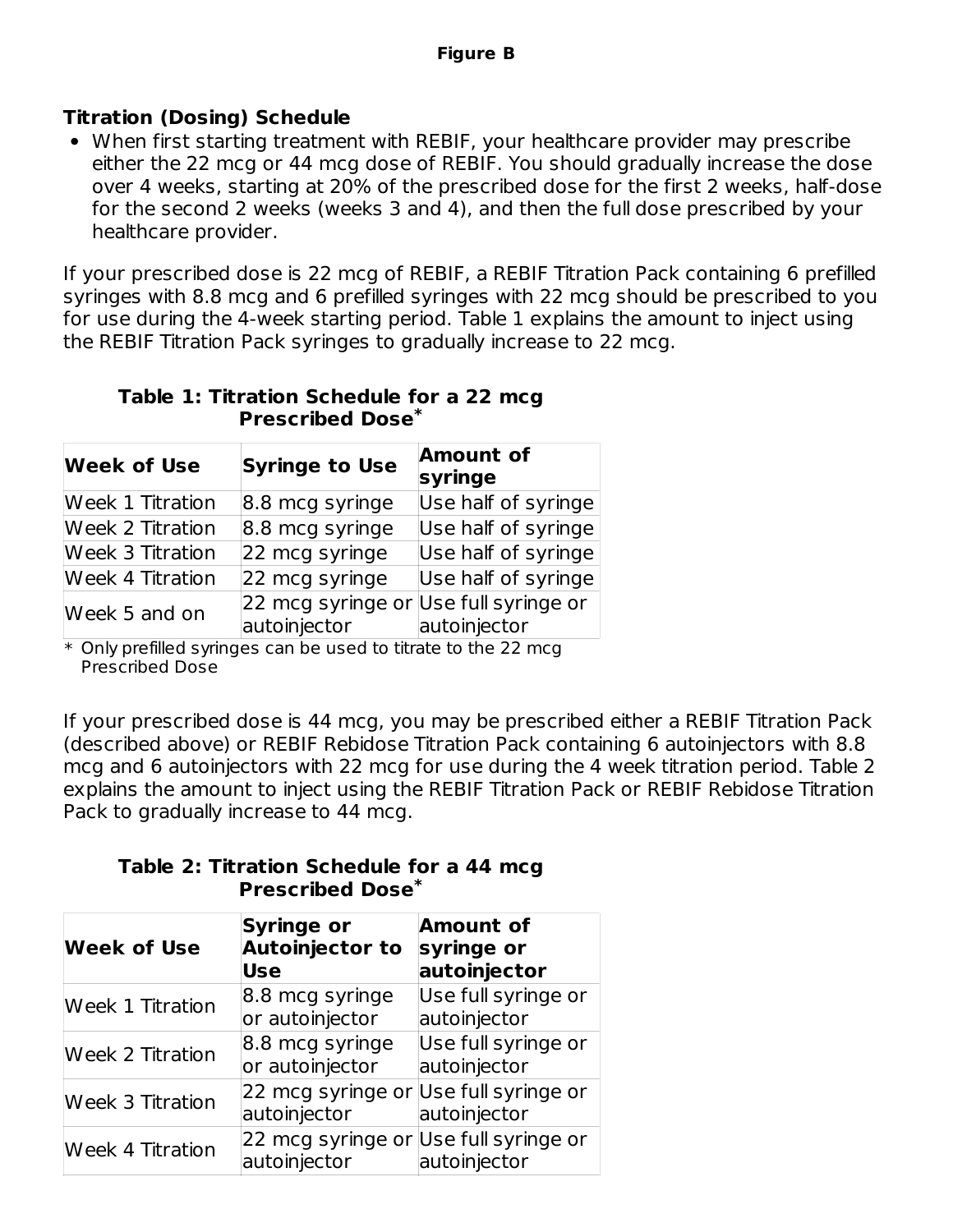|  | Week 5 and on |  |
|--|---------------|--|
|  |               |  |

\* Prefilled syringes or autoinjectors can be used to titrate to 44 mcg Prescribed Dose

## **Step 1. Preparing for your REBIF Injection**

- Check the expiration date**. Do not use if the medication is expired**. The expiration date is printed on the syringe, plastic syringe packaging and carton.
- Remove your REBIF syringe from the refrigerator at least 30 minutes before you plan to use it so it can warm to room temperature. **Do not** heat or microwave the medication.
- Be sure that the dose, either, 8.8 mcg, 22 mcg or 44 mcg, described on the carton is the same as the dose prescribed by your healthcare provider.
- Remove the REBIF syringe from the plastic packaging. Keep the needle capped.
- Look at the contents of the syringe carefully. The liquid should be clear to slightly yellow. **Do not use if the liquid is cloudy, discolored or contains particles**. Use a different syringe.

## **Step 2. Choose and Prepare your Injection Site**

- The best sites for giving yourself an injection are those areas with a layer of fat between the skin and muscle, like your thigh, the outer surface of your upper arm, your stomach or buttocks.
- **Do not** use the area near your waistline or within 2 inches of your navel. If you are very thin, use only the thigh or outer surface of the arm for injection.
- Use a different site each time you inject such as the thigh, hip, stomach or upper arm **(See Figure C)**.

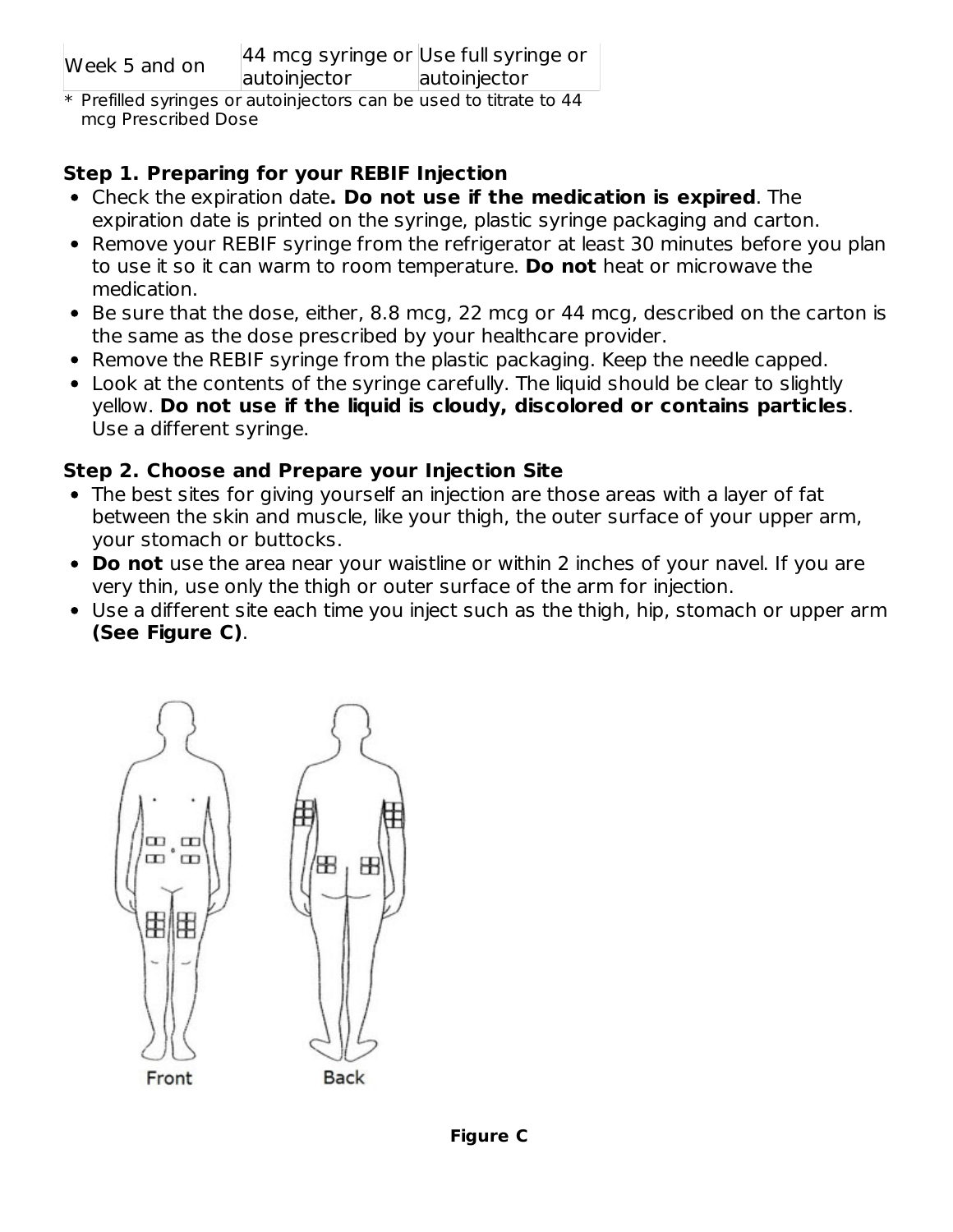- **Do not** inject REBIF into an area of your body where the skin is irritated, reddened, bruised, infected or abnormal in any way.
- Wash your hands thoroughly with antibacterial soap before preparing to inject the medicine.
- Clean the injection site with an alcohol pad or cotton ball with rubbing alcohol using a circular motion. To avoid stinging, you should let your skin dry before you inject REBIF.

### **Step 3. Inject your REBIF**

- Remove the needle cap from the syringe needle.
- If your healthcare provider has told you to use less than the full 0.5 mL dose, slowly push the plunger in until the amount of medicine left in the syringe is the amount healthcare provider told you to use.
- Use your thumb and forefinger to pinch a pad of skin surrounding the cleaned injection site (**See Figure D**). Hold the syringe like a pencil with your other hand.



**Figure D**

While still pinching the skin, quickly insert the needle like a dart at about a 90 degree angle (just under the skin) into the pad of tissue as shown **(See Figure E).**



**Figure E**

After the needle is in, remove the hand that you used to pinch your skin and inject the medicine using a slow, steady push on the plunger until all the medicine is injected and the syringe is empty **(See Figure F)**.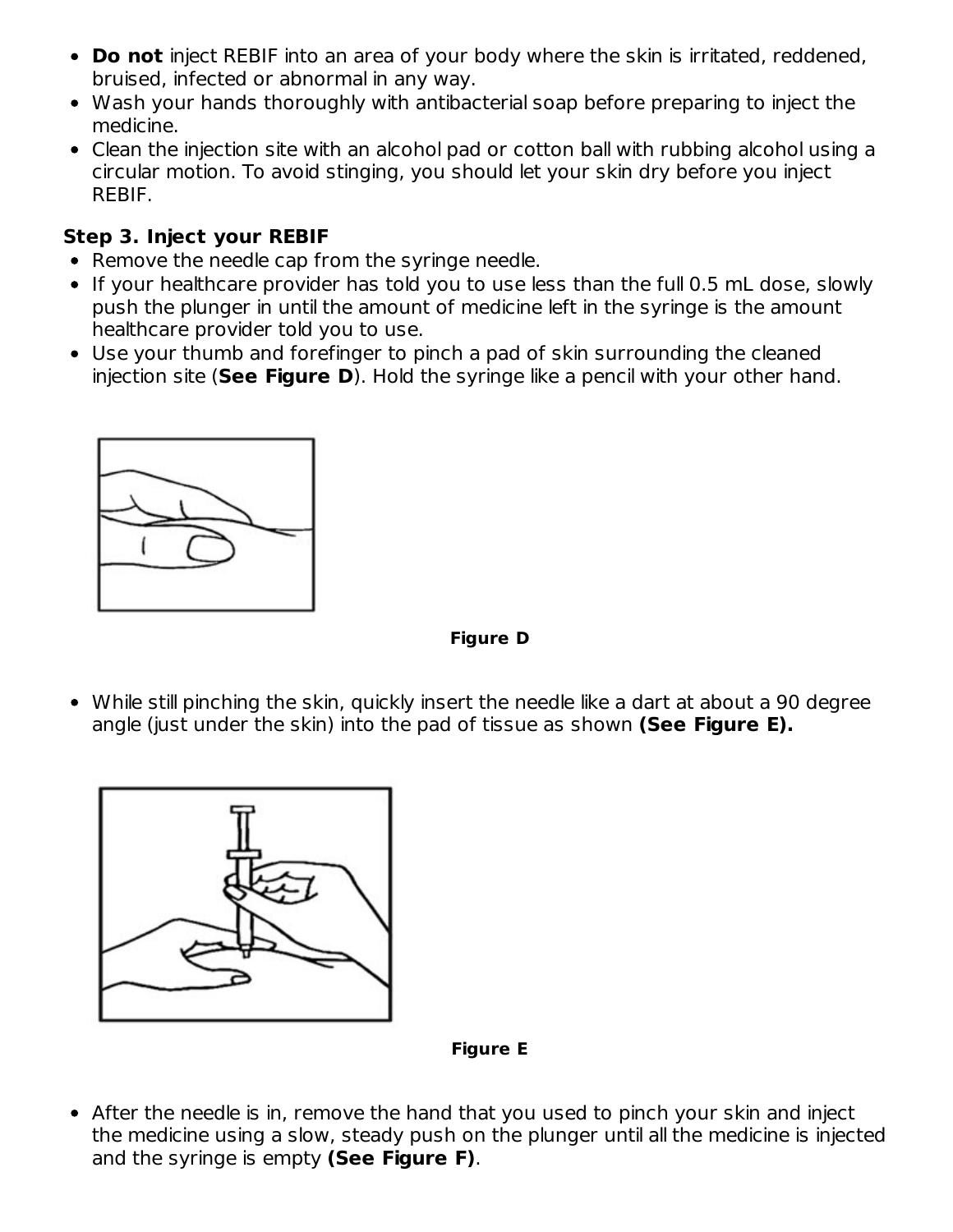

**Figure F**

- Withdraw the needle and apply gentle pressure to the injection site with a dry cotton ball or sterile gauze. Applying a cold compress or ice pack to the injection site after injection may help reduce local skin reactions.
- Put a small adhesive bandage strip over the injection site, if desired.
- Keep a record of the date and location of each injection.
- After 2 hours, check the injection site for redness, swelling, or tenderness. If you have a skin reaction and it does not clear up in a few days, call your healthcare provider.

## **Step 4. Disposing of your Needles and Syringes**

Put your used needles, syringes, and autoinjectors, including REBIF, in an FDAcleared sharps container right away after use. **Do not throw away (dispose of) any syringes or autoinjectors in your household trash.** If you do not have an FDA-cleared sharps disposal container, you may use a

household container that is:

- made of a heavy-duty plastic,
- o closed with a tight-fitting, puncture-resistant lid,
- upright and stable during use,
- leak-resistant, and
- properly labeled to warn of hazardous waste inside the container.
- When your sharps disposal container is almost full, you will need to follow your community guidelines for the right way to dispose of your sharps disposal container. There may be state or local laws about how you should throw away used autoinjectors and syringe needles. For more information about safe sharps disposal, and for specific information about sharps disposal in the state that you live in, go to the FDA's website at: http://www.fda.gov/safesharpsdisposal.
- Do not dispose of your used sharps disposal container in your household trash unless your community guidelines permit this. Do not recycle your used sharps disposal container.

Manufactured by: EMD Serono, Inc. Rockland, MA 02370 U.S. License 1773

Marketed by: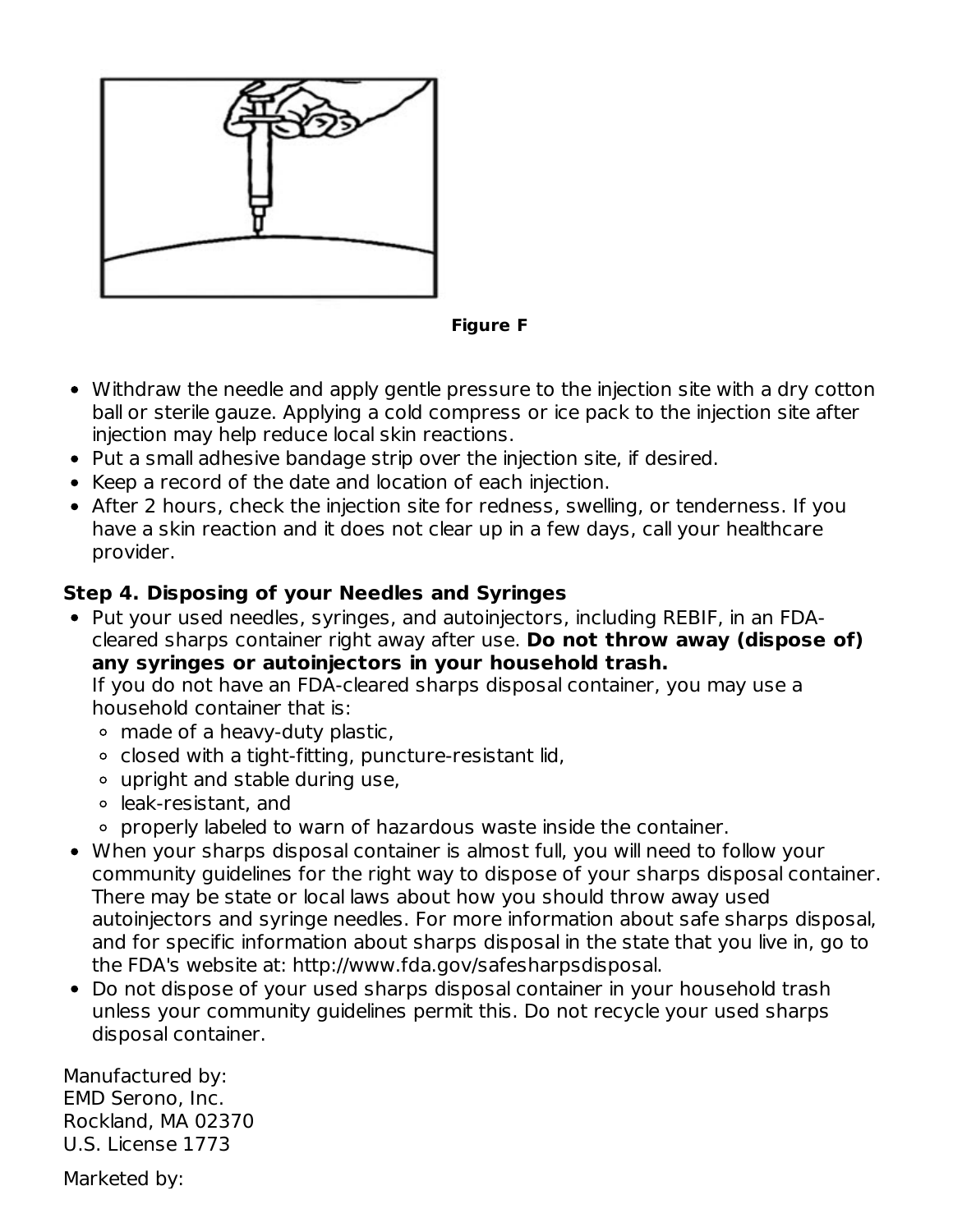Marketed by: EMD Serono, Inc. Rockland, MA 02370

Revised 11/2021

## $\bm{Reblf}^{\scriptsize\textcircled{\tiny{\textcirc}}}$   $\bm{Reblidose}^{\scriptsize\textcircled{\tiny{\textcircled{\tiny\textcirc}}}}$

### **Instructions For Use**



Exclusively for use with **Rebif** ® (interferon beta-1a) subcutaneous injection

#### **Welcome**

**This guide contains information on how to use Rebif Rebidose , a pre-® ® assembled, single-use autoinjector that administers one dose of Rebif ® (interferon beta-1a) for the treatment of relapsing forms of multiple sclerosis.**

**Please read these instructions carefully before you start using the Rebif ® Rebidose and remember, you must have received the appropriate training ®before injecting.**

**If at any time, you have questions or concerns, please contact your health care provider or call MS LifeLines at 1-877-447-3243.**

Rx Only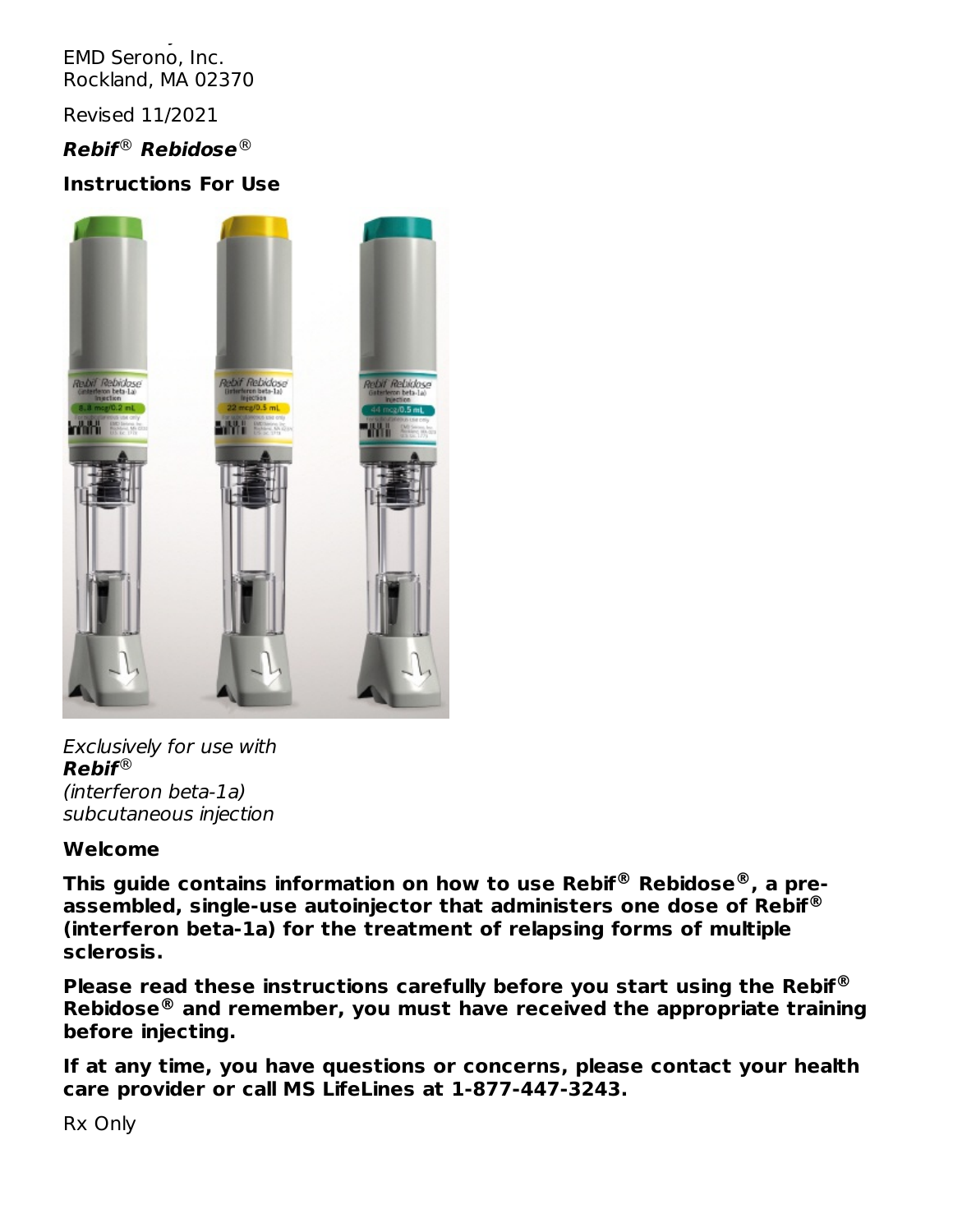### **Contents**

| Rebif <sup>®</sup> Rebidose <sup>®</sup> features |    |
|---------------------------------------------------|----|
| A Warnings                                        | 6  |
| Important Information                             | 8  |
| <b>How Supplied</b>                               | 10 |
| Titration                                         | 12 |
| Choosing an injection site                        | 13 |
| Step 1: Prepare for your injection                | 14 |
| Examine syringe and expiration date               | 15 |
| Step 2: Administer your injection                 | 18 |
| Step 3: Finish your injection                     | 20 |
| Disposal                                          | 22 |
| <b>Storage</b>                                    | 25 |
| Travel                                            | 26 |
| <b>Notes</b>                                      | 27 |

## **Rebif Rebidose features** ® **®**



# **Warnings**

- Always use the injection technique advised by your health care provider and contact them with any questions you might have.
- Always keep the Rebidose $^\circledR$  autoinjector out of the reach of children.
- **Do not** share the Rebidose® with anyone. Doing so may result in injury, including the transmission of infectious blood-borne diseases. Adhere to strict safety and antiseptic precautions at all times.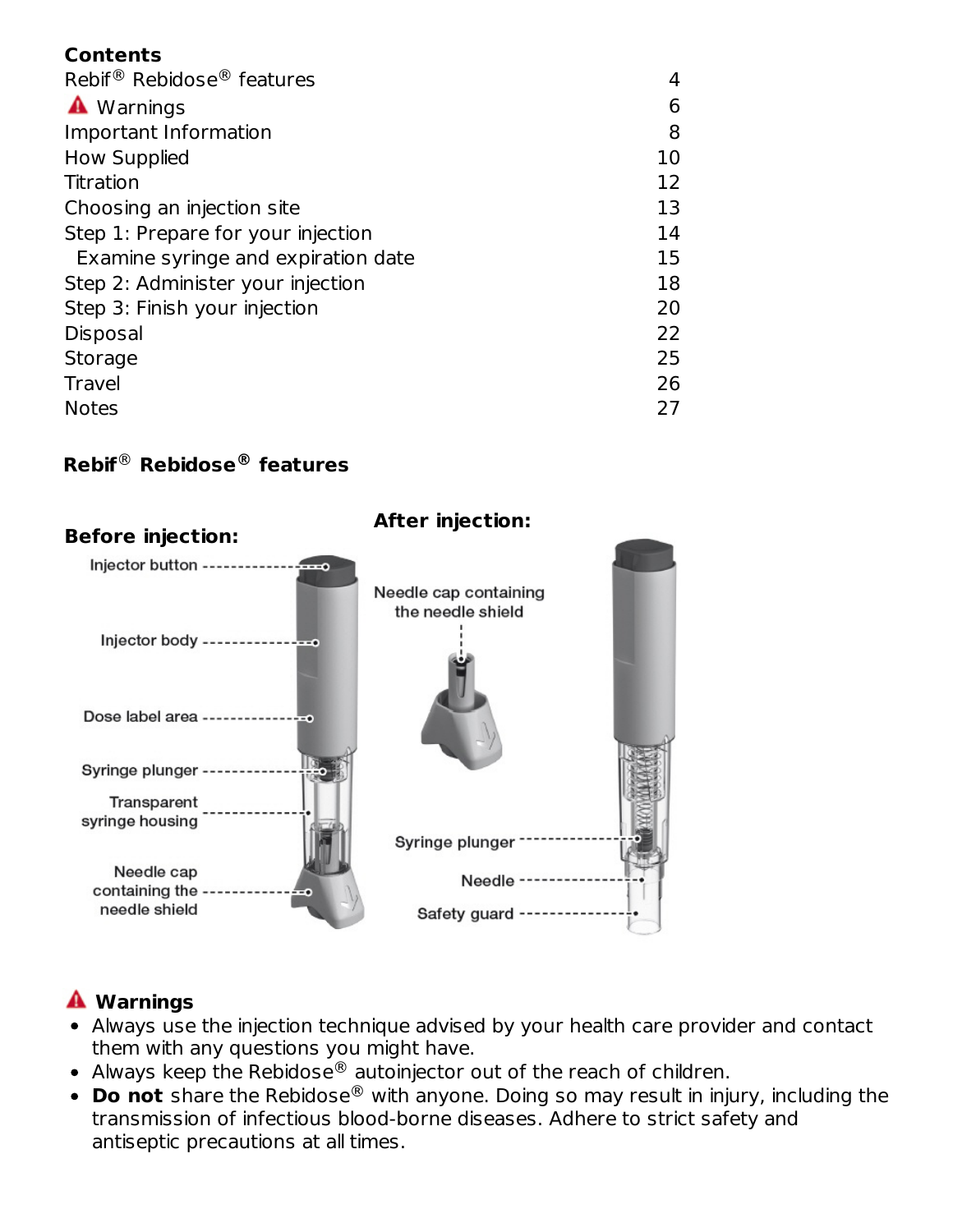- **Do not** insert your fingers into the opening of the safety guard.
- **Do not** try to re-use a Rebidose® single-use autoinjector that has already been used.
- Adhere to proper disposal procedures to avoid a needle stick injury.
- Check the expiration date on the Rebidose $^\circledR$  autoinjector label and its carton. If the medication has expired, **Do not** use it.
- Examine the contents of the syringe carefully through the transparent housing. The liquid should be clear or slightly yellow. Inspect for cracks or breakage in the syringe or other parts. **Do not** use Rebidose® if it is cracked or broken or if the liquid is cloudy, discolored or contains particles.
- If the Rebidose $^{\circledR}$  has been dropped more than 3 feet, or if it looks damaged for any reason, **Do not** use it. Instead, dispose of it in an acceptable biohazard (sharps) container and use a new Rebidose $^\circledR$  autoinjector.
- Contact your health care provider about any damaged Rebidose $^{\circledR}$  autoinjector.

## **Important Information**

- Store your Rebidose $^{\circledR}$  autoinjectors in a refrigerator until ready for use.
- If you or someone around you is injured by the needle, contact your health care provider immediately and dispose of the Rebidose $^{\circledR}$  in an acceptable biohazard (sharps) container.
- Injecting Rebif $^\circledR$  the medicine in the Rebidose $^\circledR$  autoinjector may cause skin reactions including soreness, redness, pain, bruising, or swelling. Tell your health care provider about any skin reactions that become swollen, painful, or look infected and do not heal within a few days.
- Use a different site each time you inject. Do not inject Rebif<sup>®</sup> where your skin is irritated, reddened, bruised, infected or abnormal in any way.
- The Rebidose $^\circledR$  autoinjector contains a glass syringe. In very rare cases, the syringe may break during the injection. If this happens, immediately dispose of any broken glass and the damaged Rebidose $^\circledR$  autoinjector in the biohazard (sharps) container, taking necessary precautions to avoid injury. Contact your health care provider or MS LifeLines at 1-877-447-3243 immediately.

## **How Supplied**

Rebidose $^\circledR$  is available in 3 dose sizes. Check that the dose of Rebif $^\circledR$  is the one prescribed for you by looking at the Rebidose $^\circledR$  carton and at the dose label on the Rebidose $^{\circledR}$  autoinjector.

Rebidose $^\circledR$  autoinjectors are supplied in these 3 packaging presentations:

- Titration Pack
	- 6 Rebif<sup>®</sup> 8.8 mcg Rebidose® autoinjectors with a lime green injector button.
	- 6 Rebif<sup>®</sup> 22 mcg Rebidose® autoinjectors with a yellow injector button.
- 12 Rebif<sup>®</sup> 22 mcg Rebidose® autoinjectors with a yellow injector button.
- 12 Rebif<sup>®</sup> 44 mcg Rebidose<sup>®</sup> autoinjectors with a teal green injector button.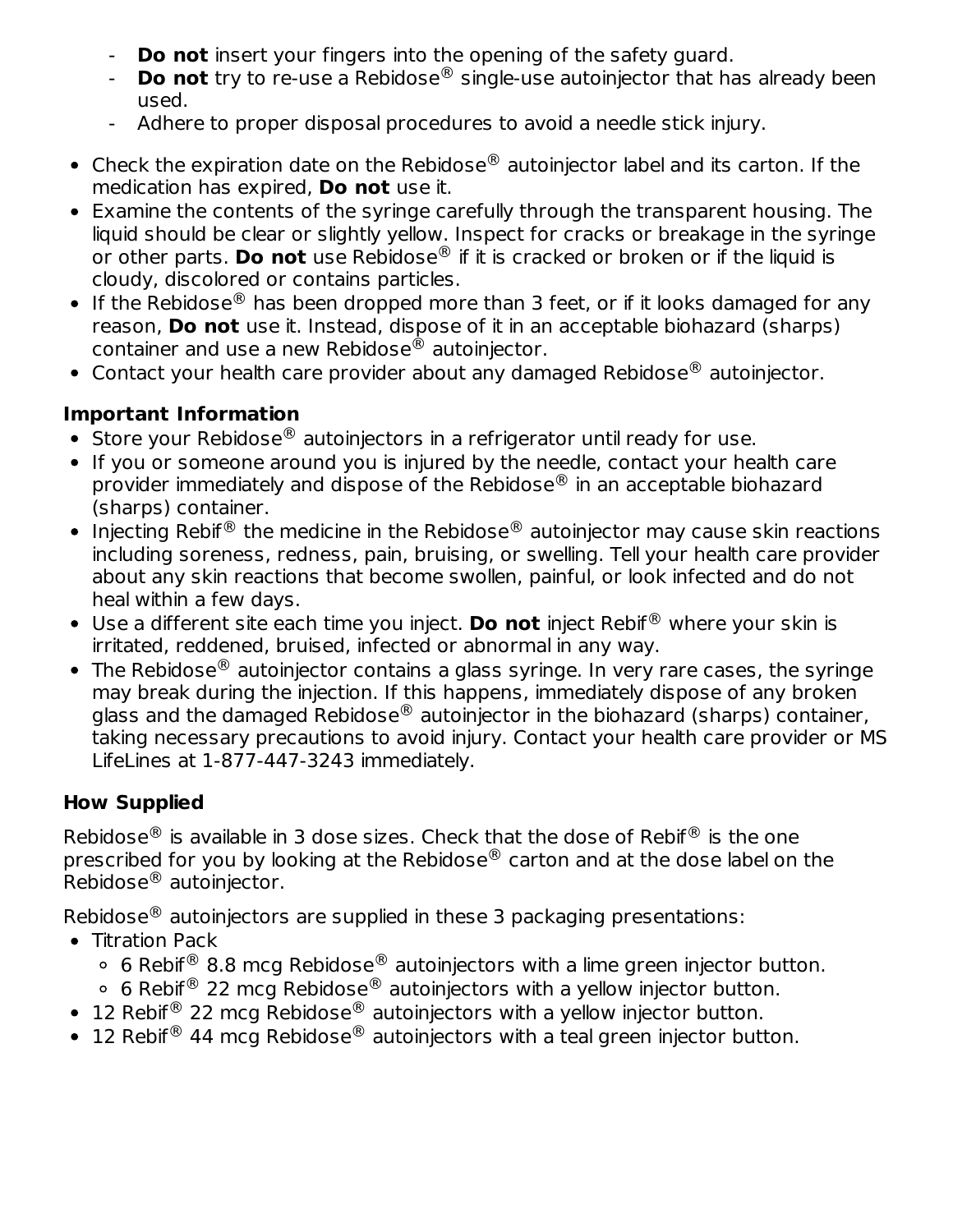

### **Titration**

At the beginning of Rebif $^\circledR$  treatment, your health care provider may prescribe a titration phase to gradually increase to the intended dosage.

The Rebif $^\circledR$  Titration Pack contains six 8.8 mcg Rebidose $^\circledR$  autoinjectors with a lime green injector button and six 22 mcg Rebidose $^\circledR$  autoinjectors with a yellow injector button.

The titration period lasts 4 weeks and during this time, you will administer 12 injections:

- **Weeks 1 and 2:** Use one 8.8 mcg autoinjector three times a week, at least 48 hours apart.
- **Weeks 3 and 4:** Use one 22 mcg autoinjector three times a week, at least 48 hours apart.

Your health care provider may provide a different dose and schedule.

#### **Choosing an injection site**

The best sites for giving a subcutaneous injection are those areas with a layer of fat between the skin and muscle. These include the thigh, the outer surface of the upper arm, the stomach and the buttocks. **Do not** use the area near your waistline or within 2 inches of your navel.

Only choose one site for injection. Use a different site each time you inject.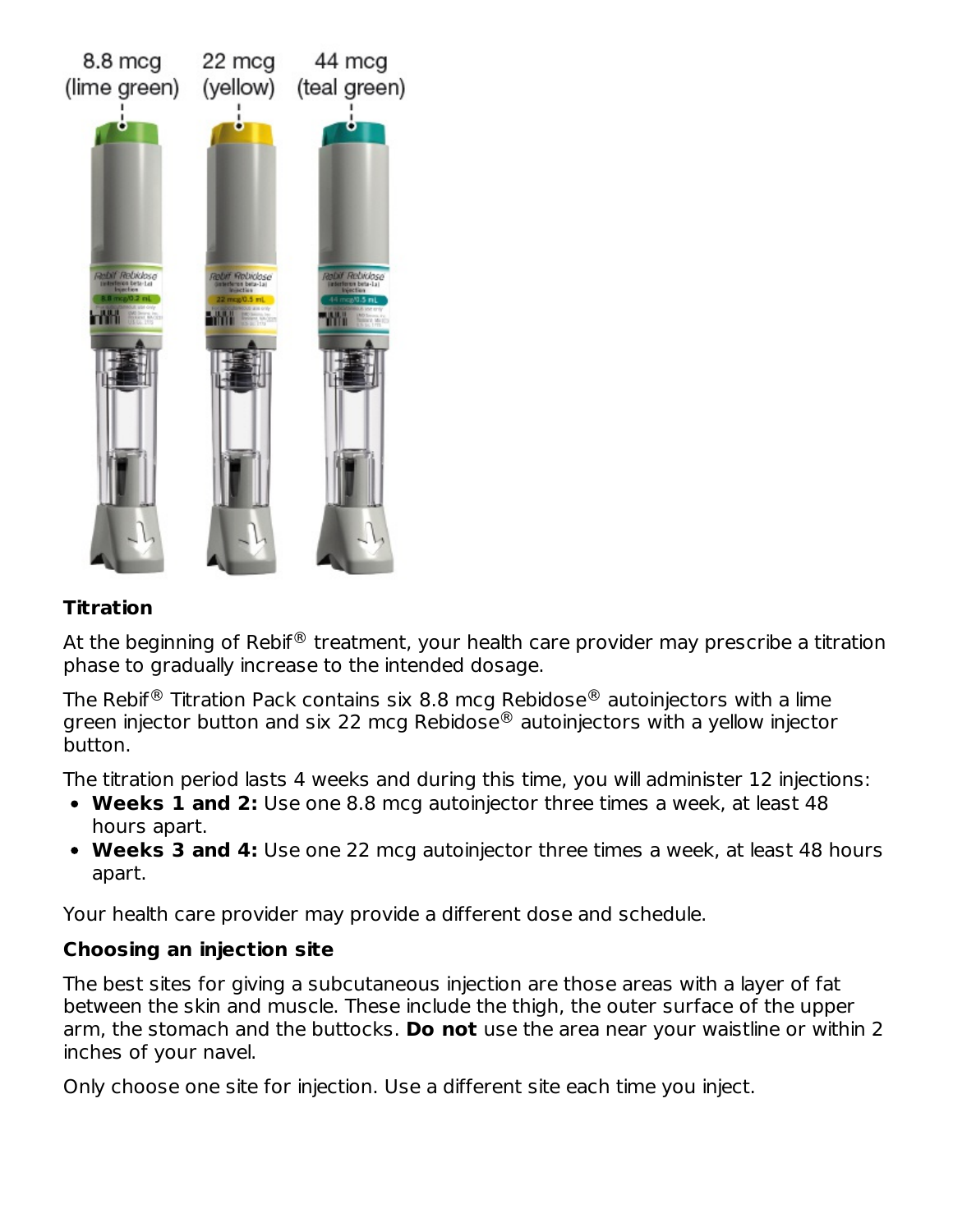

- - - - - - - - - - - - - - - - - - - - - - - - - - - - - - - - - - - - - - - - - - - - - - - - - - - - - - - - - - - - - - - - - - - - - - -

# **A** Caution

**Do not** inject Rebif<sup>®</sup> where your skin is irritated, reddened, bruised, infected or abnormal in any way.

- - - - - - - - - - - - - - - - - - - - - - - - - - - - - - - - - - - - - - - - - - - - - - - - - - - - - - - - - - - - - - - - - - - - - - -

### **Step 1: Prepare for your injection**

1.1) Before you begin, you may find injecting more comfortable if you allow time for the Rebif $^{\circledR}$  to warm up to room temperature before injecting. Therefore, it is recommended that you remove the Rebidose $^\circledast$  autoinjector from the refrigerator at least 30 minutes prior to use.

- - - - - - - - - - - - - - - - - - - - - - - - - - - - - - - - - - - - - - - - - - - - - - - - - - - - - - - - - - - - - - -

# **A** Caution

- - - - - - - -

**Do not** heat or microwave a Rebidose® autoinjector.

- - - - - - - - - - - - - - - - - - - - - - - - - - - - - - - - - - - - - - - - - - - - - - - - - - - - - - - - - - - - - - - - - - - - - - -

1.2) Put all of the items listed below within easy reach on a table or other stable surface:

- 1 Rebidose® autoiniector containing Rebif®
- Alcohol wipes/swabs or cotton balls and rubbing alcohol
- Small adhesive bandage strip (if needed)
- A biohazard (sharps) container (see Disposal section on page 22)

1.3) Wash your hands thoroughly with antibacterial soap.

1.4) Open the tray over a table or soft surface by peeling back the plastic covering and remove 1 Rebidose® autoinjector. **Do not** remove the needle cap until you are ready to inject because the autoinjector could roll off the table and become unsterile.

1.5) Check the expiration date on the Rebidose $^{\circledR}$  autoinjector label and its carton. If the medication has expired, **do not** use it.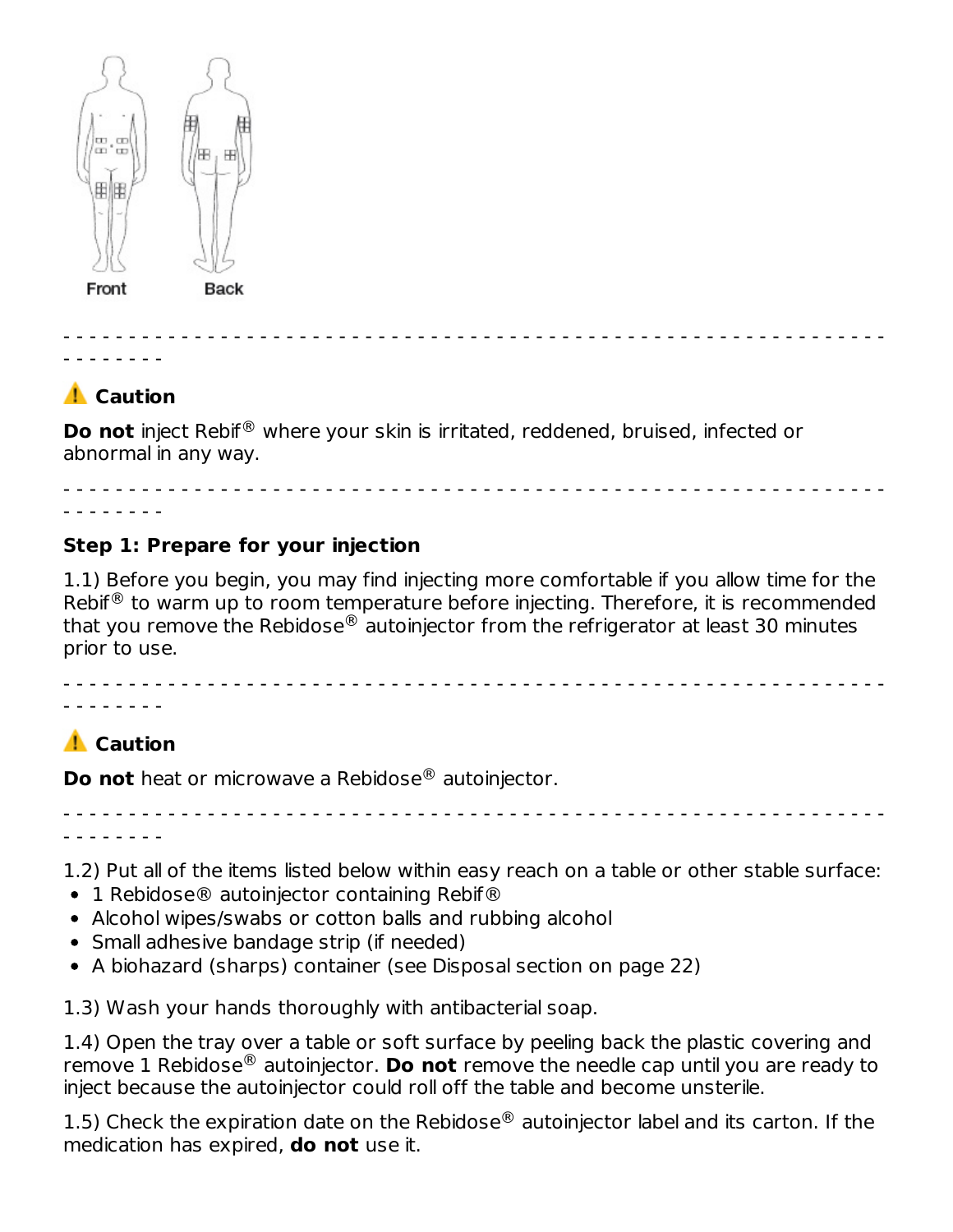1.6) Examine the contents of the syringe carefully through the transparent housing. The liquid should be clear or slightly yellow.

1.7) Inspect for cracks or breakage in the syringe or other parts. **Do not** use Rebidose $^\circledR$  if it is cracked or broken or if the liquid is cloudy, discolored or contains particles.

1.8) Use an alcohol wipe to clean the injection site. Let your skin dry to prevent stinging during injection.

1.9) Hold the Rebidose<sup>®</sup> by the injector body (fig  $\bf{a}$ ) and pull off the needle cap.

1.10) Look inside the needle cap to make sure you see a black needle shield inside the cap (fig **b** ).

1.11) Dispose of the needle cap and proceed to the injection step without delay.

# **Warning**

If the Rebidose $^\circledR$  has been dropped more than 3 feet, or if it looks damaged for any reason, **do not** use it. Instead, dispose of it in an acceptable biohazard (sharps) container and use a new Rebidose $^\circledR$  autoinjector.



# **Step 2: Administer your injection**

2.1) Hold the Rebidose $^\circledR$  autoinjector in your palm with your thumb above the injector button.

2.2) Place the Rebidose $^{\circledR}$  upright with the needle end flat against your skin at a 90 $^{\circ}$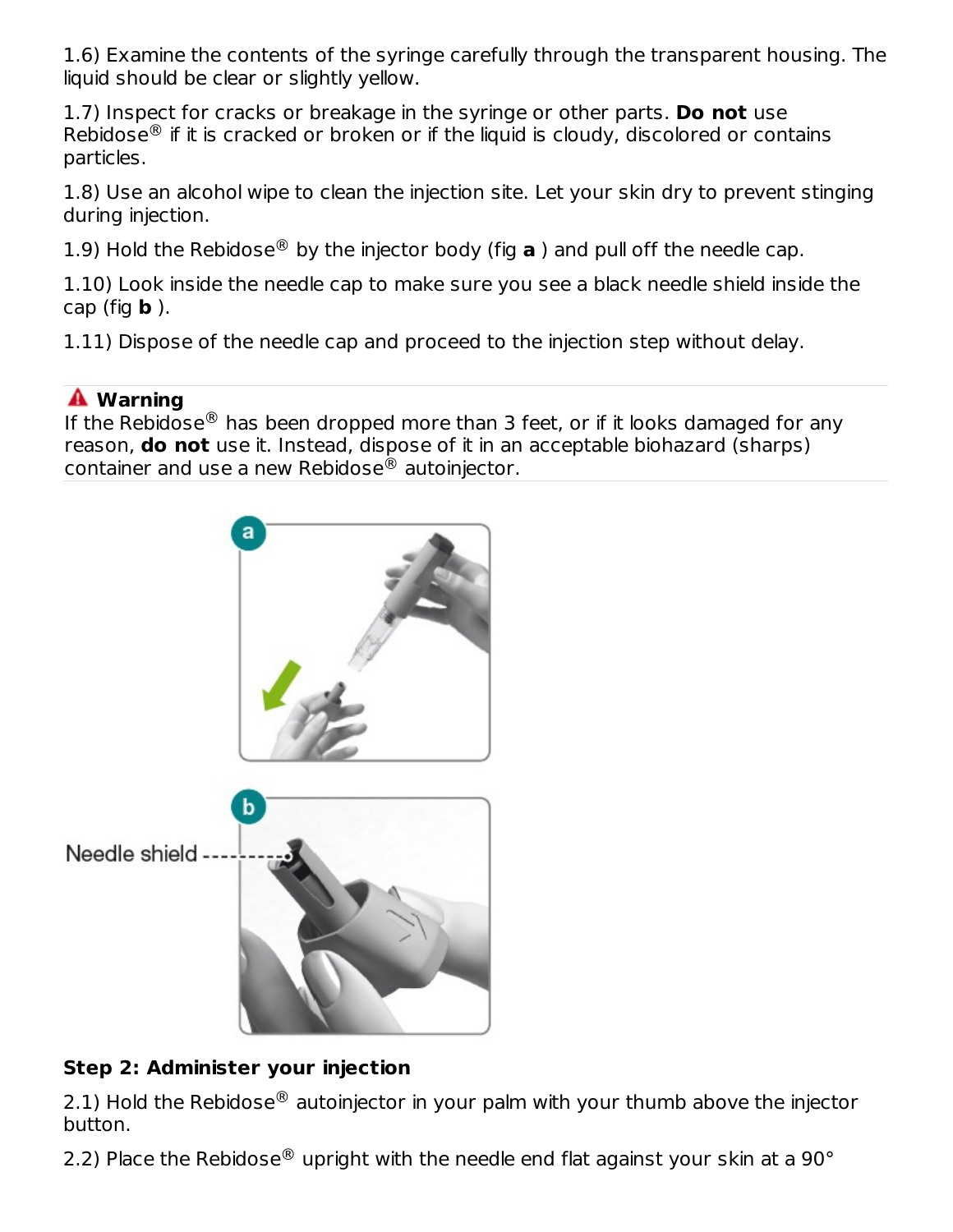angle. Push the Rebidose $^\circledR$  against your skin until you feel resistance; this action unlocks the injector button (fig **c** ).

2.3) Keep the Rebidose $^\circledR$  pressed firmly against the skin and use your thumb to push the injector button (fig **d** ). You will hear a click, which means the injection has begun.

2.4) Keep the Rebidose $^\circledR$  pressed firmly against your skin for at least 10 seconds while the medication is dispensed (fig **e** ).

If you have any problems, contact MS LifeLines at 1-877-447-3243.



# **A** Caution

If the injection does not start, release the injector button and make sure that the Rebidose $^\circledR$  is still pressed firmly against your skin. Then push firmly on the injector button, listening for the click that indicates the start of the injection.

- - - - - - - - - - - - - - - - - - - - - - - - - - - - - - - - - - - - - - - - - - - - - - - - - - - - - - - - - - - - - - -

# - - - - - - - -

## **Step 3: Finish your injection**

3.1) Before lifting the Rebidose $^{\circledR}$  from your skin, make sure that the syringe plunger has moved to the bottom and that the entire dose has been injected (fig **f** ).

3.2) Lift the Rebidose $^{\circledR}$  from the injection site. The safety guard slides down and locks into place to protect you from the needle (fig **g** ). If any liquid is left in the syringe or if you have any other problems, contact your health care provider or MS LifeLines at 1- 877-447-3243.

**Do not** try to put the needle cap on the used Rebidose<sup>®</sup> autoinjector. It is no longer needed.

3.3) If desired, use a small adhesive bandage to cover the injection site.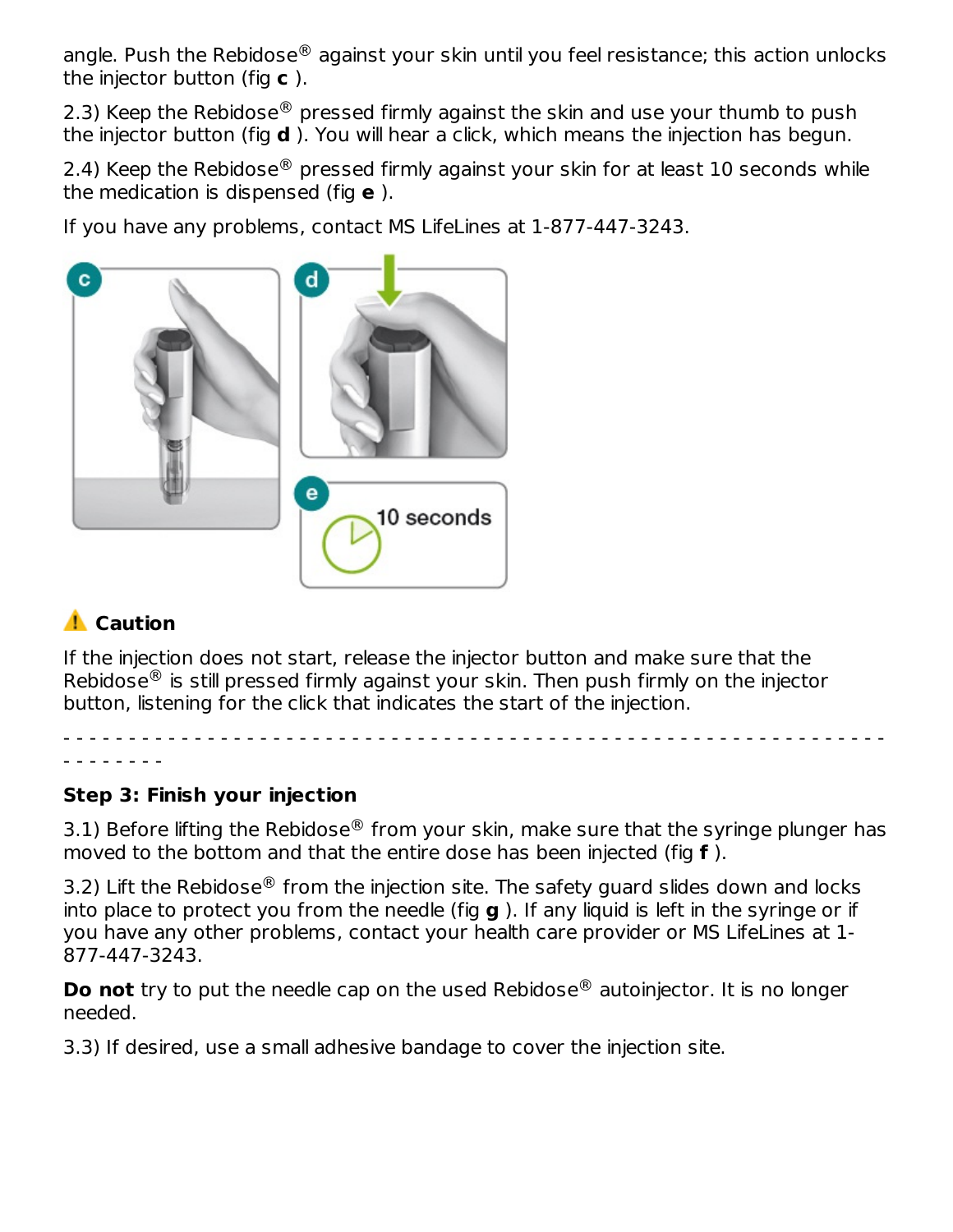

## **Disposal**

1) Put your used Rebidose $^{\circledR}$  autoinjectors in a FDA-cleared sharps disposal container right away after use (fig **h** ). Do not throw them away (dispose of) in your household trash.



2) If you do not have a FDA-cleared sharps disposal container, you may use a household container that is:

- made of a heavy-duty plastic;
- can be closed with a tight-fitting, puncture-resistant lid, without sharps being able to come out;
- upright and stable during use;
- leak-resistant; and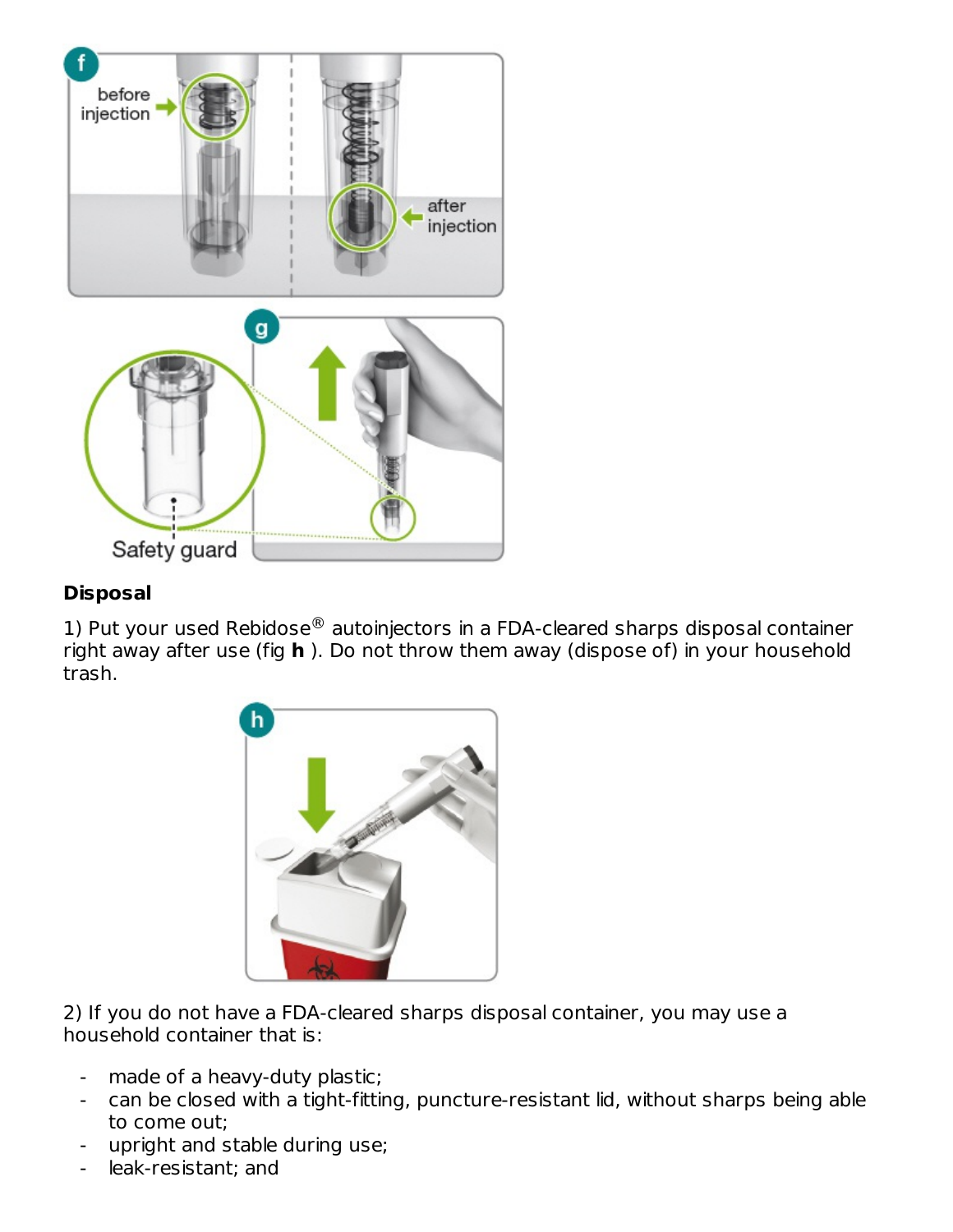properly labeled to warn of hazardous waste inside the container.

3) When your sharps disposal container is almost full, you will need to follow your community guidelines for the correct way to dispose of it. There may be state or local laws about how you should throw away used needles and syringes. For more information about safe sharps disposal in the state that you live in, go to the FDA's website at: http://www.fda.gov/safesharpsdisposal

4) Do not dispose of your used sharps disposal container in your household trash unless your community guidelines permit this. Do not recycle your used sharps disposal container.

- - - - - - - - - - - - - - - - - - - - - - - - - - - - - - - - - - - - - - - - - - - - - - - - - - - - - - - - - - - - - - -

# **A** Caution

- - - - - - - -

Always keep the biohazard (sharps) container out of the sight and reach of children.

- - - - - - - - - - - - - - - - - - - - - - - - - - - - - - - - - - - - - - - - - - - - - - - - - - - - - - - - - - - - - - -

## **Warning**

- - - - - - - -

- **Do not** insert your fingers into the opening of the safety guard.
- **Do not** try to re-use a Rebidose® single-use autoinjector that has already been used.
- Adhere to proper disposal procedures to avoid a needle stick injury.

#### **Storage**

- Each Rebidose $^{\circledR}$  autoinjector contains a single dose of Rebif $^{\circledR}$ .
- Store Rebidose $^{\circledR}$  autoinjectors in the refrigerator between 36°F and 46°F (2°C to 8°C). **Do not freeze**. If a refrigerator is not available, Rebidose® may be stored between 36˚F and 77˚F (2˚C to 25˚C) for up to 30 days away from heat and light.
- **Do not** put them in or near the freezer compartment. **Do not** inject Rebif<sup>®</sup> that you know or suspect has been frozen.
- Keep the Rebidose $^{\circledR}$  in its packaging and only open one when you need it. Refer to the Rebif $^\circledR$  drug package insert and medication guide for specific storage guidelines.

#### **Travel**

- When you travel, take 3 Rebidose $^\circledast$  autoinjectors with you for each week of your trip. Take some extra in case you are away for longer than expected.
- Remember to pack an empty biohazard (sharps) container for proper disposal.
- When traveling by air, always carry Rebidose $^\circledR$  autoinjectors in your hand luggage because the aircraft luggage compartment can be very cold and the Rebif $^\circledR$  could freeze.
- It is safe to pass Rebidose $^\circledR$  autoinjectors through x-ray machines, but you may need a note from your health care provider to allow you to carry them aboard an airplane.
- Prior to traveling, always check with your airline and your health care provider about bringing injectable medication with you.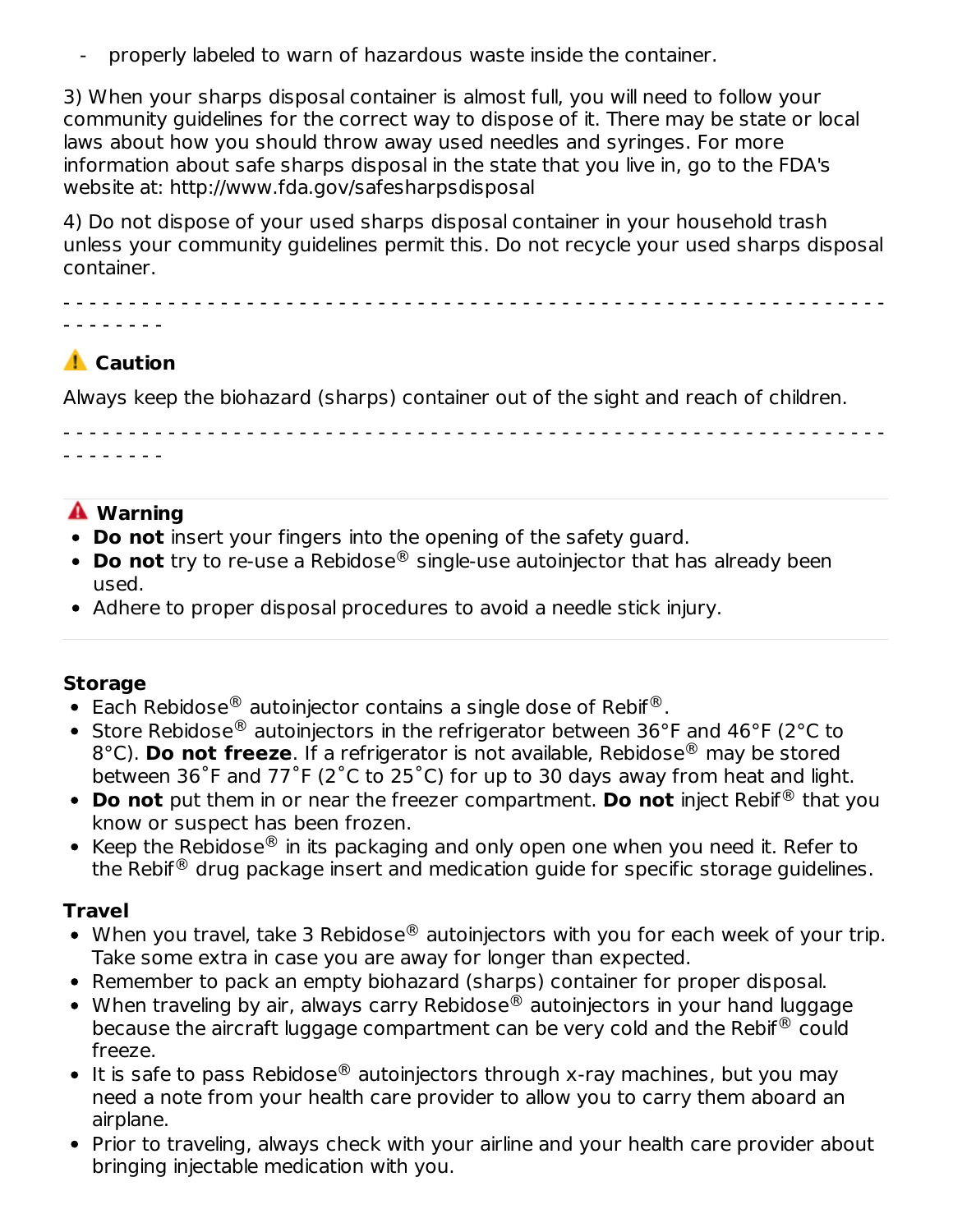#### **Notes**

You may find it helpful to record information about your 3 weekly injections (Inj.) to discuss with your health care provider.

| <b>Week 1</b> | Inj. Site | Date& Time | <b>Site Reaction</b> |           |
|---------------|-----------|------------|----------------------|-----------|
| Inj. 1        |           |            | <b>Yes</b>           | <b>No</b> |
| Inj. 2        |           |            | <b>Yes</b>           | <b>No</b> |
| Inj. 3        |           |            | <b>Yes</b>           | <b>No</b> |
| Week 2        | Inj. Site | Date& Time | <b>Site Reaction</b> |           |
| Inj. 1        |           |            | <b>Yes</b>           | <b>No</b> |
| Inj. 2        |           |            | <b>Yes</b>           | <b>No</b> |
| Inj. 3        |           |            | <b>Yes</b>           | <b>No</b> |
| <b>Week 3</b> | Inj. Site | Date& Time | <b>Site Reaction</b> |           |
| Inj. 1        |           |            | <b>Yes</b>           | <b>No</b> |
| Inj. 2        |           |            | <b>Yes</b>           | <b>No</b> |
| Inj. 3        |           |            | <b>Yes</b>           | <b>No</b> |
| Week 4        | Inj. Site | Date& Time | <b>Site Reaction</b> |           |
| Inj. 1        |           |            | <b>Yes</b>           | <b>No</b> |
| Inj. 2        |           |            | <b>Yes</b>           | No        |
| Inj. 3        |           |            | <b>Yes</b>           | <b>No</b> |

This Instructions for Use has been approved by the Food and Drug Administration.

Version: December 2015 Manufacturer: EMD Serono, Inc. Rockland, MA 02730 U.S. Lic. 1773 MS LifeLines: 1-877-447-3243

#### **EMD Serono**

N67Z0105C

EMD Serono, Inc. is an affiliate of Merck KGaA, Darmstadt, Germany

## **EMD**

#### **PRINCIPAL DISPLAY PANEL - Kit Carton - 8822**

Rebif<sup>®</sup> Titration Pack (interferon beta-1a)

NDC 44087-8822-1

8.8 mcg/0.2 mL 22 mcg/0.5 mL

For subcutaneous injection Rx Only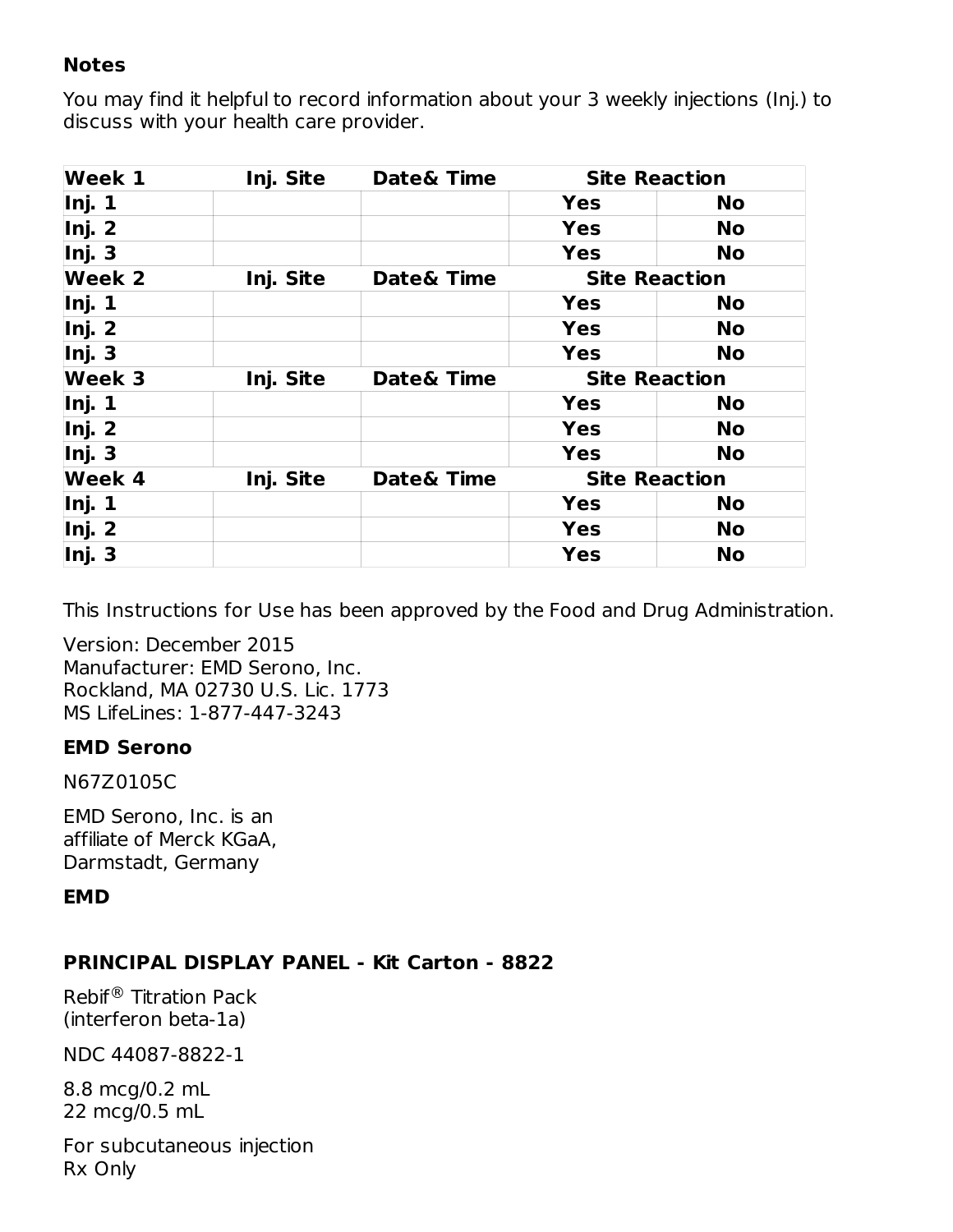Medication Guide for patients enclosed

6 Single-use 8.8 mcg/0.2 mL prefilled syringes 6 Single-use 22 mcg/0.5 mL prefilled syringes

EMD Serono



## **PRINCIPAL DISPLAY PANEL - Kit Carton - 0188**

Rebif® Rebidose® (interferon beta-1a) Injection

NDC 44087-0188-1

6 single-use 8.8 mcg / 0.2 mL autoinjectors 6 single-use 22 mcg / 0.5 mL autoinjectors

Rx only

8.8 mcg / 0.2 mL 22 mcg / 0.5 mL

Titration Pack For subcutaneous injection

Attention pharmacist: Each patient is required to receive the enclosed Medication Guide

EMD Serono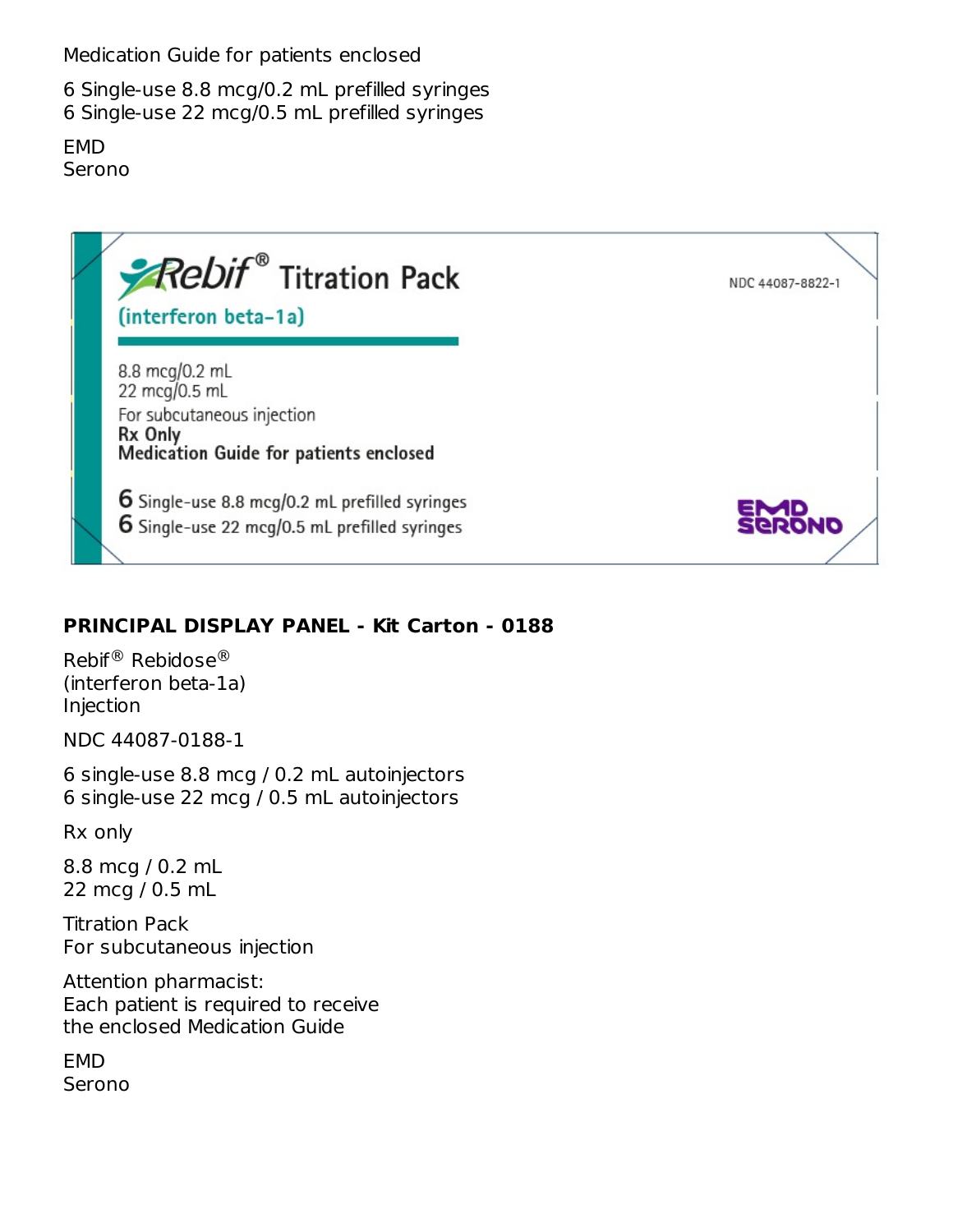

## **PRINCIPAL DISPLAY PANEL - 12 Syringe Carton - 0022**

Rebif $\mathcal{R}$  22 mcg/0.5 mL (interferon beta-1a)

NDC 44087-0022-3

For subcutaneous injection Rx only Medication Guide for patients enclosed

12 Single-use prefilled syringes

EMD Serono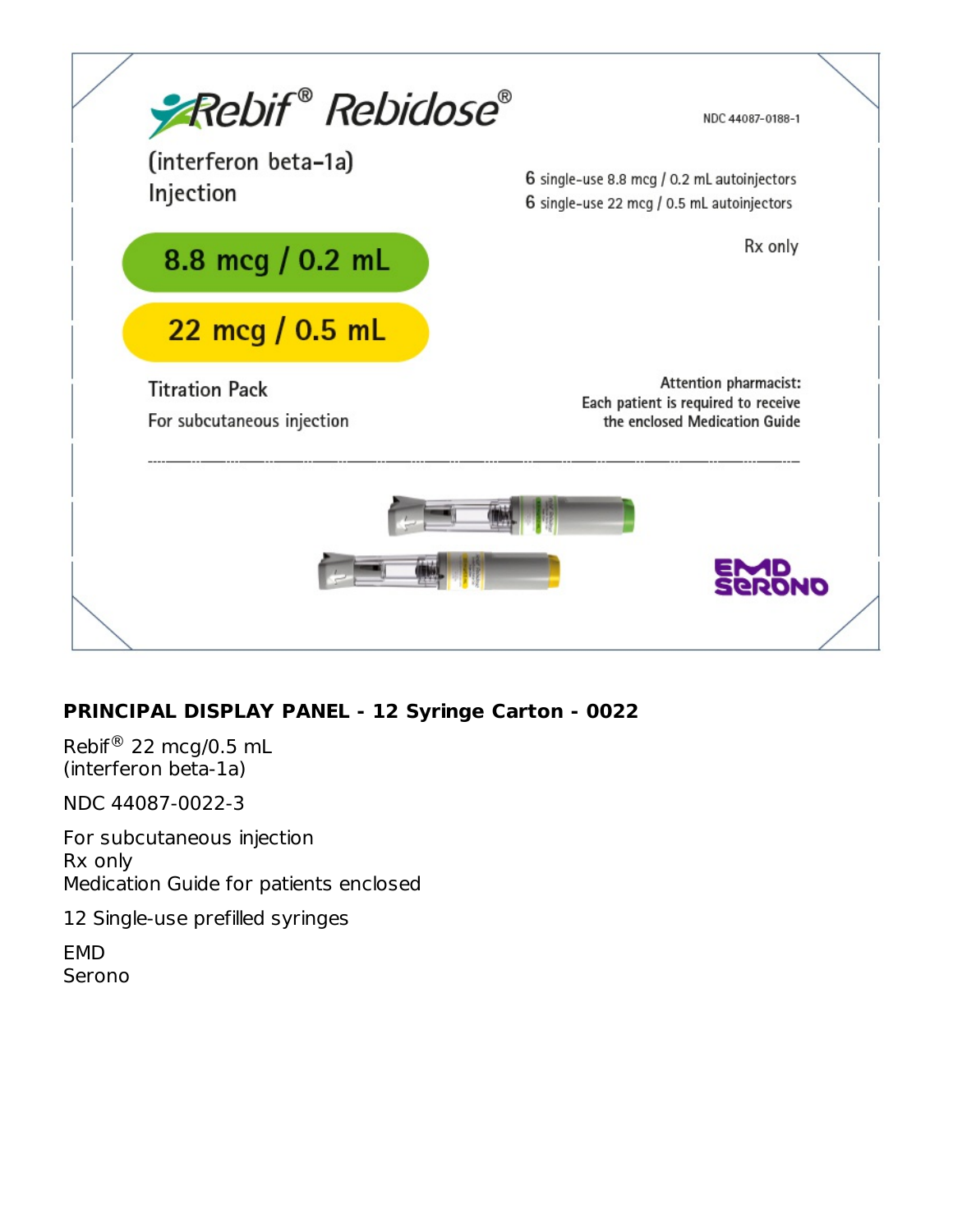NDC 44087-0022-3



(interferon beta-1a)

For subcutaneous injection Rx only **Medication Guide for patients enclosed** 

12 Single-use prefilled syringes



## **PRINCIPAL DISPLAY PANEL - 12 Syringe Carton - 0044**

Rebif $\mathcal{R}$  44 mcg/0.5 mL (interferon beta-1a)

NDC 44087-0044-3

For subcutaneous injection Rx only Medication Guide for patients enclosed

12 Single-use prefilled syringes

EMD Serono

Rebif® 44 mcg/0.5 mL

NDC 44087-0044-3

(interferon beta-1a)

For subcutaneous injection Rx only Medication Guide for patients enclosed

12 Single-use prefilled syringes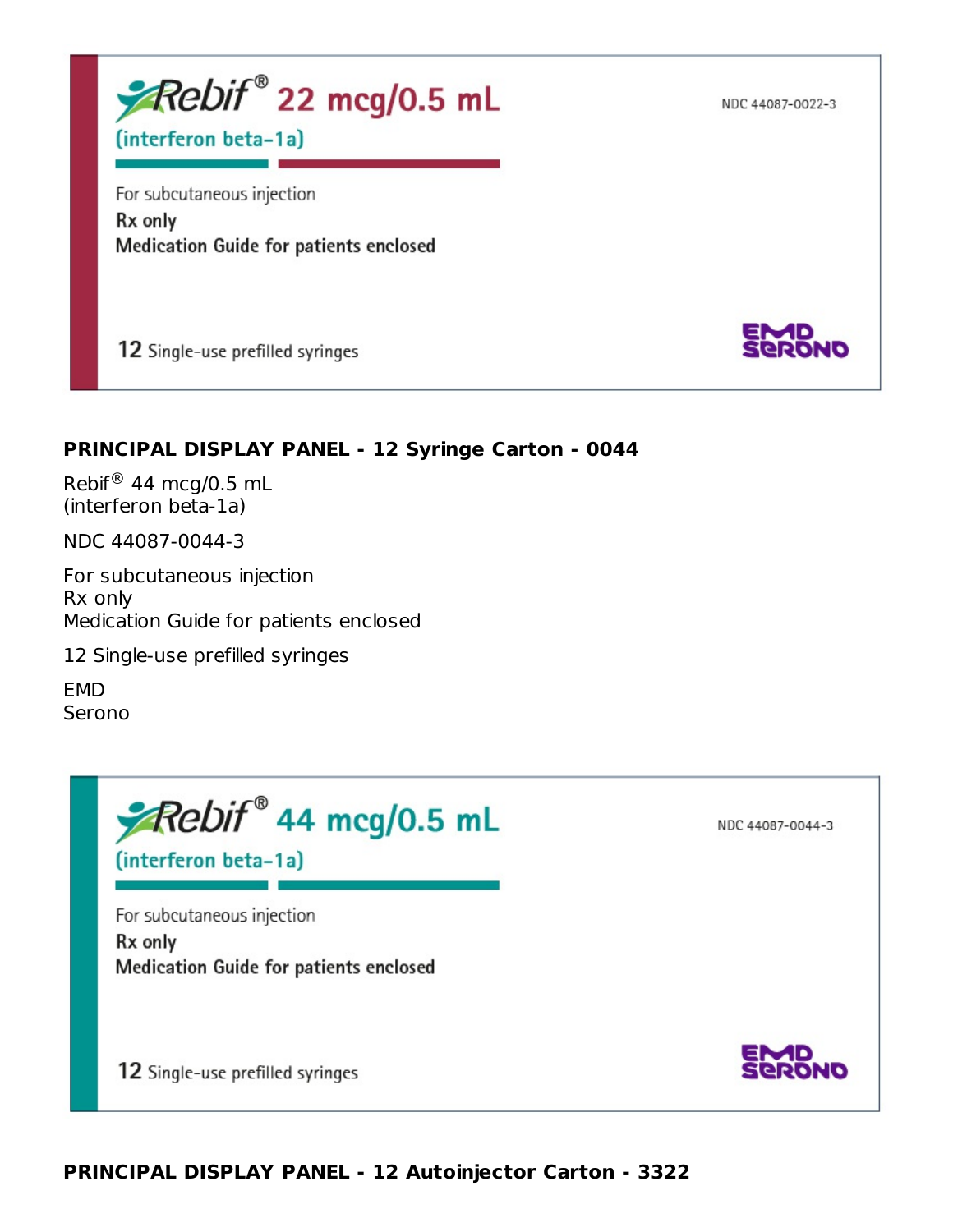NDC 44087-3322-1

Rebif® Rebidose® (interferon beta-1a) Injection

12 single-use autoinjectors

22 mcg / 0.5 mL

Rx only

For subcutaneous injection

Attention pharmacist: Each patient is required to receive the enclosed Medication Guide

**FMD** Serono



## **PRINCIPAL DISPLAY PANEL - 12 Autoinjector Carton - 3344**

NDC 44087-3344-1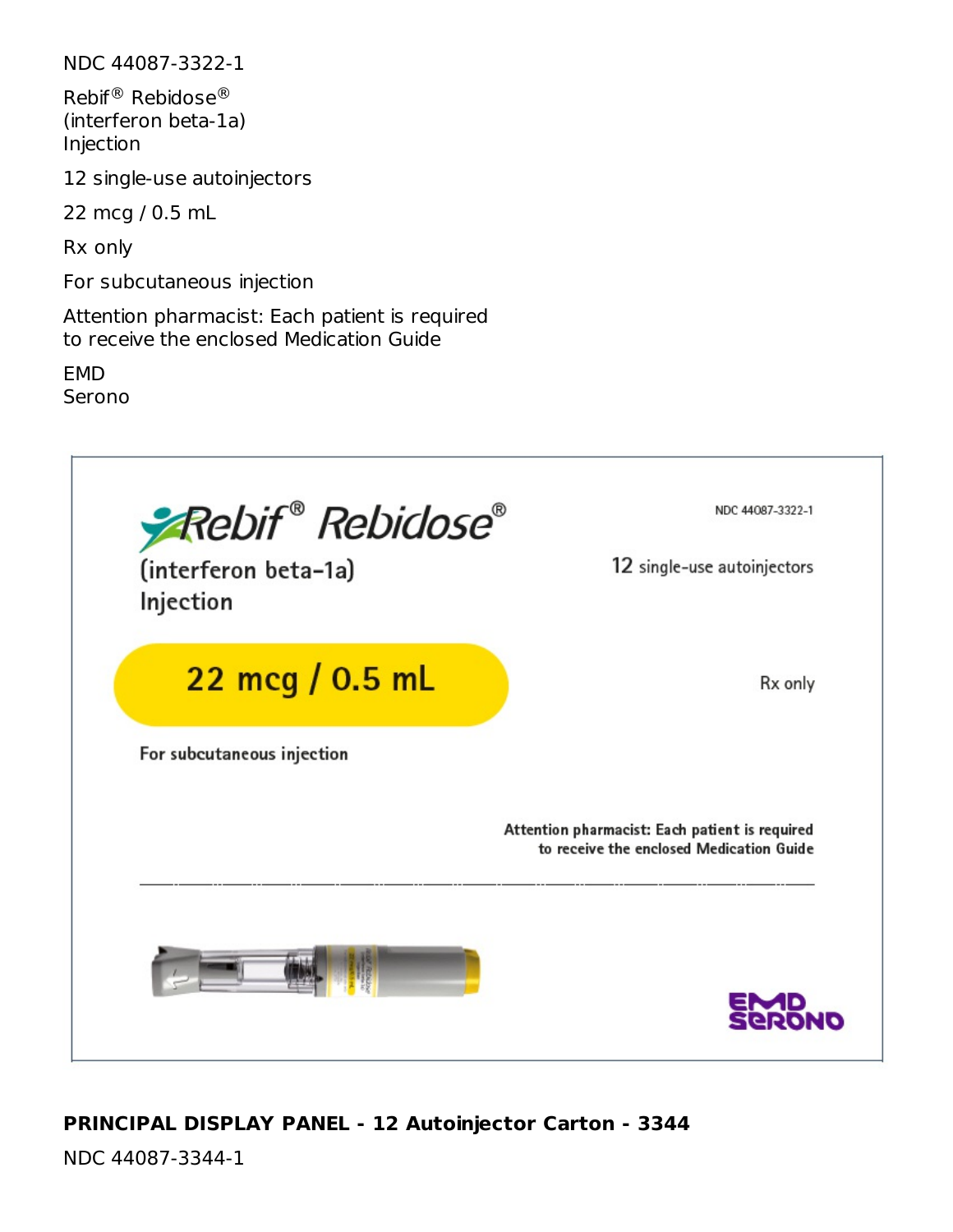Rebif® Rebidose® (interferon beta-1a) Injection

12 single-use autoinjectors

44 mcg / 0.5 mL

Rx only

For subcutaneous injection

Attention pharmacist: Each patient is required to receive the enclosed Medication Guide

EMD Serono



## **REBIF**

interferon beta-1a kit

**Product Information**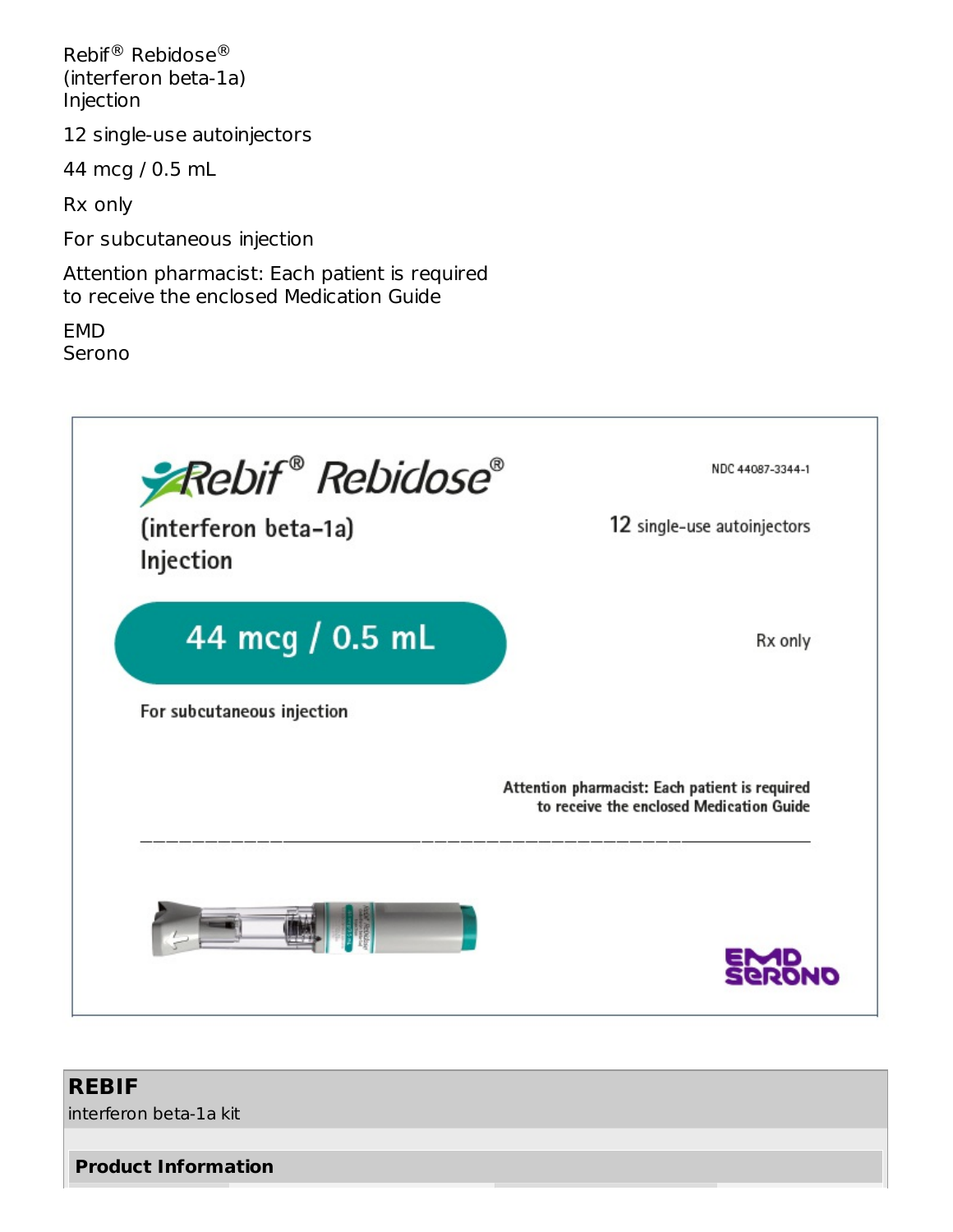| <b>Product Type</b> |                                    |                                          | HUMAN PRESCRIPTION DRUG                                                                                 | <b>Item Code (Source)</b>   |  |    |                                    | NDC:44087-8822            |
|---------------------|------------------------------------|------------------------------------------|---------------------------------------------------------------------------------------------------------|-----------------------------|--|----|------------------------------------|---------------------------|
|                     |                                    |                                          |                                                                                                         |                             |  |    |                                    |                           |
| <b>Packaging</b>    |                                    |                                          |                                                                                                         |                             |  |    |                                    |                           |
| #                   | <b>Item Code</b>                   |                                          | <b>Package Description</b>                                                                              | <b>Marketing Start Date</b> |  |    |                                    | <b>Marketing End Date</b> |
| 1 NDC:44087-8822-1  |                                    | 1 in 1 CARTON                            |                                                                                                         | 12/17/2004                  |  |    |                                    |                           |
|                     |                                    |                                          |                                                                                                         |                             |  |    |                                    |                           |
|                     |                                    |                                          |                                                                                                         |                             |  |    |                                    |                           |
|                     | <b>Quantity of Parts</b>           |                                          |                                                                                                         |                             |  |    |                                    |                           |
| Part #              |                                    | <b>Package Quantity</b>                  |                                                                                                         |                             |  |    | <b>Total Product Quantity</b>      |                           |
| Part 1              | 6 SYRINGE, GLASS                   |                                          |                                                                                                         | $1.2$ mL                    |  |    |                                    |                           |
| Part 2              | 6 SYRINGE, GLASS                   |                                          |                                                                                                         | 3 mL                        |  |    |                                    |                           |
|                     |                                    |                                          |                                                                                                         |                             |  |    |                                    |                           |
|                     |                                    |                                          |                                                                                                         |                             |  |    |                                    |                           |
| Part 1 of 2         |                                    |                                          |                                                                                                         |                             |  |    |                                    |                           |
| <b>REBIF</b>        |                                    |                                          |                                                                                                         |                             |  |    |                                    |                           |
|                     |                                    | interferon beta-1a injection, solution   |                                                                                                         |                             |  |    |                                    |                           |
|                     |                                    |                                          |                                                                                                         |                             |  |    |                                    |                           |
|                     |                                    |                                          |                                                                                                         |                             |  |    |                                    |                           |
|                     | <b>Product Information</b>         |                                          |                                                                                                         |                             |  |    |                                    |                           |
|                     | <b>Route of Administration</b>     |                                          | <b>SUBCUTANEOUS</b>                                                                                     |                             |  |    |                                    |                           |
|                     |                                    |                                          |                                                                                                         |                             |  |    |                                    |                           |
|                     |                                    |                                          |                                                                                                         |                             |  |    |                                    |                           |
|                     |                                    | <b>Active Ingredient/Active Moiety</b>   |                                                                                                         |                             |  |    |                                    |                           |
|                     |                                    |                                          | <b>Ingredient Name</b>                                                                                  |                             |  |    | <b>Basis of</b><br><b>Strength</b> | <b>Strength</b>           |
|                     |                                    |                                          | <b>INTERFERON BETA-1A (UNII: XRO4566Q4R) (INTERFERON BETA-1A -</b>                                      |                             |  |    | <b>INTERFERON BETA-</b>            | 8.8 ug                    |
| UNII: XRO4566Q4R)   |                                    |                                          |                                                                                                         |                             |  | 1A |                                    | in $0.2$ mL               |
|                     |                                    |                                          |                                                                                                         |                             |  |    |                                    |                           |
|                     | <b>Inactive Ingredients</b>        |                                          |                                                                                                         |                             |  |    |                                    |                           |
|                     |                                    |                                          | <b>Ingredient Name</b>                                                                                  |                             |  |    | <b>Strength</b>                    |                           |
|                     | <b>MANNITOL (UNII: 30WL53L36A)</b> |                                          |                                                                                                         |                             |  |    | 10.9 mg in 0.2 mL                  |                           |
|                     |                                    | <b>ALBUMIN HUMAN (UNII: ZIF514RVZR)</b>  |                                                                                                         |                             |  |    | 0.8 mg in 0.2 mL                   |                           |
|                     |                                    | <b>SODIUM ACETATE (UNII: 4550K0SC9B)</b> |                                                                                                         |                             |  |    | 0.16 mg in 0.2 mL                  |                           |
|                     | <b>WATER (UNII: 059QF0KO0R)</b>    |                                          |                                                                                                         |                             |  |    |                                    |                           |
|                     |                                    |                                          |                                                                                                         |                             |  |    |                                    |                           |
|                     | <b>Packaging</b>                   |                                          |                                                                                                         |                             |  |    |                                    |                           |
| <b>Item</b><br>#    |                                    |                                          |                                                                                                         |                             |  |    | <b>Marketing</b>                   | <b>Marketing</b>          |
| Code                |                                    |                                          | <b>Package Description</b>                                                                              |                             |  |    | <b>Start Date</b>                  | <b>End Date</b>           |
| 1                   |                                    |                                          | 0.2 mL in 1 SYRINGE, GLASS; Type 3: Prefilled Biologic Delivery<br>Device/System (syringe, patch, etc.) |                             |  |    |                                    |                           |
|                     |                                    |                                          |                                                                                                         |                             |  |    |                                    |                           |
|                     |                                    |                                          |                                                                                                         |                             |  |    |                                    |                           |
|                     |                                    | <b>Marketing Information</b>             |                                                                                                         |                             |  |    |                                    |                           |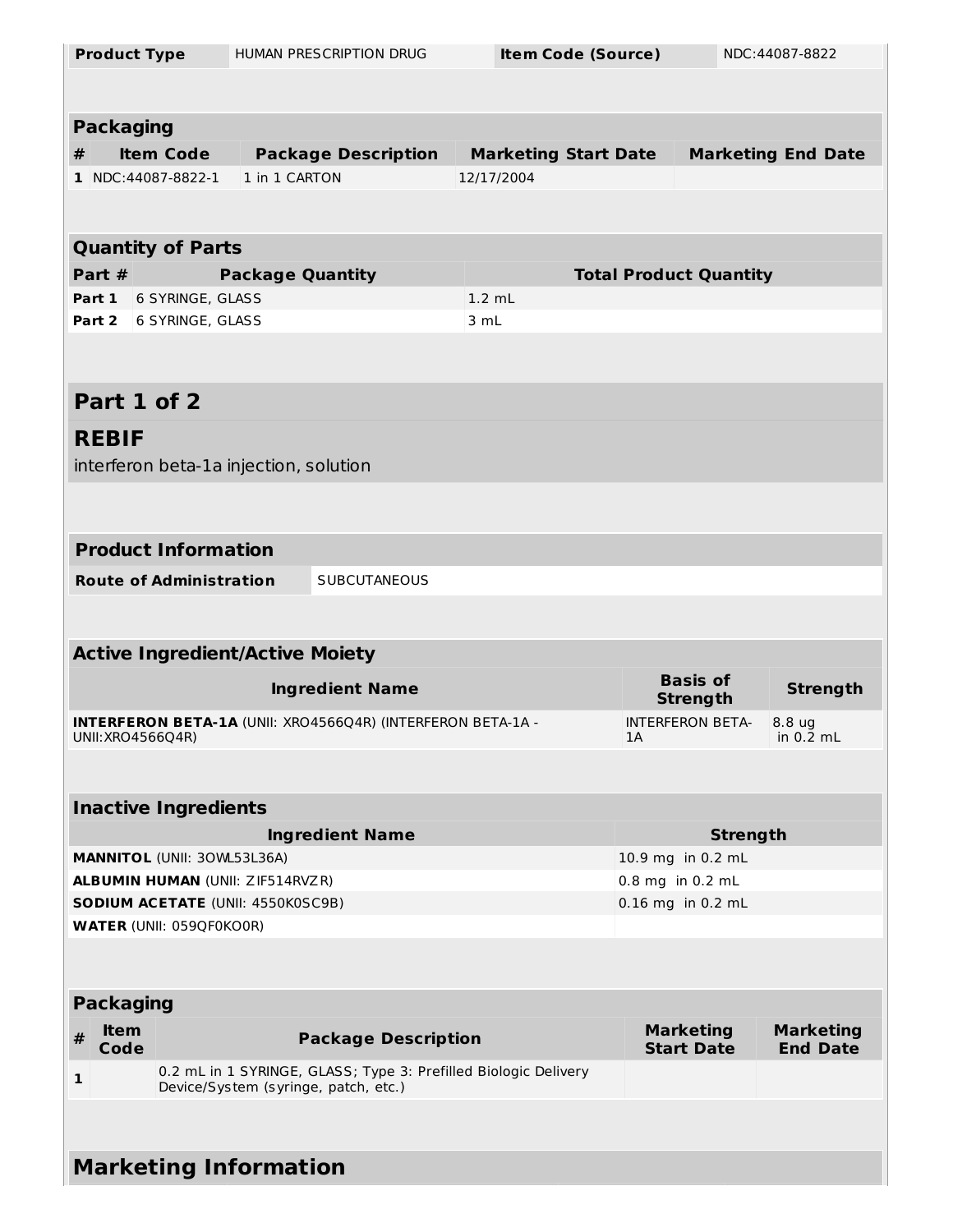| <b>Marketing</b><br>Category             |           | <b>Application Number or Monograph</b><br><b>Citation</b>                                               | <b>Marketing Start</b><br><b>Marketing End</b><br><b>Date</b><br><b>Date</b> |                                       |                                     |  |  |  |
|------------------------------------------|-----------|---------------------------------------------------------------------------------------------------------|------------------------------------------------------------------------------|---------------------------------------|-------------------------------------|--|--|--|
| <b>BLA</b>                               | BLA103780 |                                                                                                         |                                                                              | 12/17/2004                            |                                     |  |  |  |
|                                          |           |                                                                                                         |                                                                              |                                       |                                     |  |  |  |
| Part 2 of 2                              |           |                                                                                                         |                                                                              |                                       |                                     |  |  |  |
| <b>REBIF</b>                             |           |                                                                                                         |                                                                              |                                       |                                     |  |  |  |
| interferon beta-1a injection, solution   |           |                                                                                                         |                                                                              |                                       |                                     |  |  |  |
|                                          |           |                                                                                                         |                                                                              |                                       |                                     |  |  |  |
| <b>Product Information</b>               |           |                                                                                                         |                                                                              |                                       |                                     |  |  |  |
| <b>Route of Administration</b>           |           | <b>SUBCUTANEOUS</b>                                                                                     |                                                                              |                                       |                                     |  |  |  |
|                                          |           |                                                                                                         |                                                                              |                                       |                                     |  |  |  |
| <b>Active Ingredient/Active Moiety</b>   |           |                                                                                                         |                                                                              |                                       |                                     |  |  |  |
|                                          |           | <b>Ingredient Name</b>                                                                                  |                                                                              | <b>Basis of</b><br><b>Strength</b>    | <b>Strength</b>                     |  |  |  |
| UNII: XRO4566Q4R)                        |           | <b>INTERFERON BETA-1A (UNII: XRO4566Q4R) (INTERFERON BETA-1A -</b>                                      |                                                                              | <b>INTERFERON BETA-</b><br>1A         | 22 ug<br>in $0.5$ mL                |  |  |  |
|                                          |           |                                                                                                         |                                                                              |                                       |                                     |  |  |  |
| <b>Inactive Ingredients</b>              |           |                                                                                                         |                                                                              |                                       |                                     |  |  |  |
|                                          |           | <b>Ingredient Name</b>                                                                                  |                                                                              |                                       | <b>Strength</b>                     |  |  |  |
| MANNITOL (UNII: 30WL53L36A)              |           |                                                                                                         |                                                                              | 27.3 mg in 0.5 mL                     |                                     |  |  |  |
| <b>ALBUMIN HUMAN (UNII: ZIF514RVZR)</b>  |           |                                                                                                         |                                                                              | 2 mg in 0.5 mL                        |                                     |  |  |  |
| <b>SODIUM ACETATE (UNII: 4550K0SC9B)</b> |           |                                                                                                         |                                                                              | 0.4 mg in 0.5 mL                      |                                     |  |  |  |
| <b>WATER (UNII: 059QF0KO0R)</b>          |           |                                                                                                         |                                                                              |                                       |                                     |  |  |  |
|                                          |           |                                                                                                         |                                                                              |                                       |                                     |  |  |  |
| <b>Packaging</b>                         |           |                                                                                                         |                                                                              |                                       |                                     |  |  |  |
| <b>Item</b><br>#<br>Code                 |           | <b>Package Description</b>                                                                              |                                                                              | <b>Marketing</b><br><b>Start Date</b> | <b>Marketing</b><br><b>End Date</b> |  |  |  |
| 1                                        |           | 0.5 mL in 1 SYRINGE, GLASS; Type 3: Prefilled Biologic Delivery<br>Device/System (syringe, patch, etc.) |                                                                              |                                       |                                     |  |  |  |
|                                          |           |                                                                                                         |                                                                              |                                       |                                     |  |  |  |
| <b>Marketing Information</b>             |           |                                                                                                         |                                                                              |                                       |                                     |  |  |  |
| <b>Marketing</b><br>Category             |           | <b>Application Number or Monograph</b><br><b>Citation</b>                                               | <b>Marketing Start</b><br>Date                                               |                                       | <b>Marketing End</b><br>Date        |  |  |  |
| <b>BLA</b>                               | BLA103780 |                                                                                                         | 12/17/2004                                                                   |                                       |                                     |  |  |  |
|                                          |           |                                                                                                         |                                                                              |                                       |                                     |  |  |  |
| <b>Marketing Information</b>             |           |                                                                                                         |                                                                              |                                       |                                     |  |  |  |
| <b>Marketing</b><br>Category             |           | <b>Application Number or Monograph</b><br><b>Citation</b>                                               |                                                                              | <b>Marketing Start</b><br><b>Date</b> | <b>Marketing End</b><br>Date        |  |  |  |
| <b>BLA</b>                               | BLA103780 |                                                                                                         | 12/17/2004                                                                   |                                       |                                     |  |  |  |
|                                          |           |                                                                                                         |                                                                              |                                       |                                     |  |  |  |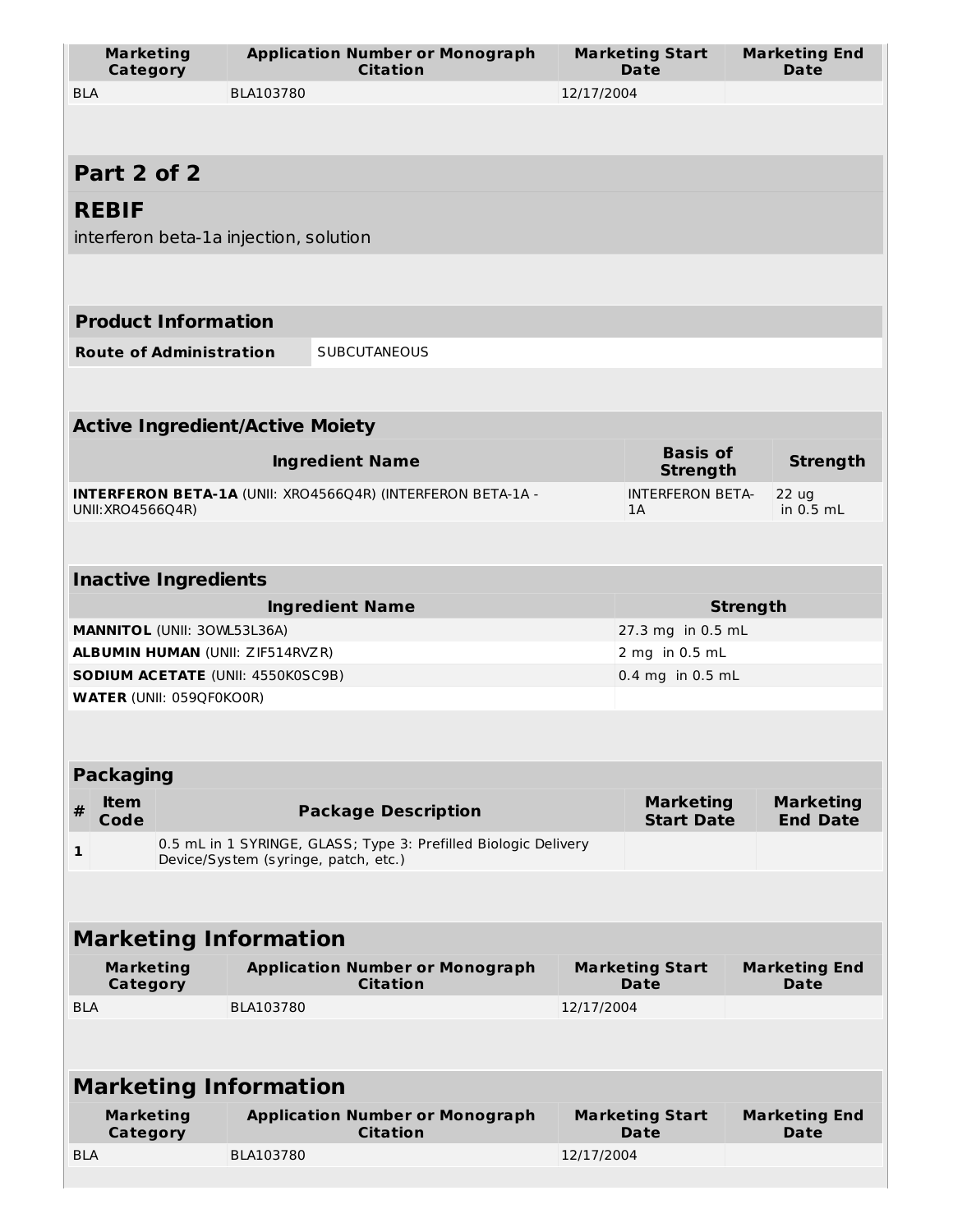| <b>REBIF REBIDOSE</b><br>interferon beta-1a kit                                     |                                                                    |            |                               |                                       |                           |
|-------------------------------------------------------------------------------------|--------------------------------------------------------------------|------------|-------------------------------|---------------------------------------|---------------------------|
|                                                                                     |                                                                    |            |                               |                                       |                           |
| <b>Product Information</b>                                                          |                                                                    |            |                               |                                       |                           |
| <b>Product Type</b>                                                                 | HUMAN PRESCRIPTION DRUG                                            |            | <b>Item Code (Source)</b>     |                                       | NDC:44087-0188            |
|                                                                                     |                                                                    |            |                               |                                       |                           |
|                                                                                     |                                                                    |            |                               |                                       |                           |
| <b>Packaging</b>                                                                    |                                                                    |            |                               |                                       |                           |
| <b>Item Code</b><br>#                                                               | <b>Package Description</b>                                         |            | <b>Marketing Start Date</b>   |                                       | <b>Marketing End Date</b> |
| 1 NDC:44087-0188-1                                                                  | 1 in 1 CARTON                                                      | 12/21/2012 |                               |                                       |                           |
|                                                                                     |                                                                    |            |                               |                                       |                           |
|                                                                                     |                                                                    |            |                               |                                       |                           |
| <b>Quantity of Parts</b>                                                            |                                                                    |            |                               |                                       |                           |
| Part #                                                                              | <b>Package Quantity</b>                                            |            | <b>Total Product Quantity</b> |                                       |                           |
| Part 1<br>6 PACKAGE                                                                 |                                                                    | $1.2$ mL   |                               |                                       |                           |
| Part 2 6 PACKAGE                                                                    |                                                                    | 3 mL       |                               |                                       |                           |
|                                                                                     |                                                                    |            |                               |                                       |                           |
|                                                                                     |                                                                    |            |                               |                                       |                           |
| Part 1 of 2                                                                         |                                                                    |            |                               |                                       |                           |
| <b>REBIF REBIDOSE</b>                                                               |                                                                    |            |                               |                                       |                           |
| interferon beta-1a injection, solution                                              |                                                                    |            |                               |                                       |                           |
|                                                                                     |                                                                    |            |                               |                                       |                           |
|                                                                                     |                                                                    |            |                               |                                       |                           |
| <b>Product Information</b>                                                          |                                                                    |            |                               |                                       |                           |
| <b>Route of Administration</b>                                                      | <b>SUBCUTANEOUS</b>                                                |            |                               |                                       |                           |
|                                                                                     |                                                                    |            |                               |                                       |                           |
|                                                                                     |                                                                    |            |                               |                                       |                           |
| <b>Active Ingredient/Active Moiety</b>                                              |                                                                    |            |                               |                                       |                           |
|                                                                                     | <b>Ingredient Name</b>                                             |            |                               | <b>Basis of</b><br><b>Strength</b>    | <b>Strength</b>           |
|                                                                                     | <b>INTERFERON BETA-1A (UNII: XRO4566Q4R) (INTERFERON BETA-1A -</b> |            |                               | <b>INTERFERON BETA-</b>               | 8.8 ug                    |
| UNII: XRO4566Q4R)                                                                   |                                                                    |            | 1A                            |                                       | in 0.2 mL                 |
|                                                                                     |                                                                    |            |                               |                                       |                           |
|                                                                                     |                                                                    |            |                               |                                       |                           |
| <b>Inactive Ingredients</b>                                                         |                                                                    |            |                               |                                       |                           |
|                                                                                     | <b>Ingredient Name</b>                                             |            |                               | <b>Strength</b>                       |                           |
| MANNITOL (UNII: 30WL53L36A)                                                         |                                                                    |            |                               | 10.9 mg in 0.2 mL                     |                           |
| <b>ALBUMIN HUMAN (UNII: ZIF514RVZR)</b><br><b>SODIUM ACETATE (UNII: 4550K0SC9B)</b> |                                                                    |            |                               | 0.8 mg in 0.2 mL<br>0.16 mg in 0.2 mL |                           |
| <b>WATER (UNII: 059QF0KO0R)</b>                                                     |                                                                    |            |                               |                                       |                           |
|                                                                                     |                                                                    |            |                               |                                       |                           |
|                                                                                     |                                                                    |            |                               |                                       |                           |
| <b>Packaging</b>                                                                    |                                                                    |            |                               |                                       |                           |
|                                                                                     |                                                                    |            |                               | .<br>Alfred and a film as             |                           |
|                                                                                     |                                                                    |            |                               |                                       |                           |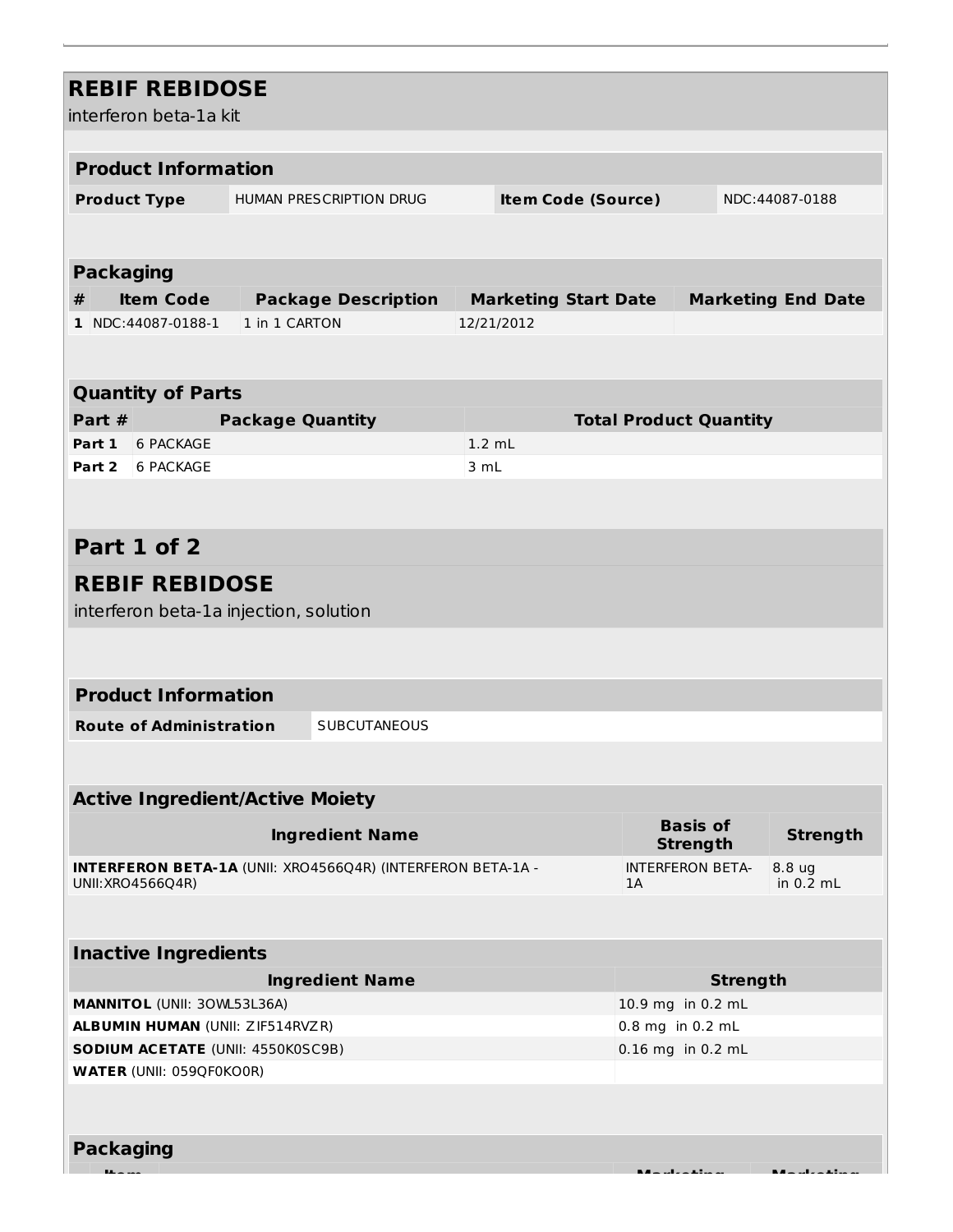| #            | <b>Item</b><br>Code          |                                 | <b>Package Description</b>                                                                       |            | <b>Marketing</b><br><b>Start Date</b> | <b>Marketing</b><br><b>End Date</b> |
|--------------|------------------------------|---------------------------------|--------------------------------------------------------------------------------------------------|------------|---------------------------------------|-------------------------------------|
| $\mathbf{1}$ |                              |                                 | 0.2 mL in 1 PACKAGE; Type 3: Prefilled Biologic Delivery<br>Device/System (syringe, patch, etc.) |            |                                       |                                     |
|              |                              |                                 |                                                                                                  |            |                                       |                                     |
|              |                              |                                 | <b>Marketing Information</b>                                                                     |            |                                       |                                     |
|              | <b>Marketing</b><br>Category |                                 | <b>Application Number or Monograph</b><br><b>Citation</b>                                        |            | <b>Marketing Start</b><br><b>Date</b> | <b>Marketing End</b><br>Date        |
| <b>BLA</b>   |                              |                                 | BLA103780                                                                                        | 12/21/2012 |                                       |                                     |
|              |                              |                                 |                                                                                                  |            |                                       |                                     |
|              | Part 2 of 2                  |                                 |                                                                                                  |            |                                       |                                     |
|              |                              | <b>REBIF REBIDOSE</b>           | interferon beta-1a injection, solution                                                           |            |                                       |                                     |
|              |                              |                                 |                                                                                                  |            |                                       |                                     |
|              |                              | <b>Product Information</b>      |                                                                                                  |            |                                       |                                     |
|              |                              | <b>Route of Administration</b>  | <b>SUBCUTANEOUS</b>                                                                              |            |                                       |                                     |
|              |                              |                                 |                                                                                                  |            |                                       |                                     |
|              |                              |                                 | <b>Active Ingredient/Active Moiety</b>                                                           |            |                                       |                                     |
|              |                              |                                 | <b>Ingredient Name</b>                                                                           |            | <b>Basis of</b><br><b>Strength</b>    | <b>Strength</b>                     |
|              | UNII: XRO4566Q4R)            |                                 | <b>INTERFERON BETA-1A (UNII: XRO4566Q4R) (INTERFERON BETA-1A -</b>                               |            | <b>INTERFERON BETA-</b><br>1A         | 22 <sub>uq</sub><br>in $0.5$ mL     |
|              |                              |                                 |                                                                                                  |            |                                       |                                     |
|              |                              | <b>Inactive Ingredients</b>     |                                                                                                  |            |                                       |                                     |
|              |                              |                                 | <b>Ingredient Name</b>                                                                           |            |                                       | <b>Strength</b>                     |
|              |                              |                                 | <b>MANNITOL (UNII: 30WL53L36A)</b>                                                               |            | 27.3 mg in 0.5 mL                     |                                     |
|              |                              |                                 | <b>ALBUMIN HUMAN (UNII: ZIF514RVZR)</b>                                                          |            | 2 mg in 0.5 mL                        |                                     |
|              |                              | <b>WATER (UNII: 059QF0KO0R)</b> | <b>SODIUM ACETATE (UNII: 4550K0SC9B)</b>                                                         |            | $0.4$ mg in $0.5$ mL                  |                                     |
|              |                              |                                 |                                                                                                  |            |                                       |                                     |
|              | <b>Packaging</b>             |                                 |                                                                                                  |            |                                       |                                     |
| #            | <b>Item</b><br>Code          |                                 | <b>Package Description</b>                                                                       |            | <b>Marketing</b><br><b>Start Date</b> | <b>Marketing</b><br><b>End Date</b> |
| 1            |                              |                                 | 0.5 mL in 1 PACKAGE; Type 3: Prefilled Biologic Delivery<br>Device/System (syringe, patch, etc.) |            |                                       |                                     |
|              |                              |                                 |                                                                                                  |            |                                       |                                     |
|              |                              |                                 | <b>Marketing Information</b>                                                                     |            |                                       |                                     |
|              | <b>Marketing</b><br>Category |                                 | <b>Application Number or Monograph</b><br><b>Citation</b>                                        |            | <b>Marketing Start</b><br>Date        | <b>Marketing End</b><br>Date        |
| <b>BLA</b>   |                              |                                 | BLA103780                                                                                        | 12/21/2012 |                                       |                                     |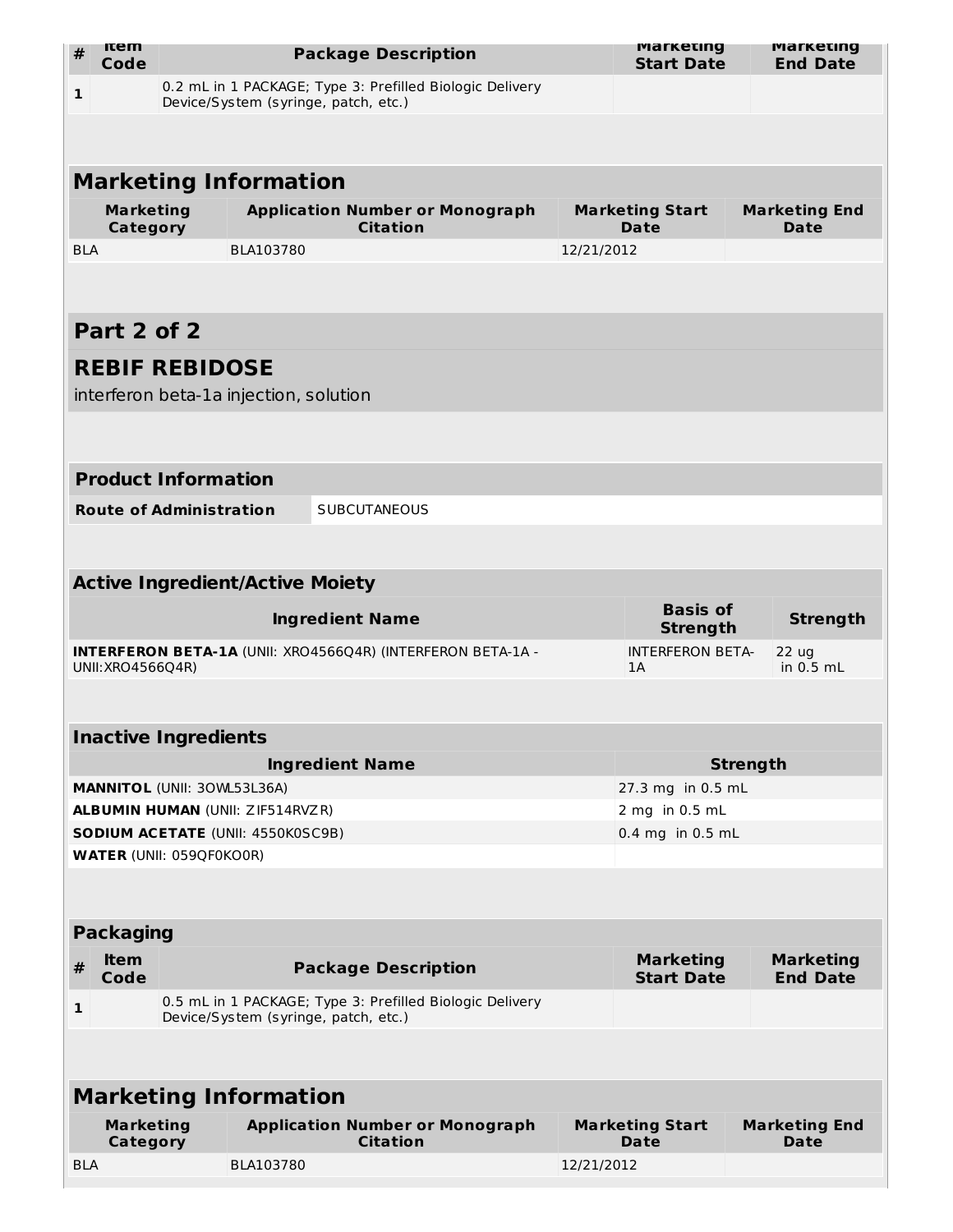|                                                                                         | <b>Marketing Information</b>                                                  |                                                                                                                    |                                                        |                                       |                 |                                     |
|-----------------------------------------------------------------------------------------|-------------------------------------------------------------------------------|--------------------------------------------------------------------------------------------------------------------|--------------------------------------------------------|---------------------------------------|-----------------|-------------------------------------|
| <b>Marketing</b><br>Category                                                            |                                                                               | <b>Application Number or Monograph</b><br><b>Citation</b>                                                          |                                                        | <b>Marketing Start</b><br><b>Date</b> |                 | <b>Marketing End</b><br><b>Date</b> |
| <b>BLA</b>                                                                              | BLA103780                                                                     |                                                                                                                    | 12/21/2012                                             |                                       |                 |                                     |
|                                                                                         |                                                                               |                                                                                                                    |                                                        |                                       |                 |                                     |
|                                                                                         |                                                                               |                                                                                                                    |                                                        |                                       |                 |                                     |
| <b>REBIF</b>                                                                            |                                                                               |                                                                                                                    |                                                        |                                       |                 |                                     |
|                                                                                         | interferon beta-1a injection, solution                                        |                                                                                                                    |                                                        |                                       |                 |                                     |
| <b>Product Information</b>                                                              |                                                                               |                                                                                                                    |                                                        |                                       |                 |                                     |
| <b>Product Type</b>                                                                     |                                                                               | HUMAN PRESCRIPTION DRUG                                                                                            | <b>Item Code (Source)</b>                              |                                       |                 | NDC:44087-0022                      |
| <b>Route of Administration</b>                                                          |                                                                               | <b>SUBCUTANEOUS</b>                                                                                                |                                                        |                                       |                 |                                     |
|                                                                                         |                                                                               |                                                                                                                    |                                                        |                                       |                 |                                     |
|                                                                                         |                                                                               |                                                                                                                    |                                                        |                                       |                 |                                     |
|                                                                                         | <b>Active Ingredient/Active Moiety</b>                                        |                                                                                                                    |                                                        |                                       |                 |                                     |
|                                                                                         |                                                                               | <b>Ingredient Name</b>                                                                                             |                                                        | <b>Basis of</b><br><b>Strength</b>    |                 | <b>Strength</b>                     |
| <b>INTERFERON BETA-1A (UNII: XRO4566Q4R) (INTERFERON BETA-1A -</b><br>UNII: XRO4566Q4R) |                                                                               |                                                                                                                    | <b>INTERFERON BETA-</b><br>22 ug<br>in $0.5$ mL<br>1 A |                                       |                 |                                     |
|                                                                                         |                                                                               |                                                                                                                    |                                                        |                                       |                 |                                     |
| <b>Inactive Ingredients</b>                                                             |                                                                               |                                                                                                                    |                                                        |                                       |                 |                                     |
|                                                                                         |                                                                               | <b>Ingredient Name</b>                                                                                             |                                                        |                                       | <b>Strength</b> |                                     |
|                                                                                         |                                                                               |                                                                                                                    | 2 mg in 0.5 mL                                         |                                       |                 |                                     |
|                                                                                         | <b>ALBUMIN HUMAN (UNII: ZIF514RVZR)</b><br><b>MANNITOL (UNII: 30WL53L36A)</b> |                                                                                                                    |                                                        |                                       |                 |                                     |
| <b>SODIUM ACETATE (UNII: 4550K0SC9B)</b>                                                |                                                                               |                                                                                                                    |                                                        | 27.3 mg in 0.5 mL                     |                 |                                     |
|                                                                                         |                                                                               |                                                                                                                    |                                                        | 0.4 mg in 0.5 mL                      |                 |                                     |
| <b>WATER (UNII: 059QF0KO0R)</b>                                                         |                                                                               |                                                                                                                    |                                                        |                                       |                 |                                     |
|                                                                                         |                                                                               |                                                                                                                    |                                                        |                                       |                 |                                     |
|                                                                                         |                                                                               |                                                                                                                    |                                                        |                                       |                 |                                     |
| <b>Packaging</b><br><b>Item</b><br>#<br>Code                                            |                                                                               | <b>Package Description</b>                                                                                         |                                                        | <b>Marketing</b><br><b>Start Date</b> |                 | <b>Marketing</b><br><b>End Date</b> |
| NDC:44087-<br>$\mathbf{1}$<br>$0022 - 3$                                                | 12 in 1 CARTON                                                                |                                                                                                                    |                                                        | 03/07/2002                            |                 |                                     |
| $\mathbf{1}$<br>0022-9                                                                  |                                                                               | NDC:44087- 0.5 mL in 1 SYRINGE, GLASS; Type 3: Prefilled Biologic Delivery<br>Device/System (syringe, patch, etc.) |                                                        |                                       |                 |                                     |
|                                                                                         |                                                                               |                                                                                                                    |                                                        |                                       |                 |                                     |
|                                                                                         |                                                                               |                                                                                                                    |                                                        |                                       |                 |                                     |
|                                                                                         | <b>Marketing Information</b>                                                  |                                                                                                                    |                                                        |                                       |                 |                                     |
| <b>Marketing</b><br>Category                                                            |                                                                               | <b>Application Number or Monograph</b><br><b>Citation</b>                                                          |                                                        | <b>Marketing Start</b><br>Date        |                 | <b>Marketing End</b><br>Date        |

**REBIF**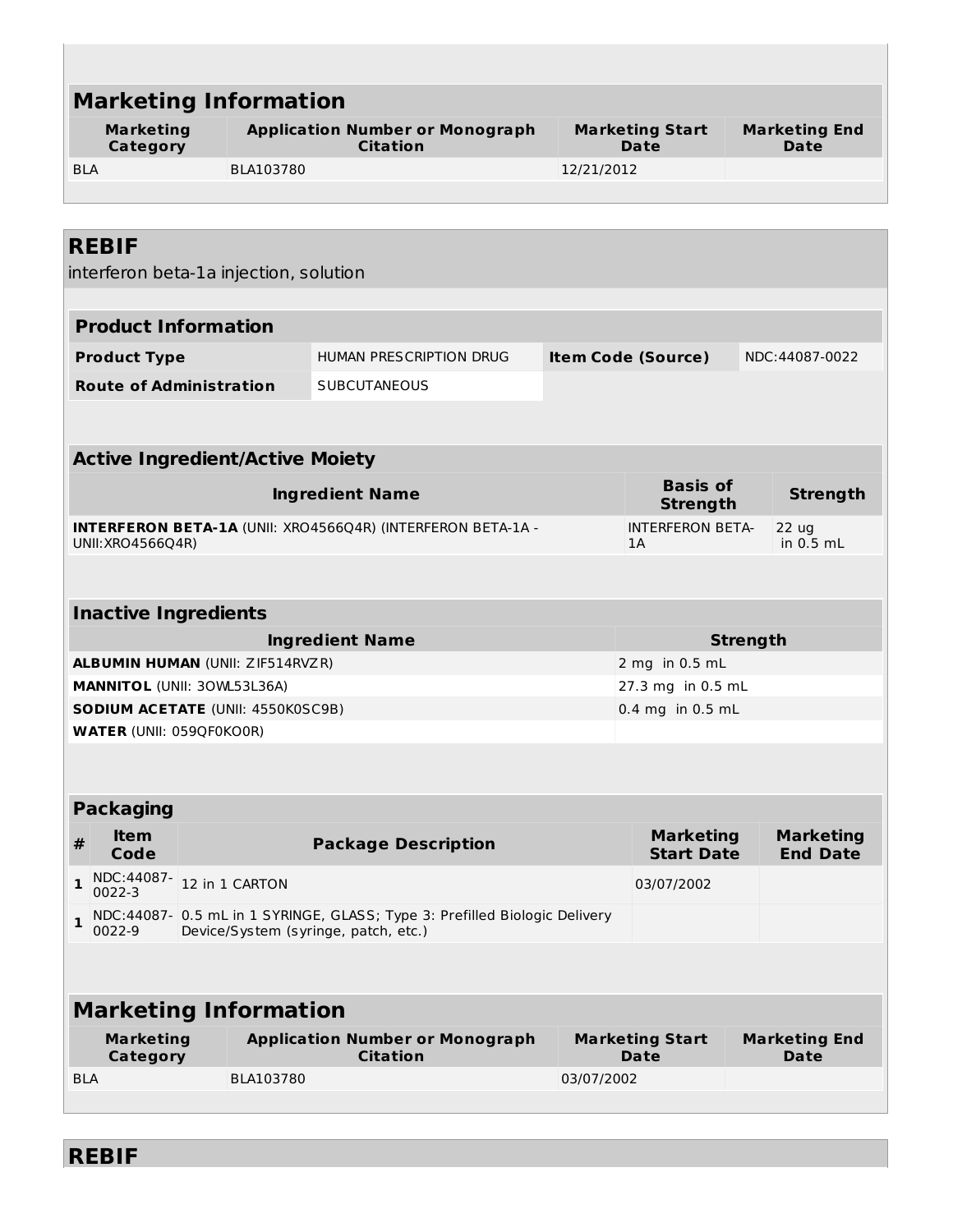| interferon beta-1a injection, solution         |                                                                                                                                                                                                                                                                                                           |                                                                            |                                                                                                                |  |  |  |
|------------------------------------------------|-----------------------------------------------------------------------------------------------------------------------------------------------------------------------------------------------------------------------------------------------------------------------------------------------------------|----------------------------------------------------------------------------|----------------------------------------------------------------------------------------------------------------|--|--|--|
|                                                |                                                                                                                                                                                                                                                                                                           |                                                                            |                                                                                                                |  |  |  |
|                                                |                                                                                                                                                                                                                                                                                                           |                                                                            | NDC:44087-0044                                                                                                 |  |  |  |
|                                                |                                                                                                                                                                                                                                                                                                           |                                                                            |                                                                                                                |  |  |  |
|                                                |                                                                                                                                                                                                                                                                                                           |                                                                            |                                                                                                                |  |  |  |
|                                                |                                                                                                                                                                                                                                                                                                           |                                                                            |                                                                                                                |  |  |  |
|                                                |                                                                                                                                                                                                                                                                                                           |                                                                            |                                                                                                                |  |  |  |
|                                                |                                                                                                                                                                                                                                                                                                           | <b>Basis of</b><br><b>Strength</b>                                         | <b>Strength</b>                                                                                                |  |  |  |
|                                                |                                                                                                                                                                                                                                                                                                           | <b>INTERFERON BETA-</b>                                                    | 44 ug                                                                                                          |  |  |  |
|                                                |                                                                                                                                                                                                                                                                                                           |                                                                            | in 0.5 mL                                                                                                      |  |  |  |
|                                                |                                                                                                                                                                                                                                                                                                           |                                                                            |                                                                                                                |  |  |  |
|                                                |                                                                                                                                                                                                                                                                                                           |                                                                            |                                                                                                                |  |  |  |
|                                                |                                                                                                                                                                                                                                                                                                           |                                                                            | <b>Strength</b>                                                                                                |  |  |  |
|                                                |                                                                                                                                                                                                                                                                                                           |                                                                            |                                                                                                                |  |  |  |
|                                                |                                                                                                                                                                                                                                                                                                           |                                                                            |                                                                                                                |  |  |  |
|                                                |                                                                                                                                                                                                                                                                                                           |                                                                            |                                                                                                                |  |  |  |
|                                                |                                                                                                                                                                                                                                                                                                           |                                                                            |                                                                                                                |  |  |  |
|                                                |                                                                                                                                                                                                                                                                                                           |                                                                            |                                                                                                                |  |  |  |
|                                                |                                                                                                                                                                                                                                                                                                           |                                                                            |                                                                                                                |  |  |  |
|                                                |                                                                                                                                                                                                                                                                                                           |                                                                            |                                                                                                                |  |  |  |
| <b>Package Description</b>                     |                                                                                                                                                                                                                                                                                                           | <b>Start Date</b>                                                          | <b>Marketing</b><br><b>End Date</b>                                                                            |  |  |  |
|                                                |                                                                                                                                                                                                                                                                                                           | 03/07/2002                                                                 |                                                                                                                |  |  |  |
|                                                |                                                                                                                                                                                                                                                                                                           |                                                                            |                                                                                                                |  |  |  |
| 0044-9<br>Device/System (syringe, patch, etc.) |                                                                                                                                                                                                                                                                                                           |                                                                            |                                                                                                                |  |  |  |
|                                                |                                                                                                                                                                                                                                                                                                           |                                                                            |                                                                                                                |  |  |  |
|                                                |                                                                                                                                                                                                                                                                                                           |                                                                            |                                                                                                                |  |  |  |
| <b>Marketing Information</b>                   |                                                                                                                                                                                                                                                                                                           |                                                                            |                                                                                                                |  |  |  |
| <b>Application Number or Monograph</b>         |                                                                                                                                                                                                                                                                                                           | <b>Marketing Start</b>                                                     | <b>Marketing End</b>                                                                                           |  |  |  |
| <b>Citation</b>                                |                                                                                                                                                                                                                                                                                                           | Date                                                                       | Date                                                                                                           |  |  |  |
|                                                | 03/07/2002                                                                                                                                                                                                                                                                                                |                                                                            |                                                                                                                |  |  |  |
|                                                |                                                                                                                                                                                                                                                                                                           |                                                                            |                                                                                                                |  |  |  |
|                                                |                                                                                                                                                                                                                                                                                                           |                                                                            |                                                                                                                |  |  |  |
|                                                |                                                                                                                                                                                                                                                                                                           |                                                                            |                                                                                                                |  |  |  |
| interferon beta-1a injection, solution         |                                                                                                                                                                                                                                                                                                           |                                                                            |                                                                                                                |  |  |  |
|                                                |                                                                                                                                                                                                                                                                                                           |                                                                            |                                                                                                                |  |  |  |
| <b>HUMAN PRESCRIPTION DRUG</b>                 |                                                                                                                                                                                                                                                                                                           | <b>Item Code (Source)</b>                                                  | NDC:44087-3322                                                                                                 |  |  |  |
| <b>SUBCUTANEOUS</b>                            |                                                                                                                                                                                                                                                                                                           |                                                                            |                                                                                                                |  |  |  |
|                                                |                                                                                                                                                                                                                                                                                                           |                                                                            |                                                                                                                |  |  |  |
|                                                | HUMAN PRESCRIPTION DRUG<br><b>SUBCUTANEOUS</b><br><b>Active Ingredient/Active Moiety</b><br><b>Ingredient Name</b><br><b>INTERFERON BETA-1A (UNII: XRO4566Q4R) (INTERFERON BETA-1A -</b><br><b>Ingredient Name</b><br><b>ALBUMIN HUMAN (UNII: ZIF514RVZR)</b><br><b>SODIUM ACETATE (UNII: 4550K0SC9B)</b> | NDC:44087- 0.5 mL in 1 SYRINGE, GLASS; Type 3: Prefilled Biologic Delivery | <b>Item Code (Source)</b><br>1A<br>4 mg in 0.5 mL<br>27.3 mg in 0.5 mL<br>0.4 mg in 0.5 mL<br><b>Marketing</b> |  |  |  |

**Basis of**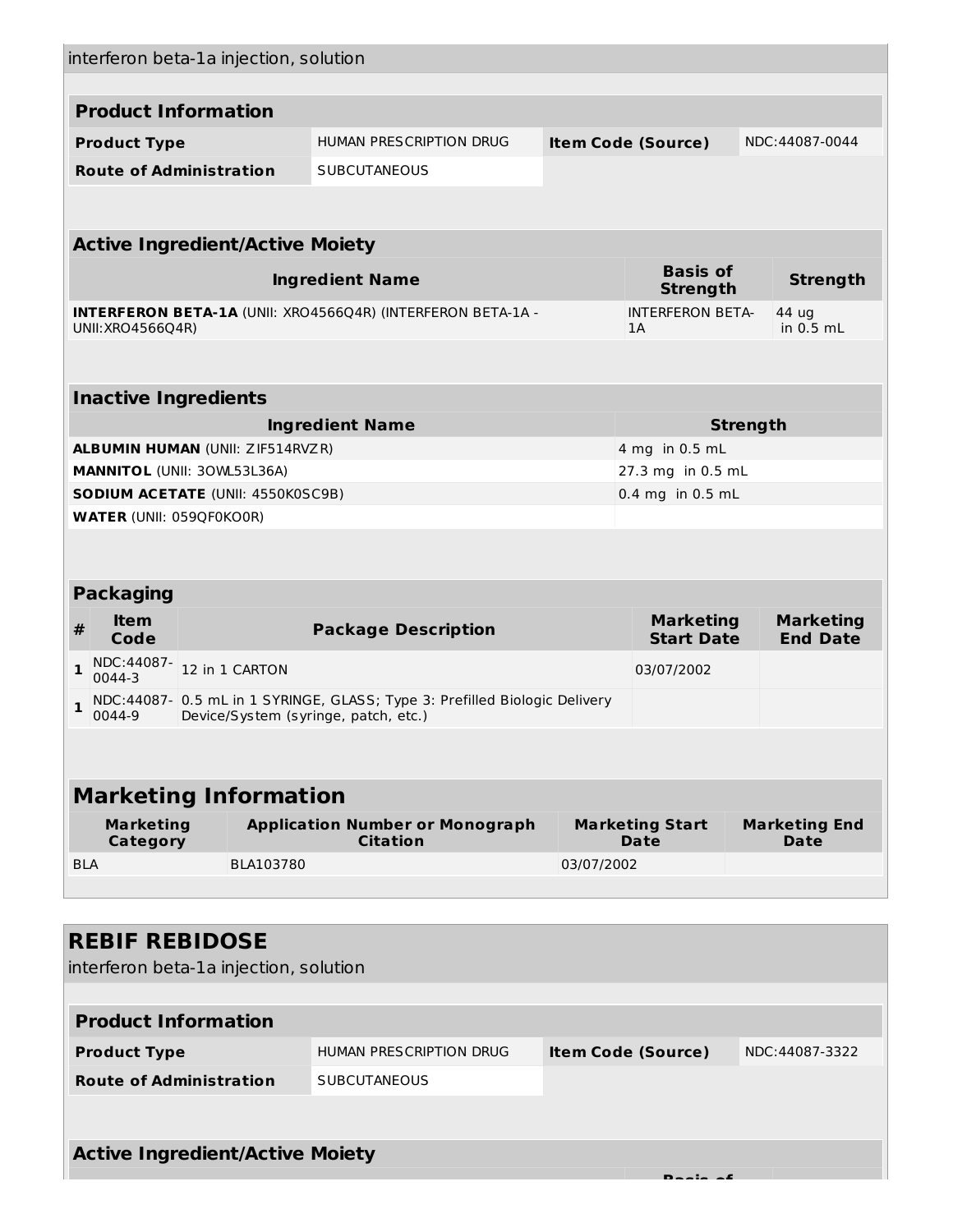|                                                                                         |                                        |  |                                          | <b>Ingredient Name</b>                                                                           |            | <b>Basis OT</b><br><b>Strength</b>    |                 | <b>Strength</b>                     |
|-----------------------------------------------------------------------------------------|----------------------------------------|--|------------------------------------------|--------------------------------------------------------------------------------------------------|------------|---------------------------------------|-----------------|-------------------------------------|
| <b>INTERFERON BETA-1A (UNII: XRO4566Q4R) (INTERFERON BETA-1A -</b><br>UNII: XRO4566Q4R) |                                        |  |                                          |                                                                                                  |            | <b>INTERFERON BETA-</b><br>1A         |                 | 22 ug<br>in $0.5$ mL                |
|                                                                                         |                                        |  |                                          |                                                                                                  |            |                                       |                 |                                     |
|                                                                                         | <b>Inactive Ingredients</b>            |  |                                          |                                                                                                  |            |                                       |                 |                                     |
| <b>Ingredient Name</b>                                                                  |                                        |  |                                          |                                                                                                  |            |                                       | <b>Strength</b> |                                     |
| <b>ALBUMIN HUMAN (UNII: ZIF514RVZR)</b>                                                 |                                        |  |                                          |                                                                                                  |            | 2 mg in 0.5 mL                        |                 |                                     |
| <b>MANNITOL (UNII: 30WL53L36A)</b>                                                      |                                        |  |                                          |                                                                                                  |            | 27.3 mg in 0.5 mL                     |                 |                                     |
|                                                                                         |                                        |  | <b>SODIUM ACETATE (UNII: 4550K0SC9B)</b> |                                                                                                  |            | 0.4 mg in 0.5 mL                      |                 |                                     |
|                                                                                         | <b>WATER (UNII: 059QF0KO0R)</b>        |  |                                          |                                                                                                  |            |                                       |                 |                                     |
|                                                                                         |                                        |  |                                          |                                                                                                  |            |                                       |                 |                                     |
|                                                                                         | <b>Packaging</b>                       |  |                                          |                                                                                                  |            |                                       |                 |                                     |
| #                                                                                       | <b>Item</b><br>Code                    |  |                                          | <b>Package Description</b>                                                                       |            | <b>Marketing</b><br><b>Start Date</b> |                 | <b>Marketing</b><br><b>End Date</b> |
| 1                                                                                       | NDC:44087-<br>3322-1                   |  | 12 in 1 CARTON                           |                                                                                                  |            | 12/21/2012                            |                 |                                     |
| $\mathbf{1}$                                                                            | NDC:44087-<br>3322-9                   |  |                                          | 0.5 mL in 1 PACKAGE; Type 3: Prefilled Biologic Delivery<br>Device/System (syringe, patch, etc.) |            |                                       |                 |                                     |
|                                                                                         |                                        |  |                                          |                                                                                                  |            |                                       |                 |                                     |
|                                                                                         |                                        |  | <b>Marketing Information</b>             |                                                                                                  |            |                                       |                 |                                     |
|                                                                                         | <b>Marketing</b><br><b>Category</b>    |  |                                          | <b>Application Number or Monograph</b><br><b>Citation</b>                                        |            | <b>Marketing Start</b><br><b>Date</b> |                 | <b>Marketing End</b><br>Date        |
| <b>BLA</b>                                                                              |                                        |  | BLA103780                                |                                                                                                  | 12/21/2012 |                                       |                 |                                     |
|                                                                                         |                                        |  |                                          |                                                                                                  |            |                                       |                 |                                     |
|                                                                                         |                                        |  |                                          |                                                                                                  |            |                                       |                 |                                     |
|                                                                                         | <b>REBIF REBIDOSE</b>                  |  |                                          |                                                                                                  |            |                                       |                 |                                     |
|                                                                                         |                                        |  | interferon beta-1a injection, solution   |                                                                                                  |            |                                       |                 |                                     |
|                                                                                         |                                        |  |                                          |                                                                                                  |            |                                       |                 |                                     |
|                                                                                         | <b>Product Information</b>             |  |                                          |                                                                                                  |            |                                       |                 |                                     |
|                                                                                         | <b>Product Type</b>                    |  |                                          | HUMAN PRESCRIPTION DRUG                                                                          |            | <b>Item Code (Source)</b>             |                 | NDC:44087-3344                      |
|                                                                                         | <b>Route of Administration</b>         |  |                                          | <b>SUBCUTANEOUS</b>                                                                              |            |                                       |                 |                                     |
|                                                                                         |                                        |  |                                          |                                                                                                  |            |                                       |                 |                                     |
|                                                                                         | <b>Active Ingredient/Active Moiety</b> |  |                                          |                                                                                                  |            |                                       |                 |                                     |
|                                                                                         |                                        |  |                                          | <b>Ingredient Name</b>                                                                           |            | <b>Basis of</b><br><b>Strength</b>    |                 | <b>Strength</b>                     |
|                                                                                         | UNII: XRO4566Q4R)                      |  |                                          | <b>INTERFERON BETA-1A (UNII: XRO4566Q4R) (INTERFERON BETA-1A -</b>                               |            | <b>INTERFERON BETA-</b><br>1A         |                 | 44 ug<br>in $0.5$ mL                |
|                                                                                         |                                        |  |                                          |                                                                                                  |            |                                       |                 |                                     |
|                                                                                         | <b>Inactive Ingredients</b>            |  |                                          |                                                                                                  |            |                                       |                 |                                     |

| <b>Ingredient Name</b>                   | Strength                   |
|------------------------------------------|----------------------------|
| <b>ALBUMIN HUMAN (UNII: ZIF514RVZR)</b>  | $4 \text{ mg}$ in 0.5 mL   |
| <b>MANNITOL (UNII: 30WL53L36A)</b>       | $\sqrt{27.3}$ mg in 0.5 mL |
| <b>SODIUM ACETATE (UNII: 4550K0SC9B)</b> | $0.4$ mg in 0.5 mL         |